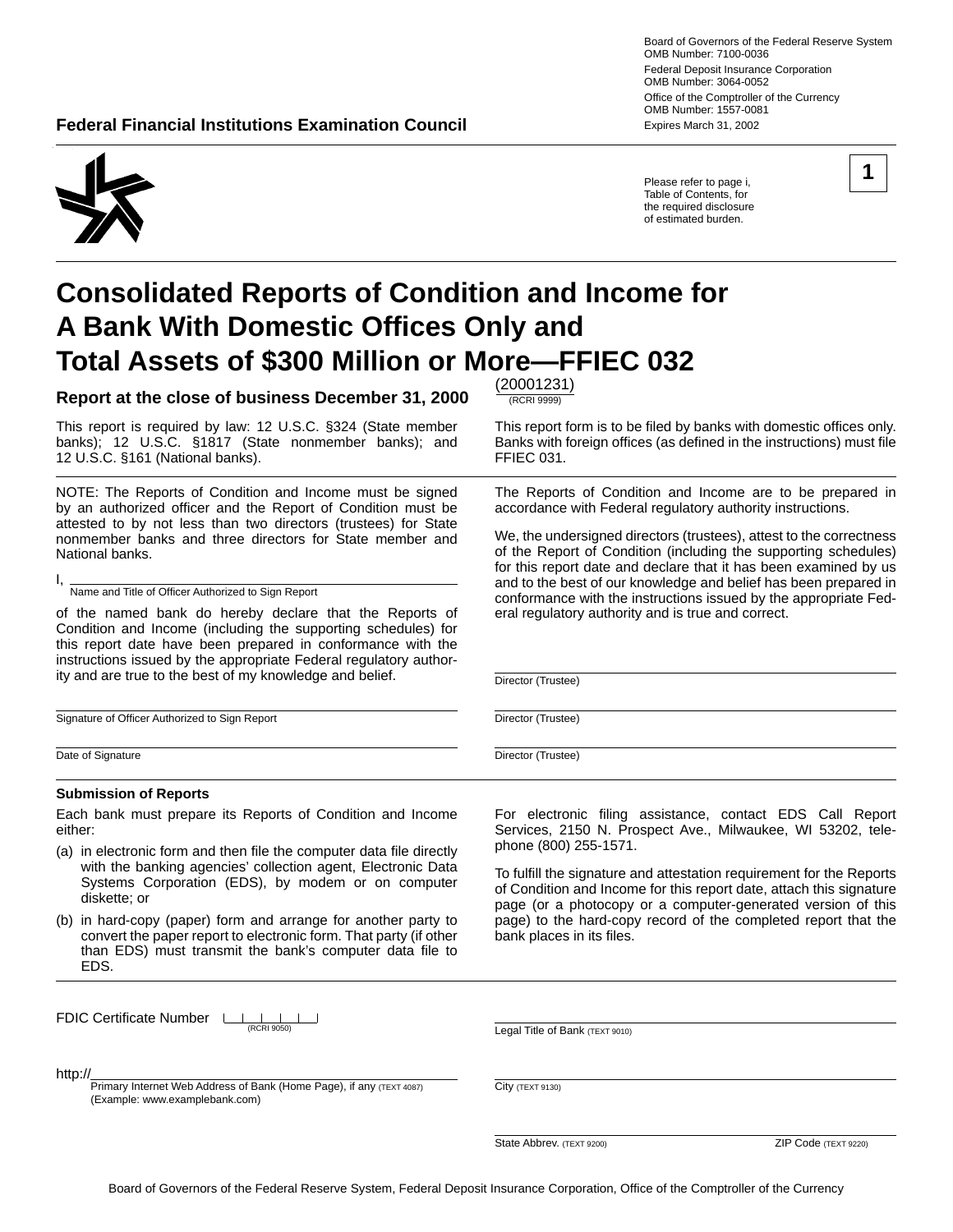#### Consolidated Reports of Condition and Income for A Bank With Domestic Offices Only and Total Assets of \$300 Million or More

#### **Table of Contents**

| <b>Signature Page</b>                                                                    | Cover |
|------------------------------------------------------------------------------------------|-------|
| <b>Report of Income</b>                                                                  |       |
| Schedule RI-Income StatementRI-1, 2, 3                                                   |       |
| Schedule RI-A—Changes in Equity Capital RI-3                                             |       |
| Schedule RI-B-Charge-offs and Recoveries on<br>Loans and Leases and Changes in Allowance |       |
|                                                                                          |       |
|                                                                                          |       |

#### **Disclosure of Estimated Burden**

The estimated average burden associated with this information collection is 34.1 hours per respondent and is estimated to vary from 15 to 400 hours per response, depending on individual circumstances. Burden estimates include the time for reviewing instructions, gathering and maintaining data in the required form, and completing the information collection, but exclude the time for compiling and maintaining business records in the normal course of a respondent's activities. A Federal agency may not conduct or sponsor, and an organization (or a person) is not required to respond to a collection of information, unless it displays a currently valid OMB control number. Comments concerning the accuracy of this burden estimate and suggestions for reducing this burden should be directed to the Office of Information and Regulatory Affairs, Office of Management and Budget, Washington, D.C. 20503, and to one of the following:

**Secretary** Board of Governors of the Federal Reserve System Washington, D.C. 20551

Legislative and Regulatory Analysis Division Office of the Comptroller of the Currency Washington, D.C. 20219

Assistant Executive Secretary Federal Deposit Insurance Corporation Washington, D.C. 20429

#### **Report of Condition**

| Schedule RC-Balance Sheet  RC-1, 2                                                                                                                                               |  |
|----------------------------------------------------------------------------------------------------------------------------------------------------------------------------------|--|
| Schedule RC-A-Cash and Balances Due                                                                                                                                              |  |
| Schedule RC-B-Securities RC-3, 4, 5                                                                                                                                              |  |
| Schedule RC-C-Loans and Lease Financing<br>Receivables:<br>Part I. Loans and Leases RC-6, 7, 8<br>Part II. Loans to Small Businesses and<br>Small Farms (to be completed for the |  |
| June report only; not included in the<br>forms for the September and                                                                                                             |  |
| Schedule RC-D-Trading Assets and Liabilities<br>(to be completed only by selected banks)RC-8                                                                                     |  |
| Schedule RC-E-Deposit Liabilities  RC-9, 10                                                                                                                                      |  |
|                                                                                                                                                                                  |  |
| Schedule RC-G-Other Liabilities RC-11                                                                                                                                            |  |
| Schedule RC-K-Quarterly Averages  RC-12                                                                                                                                          |  |
| Schedule RC-L-Off-Balance Sheet                                                                                                                                                  |  |
| Schedule RC-M-Memoranda  RC-16, 17                                                                                                                                               |  |
| Schedule RC-N-Past Due and Nonaccrual<br>Loans, Leases, and Other Assets RC-18, 19                                                                                               |  |
| Schedule RC-O-Other Data for Deposit<br>Insurance and FICO AssessmentsRC-20, 21                                                                                                  |  |
| Schedule RC-R-Regulatory Capital  RC-22, 23                                                                                                                                      |  |
| <b>Optional Narrative Statement Concerning</b><br>the Amounts Reported in the Reports                                                                                            |  |
|                                                                                                                                                                                  |  |

#### Special Report **(to be completed by all banks)**

For information or assistance, national and state nonmember banks should contact the FDIC's Reports Analysis and Quality Control Section, 550 17th Street, NW, Washington, D.C. 20429, toll free on (800) 688-FDIC(3342), Monday through Friday between 8:00 a.m. and 5:00 p.m., Eastern time. State member banks should contact their Federal Reserve District Bank.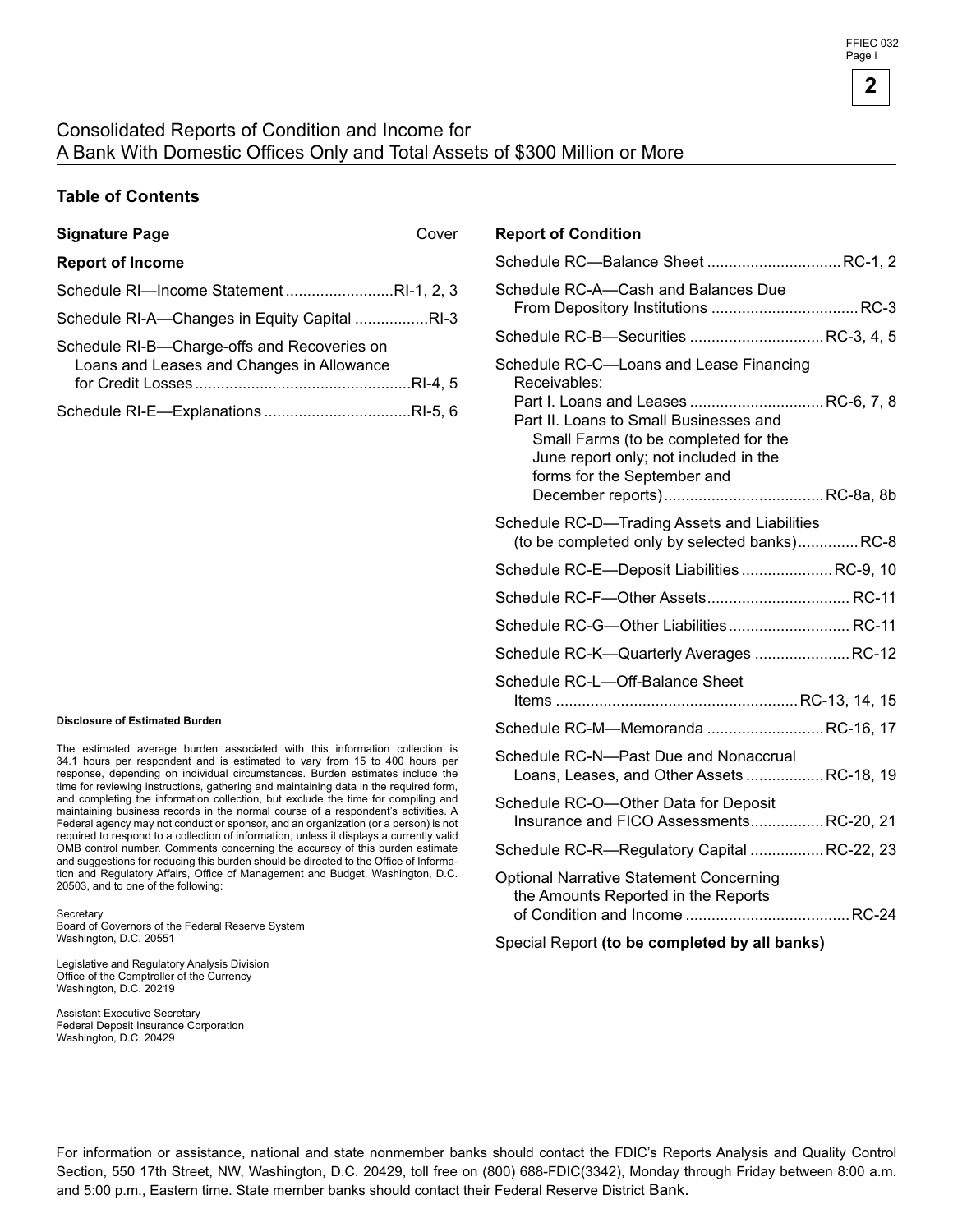| FFIEC 032 |  |
|-----------|--|
| Page RI-1 |  |

| Legal Title of Bank       |          |  |
|---------------------------|----------|--|
| City                      |          |  |
| State                     | Zip Code |  |
|                           |          |  |
| FDIC Certificate Number L |          |  |

#### Consolidated Report of Income for the period January 1, 2000–December 31, 2000

**All Report of Income schedules are to be reported on a calendar year-to-date basis in thousands of dollars.** 

#### Schedule RI—Income Statement

|    |                                                                                           |                                    | 1380 |     |      |            |  |
|----|-------------------------------------------------------------------------------------------|------------------------------------|------|-----|------|------------|--|
|    | Dollar Amounts in Thousands                                                               |                                    | Bil  | Mil | Thou |            |  |
|    | 1. Interest income:                                                                       |                                    |      |     |      |            |  |
|    | a. Interest and fee income on loans:                                                      |                                    |      |     |      |            |  |
|    |                                                                                           | <b>RIAD</b><br>4011                |      |     |      | 1.a.(1)    |  |
|    |                                                                                           | <b>RIAD</b><br>4024                |      |     |      | 1.a.(2)    |  |
|    |                                                                                           | <b>RIAD</b><br>4012                |      |     |      | 1.a.(3)    |  |
|    | (4) Loans to individuals for household, family, and other personal expenditures:          |                                    |      |     |      |            |  |
|    |                                                                                           | <b>RIAD</b><br>4054                |      |     |      | 1.a.(4)(a) |  |
|    |                                                                                           | <b>RIAD</b><br>4055                |      |     |      | 1.a.(4)(b) |  |
|    |                                                                                           | <b>RIAD</b><br>4056                |      |     |      | 1.a.(5)    |  |
|    | (6) Obligations (other than securities and leases) of states and political subdivisions   |                                    |      |     |      |            |  |
|    | in the $U.S.:$                                                                            |                                    |      |     |      |            |  |
|    |                                                                                           | RIAD<br>4503                       |      |     |      | 1.a.(6)(a) |  |
|    |                                                                                           | <b>RIAD</b><br>4504                |      |     |      | 1.a.(6)(b) |  |
|    |                                                                                           | <b>RIAD</b><br>4058                |      |     |      | 1.a.(7)    |  |
|    | b. Income from lease financing receivables:                                               |                                    |      |     |      |            |  |
|    |                                                                                           | <b>RIAD</b><br>4505<br><b>RIAD</b> |      |     |      | 1.b.(1)    |  |
|    |                                                                                           | 4307<br><b>RIAD</b>                |      |     |      | 1.b.(2)    |  |
|    |                                                                                           | 4115                               |      |     |      | 1.c.       |  |
|    | d. Interest and dividend income on securities:                                            |                                    |      |     |      |            |  |
|    | (1) U.S. Treasury securities and U.S. Government agency obligations (including            |                                    |      |     |      |            |  |
|    | mortgage-backed securities issued or guaranteed by FNMA, FHLMC, or GNMA)                  | <b>RIAD</b><br>4027                |      |     |      | 1.d.(1)    |  |
|    | (2) Securities issued by states and political subdivisions in the U.S.:                   | <b>RIAD</b>                        |      |     |      |            |  |
|    |                                                                                           | 4506<br><b>RIAD</b>                |      |     |      | 1.d.(2)(a) |  |
|    |                                                                                           | 4507                               |      |     |      | 1.d.(2)(b) |  |
|    | (3) Other domestic debt securities (including mortgage-backed securities not issued       |                                    |      |     |      |            |  |
|    |                                                                                           | RIAD<br>3657<br><b>RIAD</b>        |      |     |      | 1.d.(3)    |  |
|    |                                                                                           | 3658<br><b>RIAD</b>                |      |     |      | 1.d.(4)    |  |
|    |                                                                                           | 3659<br><b>RIAD</b>                |      |     |      | 1.d.(5)    |  |
|    |                                                                                           | 4069<br><b>RIAD</b>                |      |     |      | 1.e.       |  |
| f. | Interest income on federal funds sold and securities purchased under agreements to resell | 4020                               |      |     |      | 1.f.       |  |
|    |                                                                                           | RIAD<br>4107                       |      |     |      | 1.g.       |  |

<sup>1</sup> Includes interest income on time certificates of deposit not held for trading.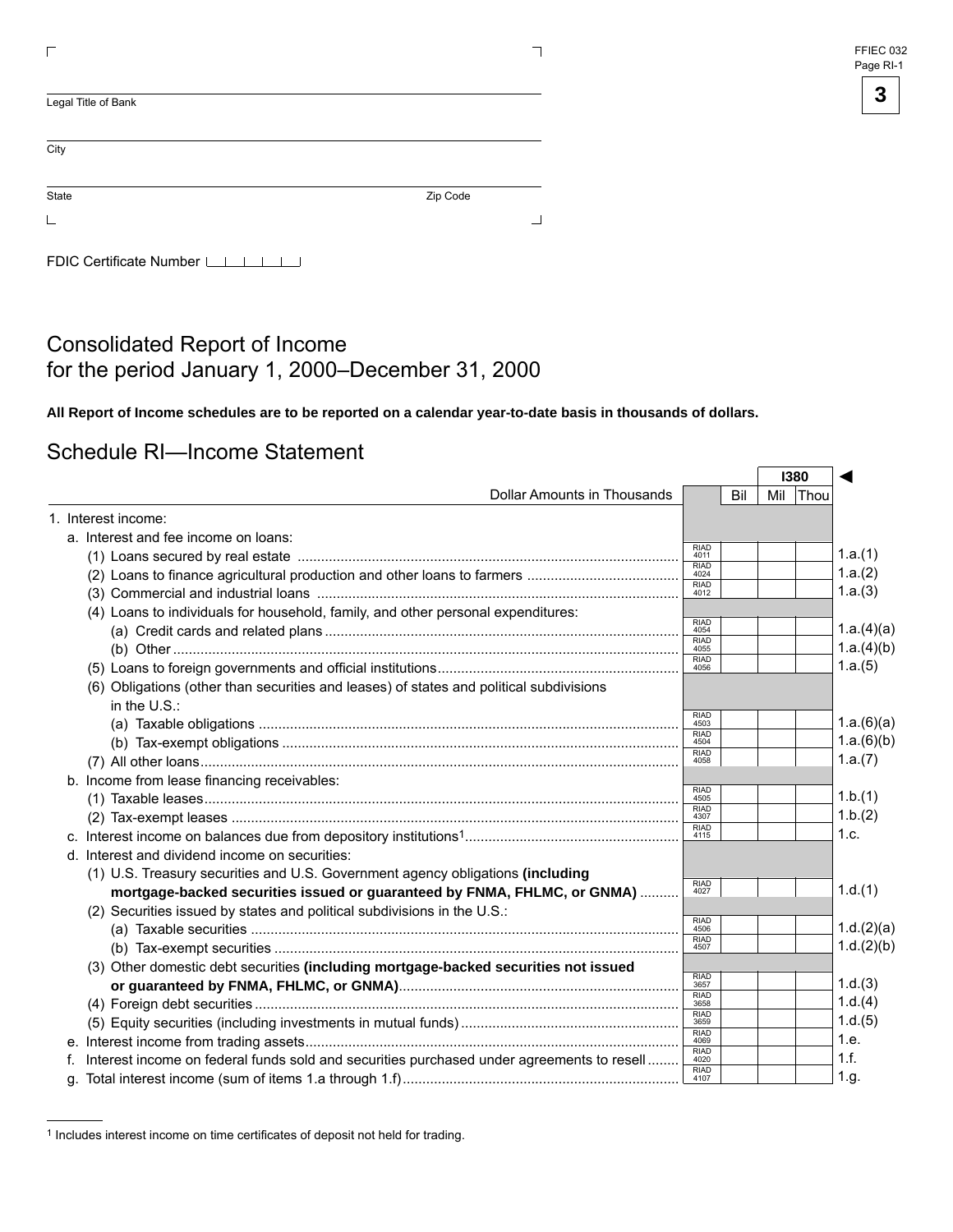#### Schedule RI—Continued

|                |                                                                           |                     | Year-to-date |     |      |                     |      |
|----------------|---------------------------------------------------------------------------|---------------------|--------------|-----|------|---------------------|------|
|                | <b>Dollar Amounts in Thousands</b>                                        |                     | Bil          | Mil | Thou |                     |      |
|                | 2. Interest expense:                                                      |                     |              |     |      |                     |      |
|                | a. Interest on deposits:                                                  |                     |              |     |      |                     |      |
|                | (1) Transaction accounts (NOW accounts, ATS accounts, and                 |                     |              |     |      |                     |      |
|                | telephone and preauthorized transfer accounts)                            | <b>RIAD</b><br>4508 |              |     |      | 2.a.(1)             |      |
|                | (2) Nontransaction accounts:                                              |                     |              |     |      |                     |      |
|                |                                                                           | <b>RIAD</b><br>4509 |              |     |      | 2.a.(2)(a)          |      |
|                |                                                                           | RIAD<br>4511        |              |     |      | 2.a.(2)(b)          |      |
|                |                                                                           | <b>RIAD</b><br>A517 |              |     |      | 2.a.(2)(c)          |      |
|                |                                                                           | <b>RIAD</b><br>A518 |              |     |      | 2.a.(2)(d)          |      |
|                | b. Expense of federal funds purchased and securities sold under           |                     |              |     |      |                     |      |
|                |                                                                           | <b>RIAD</b><br>4180 |              |     |      | 2.b.                |      |
|                |                                                                           |                     |              |     |      |                     |      |
|                | c. Interest on demand notes issued to the U.S. Treasury, trading          | <b>RIAD</b>         |              |     |      |                     |      |
|                |                                                                           | 4185                |              |     |      | 2.c.                |      |
|                | d. Not applicable.                                                        | <b>RIAD</b>         |              |     |      |                     |      |
|                |                                                                           | 4200                |              |     |      | 2.e.                |      |
|                |                                                                           | RIAD<br>4073        |              |     |      | 2.f.<br><b>RIAD</b> |      |
|                |                                                                           |                     |              |     |      | 4074                | 3.   |
| 4. Provisions: |                                                                           |                     |              |     |      | <b>RIAD</b>         |      |
|                |                                                                           |                     |              |     |      | 4230<br><b>RIAD</b> | 4.a. |
|                |                                                                           |                     |              |     |      | 4243                | 4.b. |
|                | 5. Noninterest income:                                                    |                     |              |     |      |                     |      |
|                |                                                                           | <b>RIAD</b><br>4070 |              |     |      | 5.a.                |      |
|                |                                                                           | <b>RIAD</b><br>4080 |              |     |      | 5.b.                |      |
|                | c. Trading revenue (must equal Schedule RI, sum of Memorandum             |                     |              |     |      |                     |      |
|                |                                                                           | <b>RIAD</b><br>A220 |              |     |      | 5.c.                |      |
|                | d.-e. Not applicable.                                                     |                     |              |     |      |                     |      |
|                | f. Other noninterest income:                                              |                     |              |     |      |                     |      |
|                |                                                                           | <b>RIAD</b><br>5407 |              |     |      | 5.f.(1)             |      |
|                |                                                                           | RIAD<br>5408        |              |     |      | 5.f.(2)             |      |
|                | g. Total noninterest income (sum of items 5.a through 5.f)                |                     |              |     |      | <b>RIAD</b><br>4079 | 5.g. |
|                |                                                                           |                     |              |     |      | <b>RIAD</b><br>3521 | 6.a. |
|                |                                                                           |                     |              |     |      | <b>RIAD</b><br>3196 | 6.b. |
|                | 7. Noninterest expense:                                                   |                     |              |     |      |                     |      |
|                |                                                                           | RIAD<br>4135        |              |     |      | 7.a.                |      |
|                |                                                                           |                     |              |     |      |                     |      |
|                | b. Expenses of premises and fixed assets (net of rental income)           | <b>RIAD</b>         |              |     |      | 7.b.                |      |
|                | (excluding salaries and employee benefits and mortgage interest)          | 4217<br><b>RIAD</b> |              |     |      | 7.c.                |      |
|                |                                                                           |                     |              |     |      | <b>RIAD</b>         | 7.d. |
|                | d. Total noninterest expense (sum of items 7.a through 7.c)               |                     |              |     |      | 4093                |      |
|                | 8. Income (loss) before income taxes and extraordinary items and other    |                     |              |     |      | <b>RIAD</b>         |      |
|                | adjustments (item 3 plus or minus items 4.a, 4.b, 5.g, 6.a, 6.b, and 7.d) |                     |              |     |      | 4301<br><b>RIAD</b> | 8.   |
|                |                                                                           |                     |              |     |      | 4302                | 9.   |
|                | 10. Income (loss) before extraordinary items and other adjustments        |                     |              |     |      | <b>RIAD</b>         |      |
|                |                                                                           |                     |              |     |      | 4300<br><b>RIAD</b> | 10.  |
|                | 11. Extraordinary items and other adjustments, net of income taxes*       |                     |              |     |      | 4320<br><b>RIAD</b> | 11.  |
|                |                                                                           |                     |              |     |      | 4340                | 12.  |

<sup>\*</sup> Describe on Schedule RI-E—Explanations.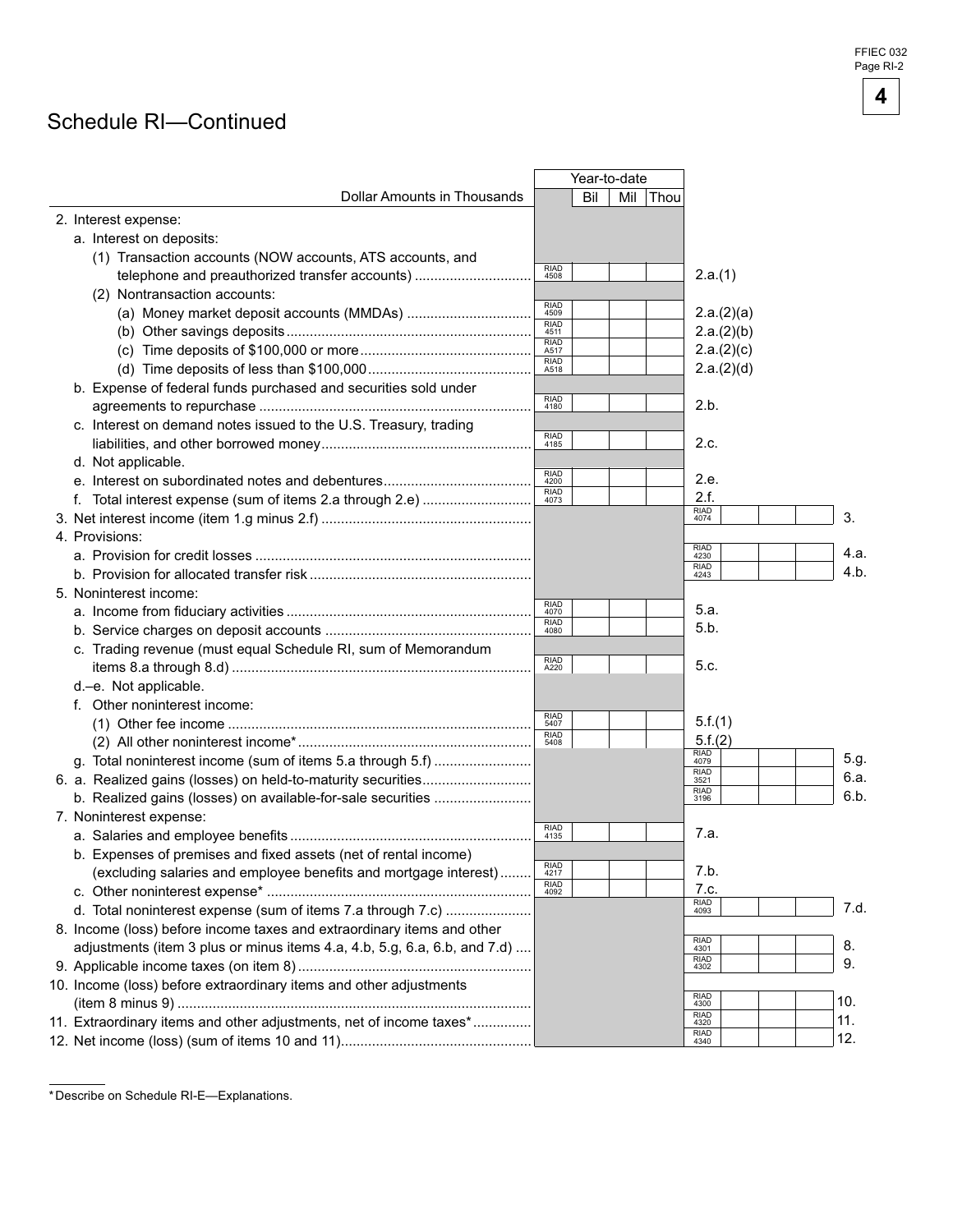**I381** 

 $\sqrt{ }$ 

◄

FDIC Certificate Number LILILI

### Schedule RI—Continued

| Memoranda                   |                                                                                               | Year-to-date        |                             |            |        |      |         |
|-----------------------------|-----------------------------------------------------------------------------------------------|---------------------|-----------------------------|------------|--------|------|---------|
| Dollar Amounts in Thousands |                                                                                               |                     |                             | Bil        | Mil    | Thou |         |
|                             | 1. Interest expense incurred to carry tax-exempt securities, loans, and leases acquired       |                     |                             |            |        |      |         |
|                             | after August 7, 1986, that is not deductible for federal income tax purposes                  |                     | <b>RIAD</b><br>4513         |            |        |      | $M.1$ . |
|                             | 2. Income from the sale and servicing of mutual funds and annuities (included in              |                     |                             |            |        |      |         |
|                             |                                                                                               |                     | <b>RIAD</b><br>8431         |            |        |      | $M.2$ . |
|                             | 3. Not applicable                                                                             |                     |                             |            |        |      |         |
|                             | 4. Number of full-time equivalent employees at end of current period (round to nearest whole  |                     |                             |            | Number |      |         |
|                             |                                                                                               |                     | <b>RIAD</b><br>4150         |            |        |      | M.4.    |
|                             | 5.-6. Not applicable                                                                          |                     |                             |            |        |      |         |
|                             | 7. If the reporting bank has restated its balance sheet as a result of applying push down     |                     | CC                          | YY         | MM     | DD   |         |
|                             |                                                                                               | <b>RIAD</b><br>9106 |                             |            |        |      | M.7.    |
|                             | 8. Trading revenue (from cash instruments and off-balance sheet derivative instruments)       |                     |                             |            |        |      |         |
|                             | (sum of Memorandum items 8.a through 8.d must equal Schedule RI, item 5.c):                   |                     |                             | Bil        | Mil    | Thou |         |
|                             |                                                                                               |                     | <b>RIAD</b><br>8757         |            |        |      | M.8.a.  |
|                             |                                                                                               |                     | <b>RIAD</b><br>8758         |            |        |      | M.8.b.  |
|                             |                                                                                               |                     | RIAD<br>8759                |            |        |      | M.8.c.  |
|                             |                                                                                               |                     | <b>RIAD</b><br>8760         |            |        |      | M.8.d.  |
|                             | 9. Impact on income of off-balance sheet derivatives held for purposes other than trading:    |                     |                             |            |        |      |         |
|                             |                                                                                               |                     | <b>RIAD</b><br>8761         |            |        |      | M.9.a.  |
|                             |                                                                                               |                     | RIAD<br>8762<br><b>RIAD</b> |            |        |      | M.9.b.  |
|                             |                                                                                               |                     | 8763                        |            |        |      | M.9.c.  |
|                             |                                                                                               |                     | <b>RIAD</b><br>A251         |            |        |      | M.10.   |
|                             |                                                                                               |                     |                             |            |        |      |         |
|                             | 11. Does the reporting bank have a Subchapter S election in effect for federal income         |                     | <b>RIAD</b>                 | <b>YES</b> |        | NO.  |         |
|                             |                                                                                               |                     | A530                        |            |        |      | M.11.   |
|                             | 12. Deferred portion of total applicable income taxes included in Schedule RI, items 9 and 11 |                     | <b>RIAD</b>                 | Bil        | Mil    | Thou |         |
|                             |                                                                                               |                     | 4772                        |            |        |      | M.12.   |

<sup>1</sup> For example, a bank acquired on June 1, 1997, would report 19970601.

## Schedule RI-A—Changes in Equity Capital

| Dollar Amounts in Thousands<br>1. Total equity capital originally reported in the December 31, 1999, Reports of Condition<br><b>RIAD</b><br>3215<br><b>RIAD</b><br>3216<br><b>RIAD</b><br>3217 | Bil                                                                                                                                                                                                                                                                                                                                                                                                                                                                                                       | Mil | Thou |
|------------------------------------------------------------------------------------------------------------------------------------------------------------------------------------------------|-----------------------------------------------------------------------------------------------------------------------------------------------------------------------------------------------------------------------------------------------------------------------------------------------------------------------------------------------------------------------------------------------------------------------------------------------------------------------------------------------------------|-----|------|
|                                                                                                                                                                                                |                                                                                                                                                                                                                                                                                                                                                                                                                                                                                                           |     |      |
|                                                                                                                                                                                                |                                                                                                                                                                                                                                                                                                                                                                                                                                                                                                           |     |      |
|                                                                                                                                                                                                |                                                                                                                                                                                                                                                                                                                                                                                                                                                                                                           |     |      |
|                                                                                                                                                                                                |                                                                                                                                                                                                                                                                                                                                                                                                                                                                                                           |     |      |
|                                                                                                                                                                                                |                                                                                                                                                                                                                                                                                                                                                                                                                                                                                                           |     |      |
| <b>RIAD</b><br>4340                                                                                                                                                                            |                                                                                                                                                                                                                                                                                                                                                                                                                                                                                                           |     |      |
| <b>RIAD</b><br>4346                                                                                                                                                                            |                                                                                                                                                                                                                                                                                                                                                                                                                                                                                                           |     |      |
| <b>RIAD</b><br>4356                                                                                                                                                                            |                                                                                                                                                                                                                                                                                                                                                                                                                                                                                                           |     |      |
| <b>RIAD</b><br>4470                                                                                                                                                                            |                                                                                                                                                                                                                                                                                                                                                                                                                                                                                                           |     |      |
| <b>RIAD</b><br>4460                                                                                                                                                                            |                                                                                                                                                                                                                                                                                                                                                                                                                                                                                                           |     |      |
|                                                                                                                                                                                                |                                                                                                                                                                                                                                                                                                                                                                                                                                                                                                           |     |      |
| <b>RIAD</b><br>4411                                                                                                                                                                            |                                                                                                                                                                                                                                                                                                                                                                                                                                                                                                           |     |      |
| <b>RIAD</b><br>4412                                                                                                                                                                            |                                                                                                                                                                                                                                                                                                                                                                                                                                                                                                           |     |      |
| <b>RIAD</b><br>8433                                                                                                                                                                            |                                                                                                                                                                                                                                                                                                                                                                                                                                                                                                           |     |      |
| <b>RIAD</b>                                                                                                                                                                                    |                                                                                                                                                                                                                                                                                                                                                                                                                                                                                                           |     |      |
| <b>RIAD</b><br>4415                                                                                                                                                                            |                                                                                                                                                                                                                                                                                                                                                                                                                                                                                                           |     |      |
|                                                                                                                                                                                                |                                                                                                                                                                                                                                                                                                                                                                                                                                                                                                           |     |      |
| <b>RIAD</b>                                                                                                                                                                                    |                                                                                                                                                                                                                                                                                                                                                                                                                                                                                                           |     |      |
|                                                                                                                                                                                                | 9. Cumulative effect of changes in accounting principles from prior years* (see instructions<br>10. Corrections of material accounting errors from prior years* (see instructions for this schedule)<br>11. a. Change in net unrealized holding gains (losses) on available-for-sale securities<br>4574<br>12. Other transactions with parent holding company* (not included in items 5, 7, or 8 above)<br>13. Total equity capital end of current period (sum of items 3 through 12) (must equal<br>3210 |     |      |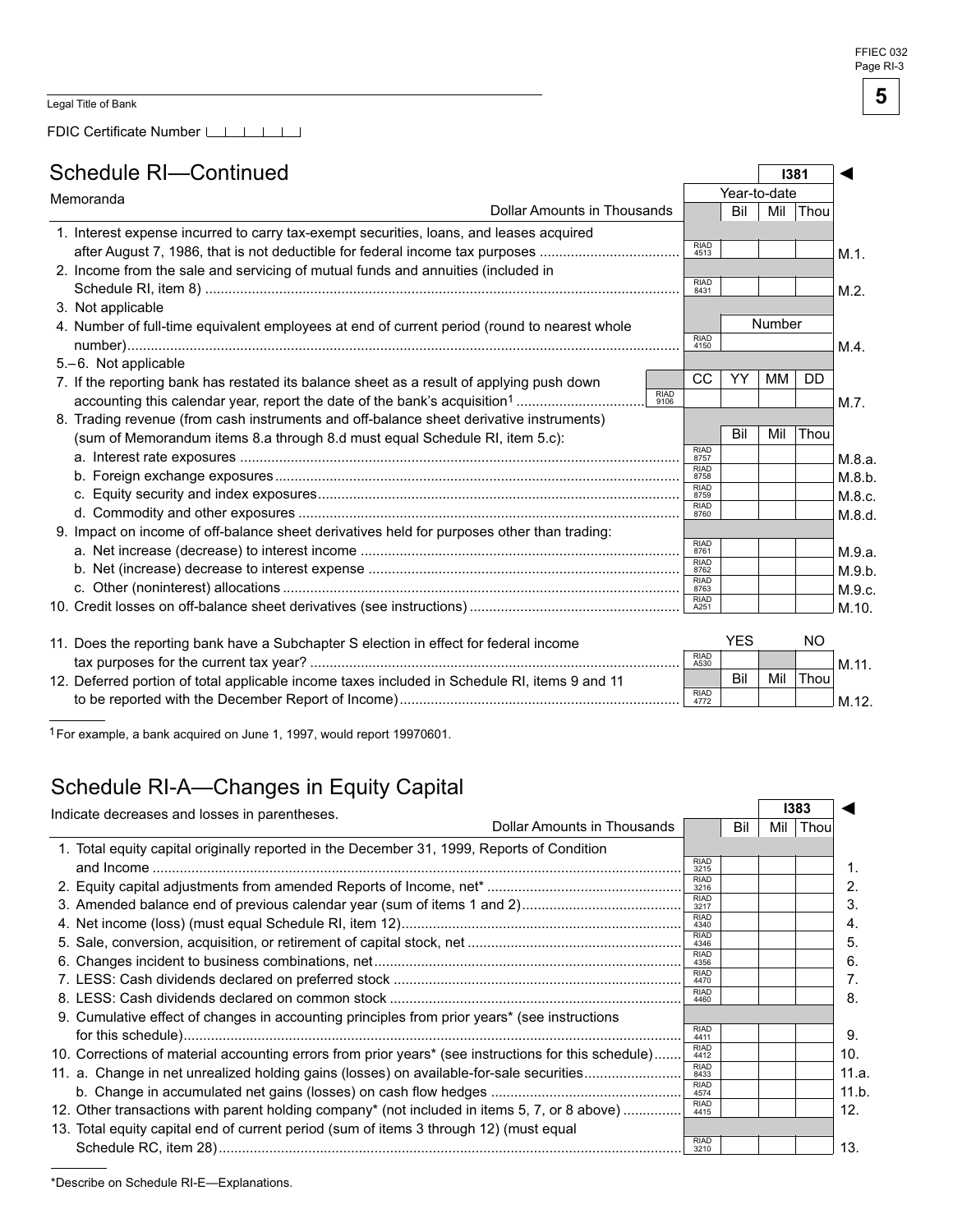#### Schedule RI-B— Charge-offs and Recoveries on Loans and Leases and Changes in Allowance for Credit Losses

| Fait i. Gilaige-Olis and Necoveries Off Loans and Leases               |                           |     |            |                       |                     |            |  | 1386     |
|------------------------------------------------------------------------|---------------------------|-----|------------|-----------------------|---------------------|------------|--|----------|
| Part I excludes charge-offs and recoveries through                     |                           |     | (Column A) |                       |                     | (Column B) |  |          |
| the allocated transfer risk reserve.                                   | Charge-offs<br>Recoveries |     |            |                       |                     |            |  |          |
|                                                                        |                           |     |            | Calendar year-to-date |                     |            |  |          |
| <b>Dollar Amounts in Thousands</b>                                     |                           | Bil |            | Mil Thou              |                     | Bil        |  | Mil Thou |
| 1. Loans secured by real estate:                                       |                           |     |            |                       |                     |            |  |          |
|                                                                        | <b>RIAD</b><br>4651       |     |            |                       | <b>RIAD</b><br>4661 |            |  |          |
|                                                                        | <b>RIAD</b><br>4652       |     |            |                       | <b>RIAD</b><br>4662 |            |  |          |
| 2. Loans to depository institutions and acceptances of other banks:    |                           |     |            |                       |                     |            |  |          |
|                                                                        | <b>RIAD</b><br>4653       |     |            |                       | <b>RIAD</b><br>4663 |            |  |          |
|                                                                        | <b>RIAD</b><br>4654       |     |            |                       | <b>RIAD</b><br>4664 |            |  |          |
| 3. Loans to finance agricultural production and other loans to farmers | <b>RIAD</b><br>4655       |     |            |                       | <b>RIAD</b><br>4665 |            |  |          |
| 4. Commercial and industrial loans:                                    |                           |     |            |                       |                     |            |  |          |
|                                                                        | <b>RIAD</b><br>4645       |     |            |                       | <b>RIAD</b><br>4617 |            |  |          |
|                                                                        | <b>RIAD</b><br>4646       |     |            |                       | <b>RIAD</b><br>4618 |            |  |          |
| 5. Loans to individuals for household, family, and other personal      |                           |     |            |                       |                     |            |  |          |
| expenditures:                                                          |                           |     |            |                       |                     |            |  |          |
|                                                                        | <b>RIAD</b><br>4656       |     |            |                       | <b>RIAD</b><br>4666 |            |  |          |
| b. Other (includes single payment, installment, and all student loans) | <b>RIAD</b><br>4657       |     |            |                       | <b>RIAD</b><br>4667 |            |  |          |
|                                                                        | <b>RIAD</b><br>4643       |     |            |                       | <b>RIAD</b><br>4627 |            |  |          |
|                                                                        | <b>RIAD</b><br>4644       |     |            |                       | <b>RIAD</b><br>4628 |            |  |          |
| 8. Lease financing receivables:                                        |                           |     |            |                       |                     |            |  |          |
|                                                                        | <b>RIAD</b><br>4658       |     |            |                       | <b>RIAD</b><br>4668 |            |  |          |
|                                                                        | <b>RIAD</b><br>4659       |     |            |                       | <b>RIAD</b><br>4669 |            |  |          |
|                                                                        | <b>RIAD</b><br>4635       |     |            |                       | <b>RIAD</b><br>4605 |            |  |          |

|                                                                    |                     |     | (Column A)  |                       |                     |     | (Column B) |      |           |
|--------------------------------------------------------------------|---------------------|-----|-------------|-----------------------|---------------------|-----|------------|------|-----------|
|                                                                    |                     |     | Charge-offs |                       |                     |     | Recoveries |      |           |
| Memoranda                                                          |                     |     |             | Calendar year-to-date |                     |     |            |      |           |
| Dollar Amounts in Thousands                                        |                     | Bil | Mil         | Thou                  |                     | Bil | Mil        | Thou |           |
| $1 - 3$ . Not applicable                                           |                     |     |             |                       |                     |     |            |      |           |
| 4. Loans to finance commercial real estate, construction, and land |                     |     |             |                       |                     |     |            |      |           |
| development activities (not secured by real estate) included in    |                     |     |             |                       |                     |     |            |      |           |
|                                                                    | <b>RIAD</b><br>5409 |     |             |                       | <b>RIAD</b><br>5410 |     |            |      | M.4.      |
| 5. Loans secured by real estate (sum of Memorandum items 5.a.      |                     |     |             |                       |                     |     |            |      |           |
| through 5.e must equal sum of Schedule RI-B, part I, items 1.a     |                     |     |             |                       |                     |     |            |      |           |
| and 1.b, above):                                                   |                     |     |             |                       |                     |     |            |      |           |
|                                                                    | <b>RIAD</b><br>3582 |     |             |                       | <b>RIAD</b><br>3583 |     |            |      | M.5.a.    |
|                                                                    | <b>RIAD</b><br>3584 |     |             |                       | <b>RIAD</b><br>3585 |     |            |      | M.5.b.    |
| c. Secured by 1-4 family residential properties:                   |                     |     |             |                       |                     |     |            |      |           |
| (1) Revolving, open-end loans secured by 1–4 family residential    |                     |     |             |                       |                     |     |            |      |           |
|                                                                    | <b>RIAD</b><br>5411 |     |             |                       | <b>RIAD</b><br>5412 |     |            |      | M.5.c.(1) |
| (2) All other loans secured by 1-4 family residential properties   | <b>RIAD</b><br>5413 |     |             |                       | <b>RIAD</b><br>5414 |     |            |      | M.5.c.(2) |
|                                                                    | <b>RIAD</b><br>3588 |     |             |                       | <b>RIAD</b><br>3589 |     |            |      | M.5.d.    |
|                                                                    | <b>RIAD</b><br>3590 |     |             |                       | <b>RIAD</b><br>3591 |     |            |      | M.5.e.    |

# Part I. Charge-offs and Recoveries on Loans and Leases **I386**

**6**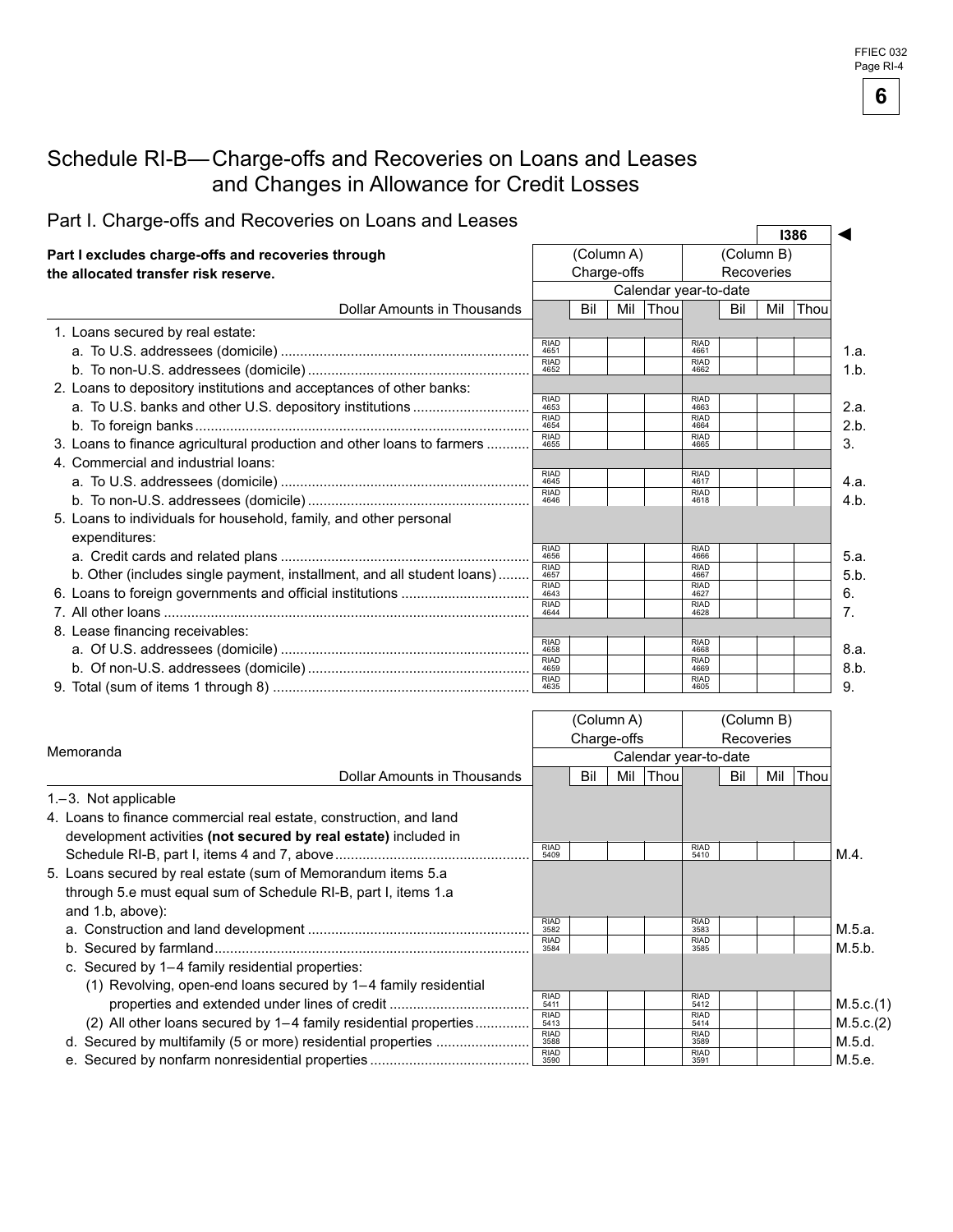FDIC Certificate Number LILILILI

#### Schedule RI-B—Continued

#### Part II. Changes in Allowance for Credit Losses

| <b>Dollar Amounts in Thousands</b>                                                       |                     | Bil | Mil | Thoul |    |
|------------------------------------------------------------------------------------------|---------------------|-----|-----|-------|----|
| 1. Balance originally reported in the December 31, 1999, Reports of Condition and Income | <b>RIAD</b><br>3124 |     |     |       |    |
|                                                                                          | <b>RIAD</b><br>2419 |     |     |       | 2. |
|                                                                                          | <b>RIAD</b><br>2432 |     |     |       | 3. |
|                                                                                          | <b>RIAD</b><br>4230 |     |     |       | 4. |
|                                                                                          | <b>RIAD</b><br>4815 |     |     |       | 5. |
| 6. Balance end of current period (sum of items 1 through 5) (must equal or exceed        |                     |     |     |       |    |
|                                                                                          | <b>RIAD</b><br>A512 |     |     |       | 6  |

\*Describe on Schedule RI-E—Explanations

#### Schedule RI-E—Explanations

#### Schedule RI-E is to be completed each quarter on a calendar year-to-date basis.

Detail all adjustments in Schedule RI-A and RI-B, all extraordinary items and other adjustments in Schedule RI, and all significant items of other noninterest income and other noninterest expense in Schedule RI. (See instructions for details.)

|                                                                                                |                     |              |     | 1395 |      |
|------------------------------------------------------------------------------------------------|---------------------|--------------|-----|------|------|
|                                                                                                |                     | Year-to-date |     |      |      |
| Dollar Amounts in Thousands                                                                    |                     | Bil          | Mil | Thou |      |
| 1. All other noninterest income (from Schedule RI, item 5.f.(2))                               |                     |              |     |      |      |
| Report amounts that exceed 10% of Schedule RI, item 5.f.(2):                                   |                     |              |     |      |      |
|                                                                                                | <b>RIAD</b><br>5415 |              |     |      | 1.a. |
|                                                                                                | <b>RIAD</b><br>5416 |              |     |      | 1.b. |
|                                                                                                | <b>RIAD</b><br>5417 |              |     |      | 1.c. |
| Itemize and describe the three largest other amounts that exceed 10% of Schedule RI,           |                     |              |     |      |      |
| item $5.f.(2)$ :                                                                               |                     |              |     |      |      |
| <b>TEXT</b><br>$d_{\cdot}$<br>4461                                                             | <b>RIAD</b><br>4461 |              |     |      | 1.d. |
| <b>TEXT</b><br>e.<br>4462                                                                      | <b>RIAD</b><br>4462 |              |     |      | 1.e. |
| <b>TEXT</b><br>4463                                                                            | <b>RIAD</b><br>4463 |              |     |      | 1.f. |
| 2. Other noninterest expense (from Schedule RI, item 7.c):                                     |                     |              |     |      |      |
|                                                                                                | <b>RIAD</b><br>4531 |              |     |      | 2.a. |
| Report amounts that exceed 10% of Schedule RI, item 7.c:                                       |                     |              |     |      |      |
|                                                                                                | <b>RIAD</b><br>5418 |              |     |      | 2.b. |
|                                                                                                | <b>RIAD</b><br>5419 |              |     |      | 2.c. |
|                                                                                                | <b>RIAD</b><br>5420 |              |     |      | 2.d. |
| Itemize and describe the three largest other amounts that exceed 10% of Schedule RI, item 7.c: |                     |              |     |      |      |
| <b>TEXT</b><br>е.<br>4464                                                                      | <b>RIAD</b><br>4464 |              |     |      | 2.e. |
| <b>TEXT</b><br>4467                                                                            | <b>RIAD</b><br>4467 |              |     |      | 2.f. |
| <b>TEXT</b><br>g.<br>4468                                                                      | <b>RIAD</b><br>4468 |              |     |      | 2.g. |
|                                                                                                |                     |              |     |      |      |

**7**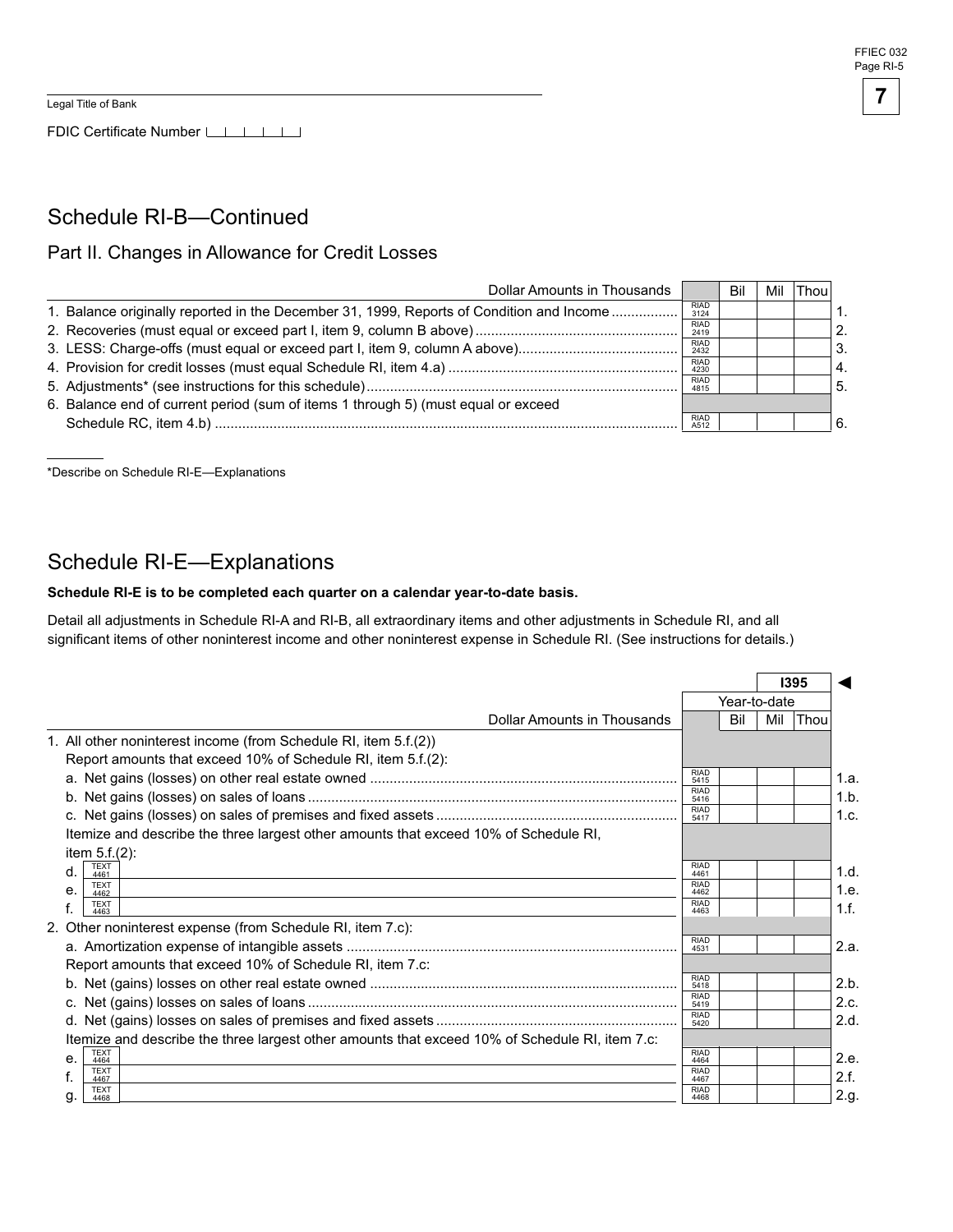# Schedule RI-E—Continued

|                                                                                                                      |                             |  | Year-to-date        |     |     |             |
|----------------------------------------------------------------------------------------------------------------------|-----------------------------|--|---------------------|-----|-----|-------------|
|                                                                                                                      | Dollar Amounts in Thousands |  |                     | Bil | Mil | <b>Thou</b> |
| 3. Extraordinary items and other adjustments and applicable income tax effect (from Schedule RI,                     |                             |  |                     |     |     |             |
| item 11) (itemize and describe all extraordinary items and other adjustments):                                       |                             |  |                     |     |     |             |
| TEXT<br>6373<br>Effect of adopting FAS 133, "Accounting for Derivative Instruments and Hedging Activities"<br>a. (1) |                             |  | <b>RIAD</b><br>6373 |     |     |             |
| (2) Applicable income tax effect                                                                                     | <b>RIAD</b><br>4486         |  |                     |     |     |             |
| TEXT<br>4487<br>b. (1)                                                                                               |                             |  | <b>RIAD</b><br>4487 |     |     |             |
| (2) Applicable income tax effect                                                                                     | <b>RIAD</b><br>4488         |  |                     |     |     |             |
| TEXT<br>4489<br>c. $(1)$                                                                                             |                             |  | <b>RIAD</b><br>4489 |     |     |             |
| (2) Applicable income tax effect                                                                                     | <b>RIAD</b><br>4491         |  |                     |     |     |             |
| 4. Equity capital adjustments from amended Reports of Income (from Schedule RI-A, item 2)                            |                             |  |                     |     |     |             |
| (itemize and describe all adjustments):                                                                              |                             |  |                     |     |     |             |
| <b>TEXT</b><br>a.<br>4492                                                                                            |                             |  | <b>RIAD</b><br>4492 |     |     |             |
| TEXT<br>b.<br>4493                                                                                                   |                             |  | <b>RIAD</b><br>4493 |     |     |             |
| 5. Cumulative effect of changes in accounting principles from prior years                                            |                             |  |                     |     |     |             |
| (from Schedule RI-A, item 9) (itemize and describe all changes in accounting principles):                            |                             |  |                     |     |     |             |
| <b>TEXT</b><br>4494<br>а.                                                                                            |                             |  | <b>RIAD</b><br>4494 |     |     |             |
| <b>TEXT</b><br>b.<br>4495                                                                                            |                             |  | <b>RIAD</b><br>4495 |     |     |             |
| 6. Corrections of material accounting errors from prior years (from Schedule RI-A, item 10)                          |                             |  |                     |     |     |             |
| (itemize and describe all corrections):                                                                              |                             |  |                     |     |     |             |
| <b>TEXT</b><br>a.<br>4496                                                                                            |                             |  | <b>RIAD</b><br>4496 |     |     |             |
| <b>TEXT</b><br>b.<br>4497                                                                                            |                             |  | <b>RIAD</b><br>4497 |     |     |             |
| 7. Other transactions with parent holding company (from Schedule RI-A, item 12)                                      |                             |  |                     |     |     |             |
| (itemize and describe all such transactions):                                                                        |                             |  |                     |     |     |             |
| <b>TFXT</b><br>a.<br>4498                                                                                            |                             |  | <b>RIAD</b><br>4498 |     |     |             |
| <b>TEXT</b><br>b.<br>4499                                                                                            |                             |  | <b>RIAD</b><br>4499 |     |     |             |
| 8. Adjustments to allowance for credit losses (from Schedule RI-B, part II, item 5)                                  |                             |  |                     |     |     |             |
| (itemize and describe all adjustments):                                                                              |                             |  |                     |     |     |             |
| <b>TEXT</b><br>а.<br>4521                                                                                            |                             |  | <b>RIAD</b><br>4521 |     |     |             |
| <b>TEXT</b><br>b.<br>4522                                                                                            |                             |  | <b>RIAD</b><br>4522 |     |     |             |
| 9. Other explanations (the space below is provided for the bank to briefly describe, at its                          |                             |  | 1398                |     |     | 1399        |
| option, any other significant items affecting the Report of Income):                                                 |                             |  |                     |     |     |             |

No comment  $\Box$  (RIAD 4769)

Other explanations (please type or print clearly):

(TEXT 4769)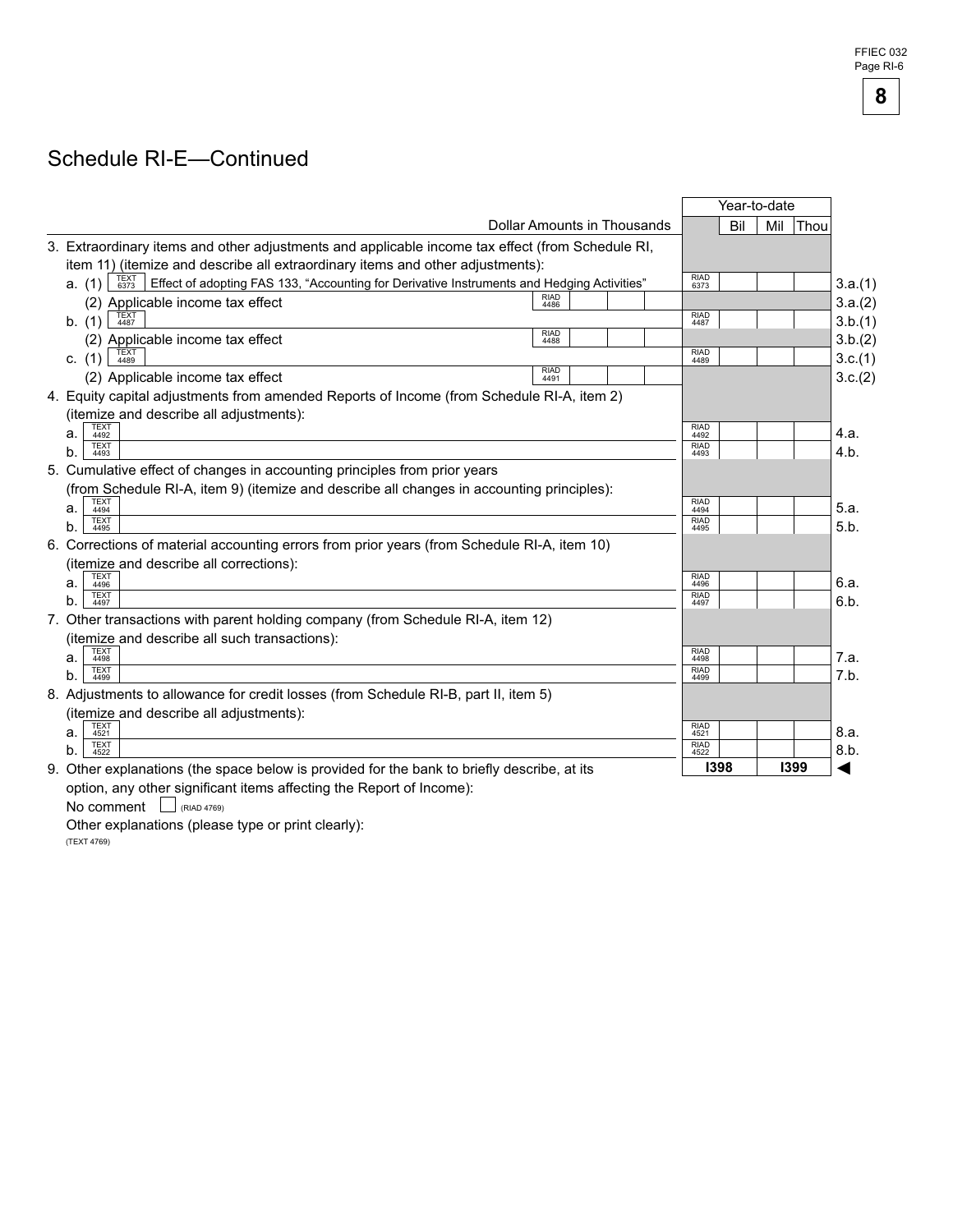| FFIEC 032 |
|-----------|
| Page RC-1 |

| Legal Title of Bank        |          |  |
|----------------------------|----------|--|
| City                       |          |  |
| State                      | Zip Code |  |
|                            |          |  |
| FDIC Certificate Number LI |          |  |

## Consolidated Report of Condition for Insured Commercial and State-Chartered Savings Banks for December 31, 2000

All schedules are to be reported in thousands of dollars. Unless otherwise indicated, report the amount outstanding as of the last business day of the quarter.

#### Schedule RC—Balance Sheet

|                                                                                                        |                     |     | C <sub>300</sub> |      |
|--------------------------------------------------------------------------------------------------------|---------------------|-----|------------------|------|
| Dollar Amounts in Thousands                                                                            |                     | Bil | Mil Thou         |      |
| ASSETS                                                                                                 |                     |     |                  |      |
| 1. Cash and balances due from depository institutions (from Schedule RC-A):                            |                     |     |                  |      |
|                                                                                                        | <b>RCON</b><br>0081 |     |                  | 1.a. |
|                                                                                                        | <b>RCON</b><br>0071 |     |                  | 1.b. |
| 2. Securities:                                                                                         |                     |     |                  |      |
|                                                                                                        | <b>RCON</b><br>1754 |     |                  | 2.a. |
|                                                                                                        | <b>RCON</b><br>1773 |     |                  | 2.b  |
|                                                                                                        | <b>RCON</b><br>1350 |     |                  | 3.   |
| 4. Loans and lease financing receivables:                                                              |                     |     |                  |      |
| <b>RCON</b><br>a. Loans and leases, net of unearned income (from Schedule RC-C)<br>2122<br><b>RCON</b> |                     |     |                  | 4.a. |
| 3123<br><b>RCON</b>                                                                                    |                     |     |                  | 4.b. |
| 3128                                                                                                   |                     |     |                  | 4.c. |
| d. Loans and leases, net of unearned income,                                                           |                     |     |                  |      |
|                                                                                                        | <b>RCON</b><br>2125 |     |                  | 4.d. |
|                                                                                                        | <b>RCON</b><br>3545 |     |                  | 5.   |
|                                                                                                        | <b>RCON</b><br>2145 |     |                  | 6.   |
|                                                                                                        | <b>RCON</b><br>2150 |     |                  | 7.   |
| 8. Investments in unconsolidated subsidiaries and associated companies (from Schedule RC-M)            | <b>RCON</b><br>2130 |     |                  | 8.   |
|                                                                                                        | RCON<br>2155        |     |                  | 9.   |
|                                                                                                        | <b>RCON</b><br>2143 |     |                  | 10.  |
|                                                                                                        | <b>RCON</b><br>2160 |     |                  | 11.  |
|                                                                                                        | <b>RCON</b>         |     |                  | 12.  |

<sup>1</sup> Includes cash items in process of collection and unposted debits.

<sup>2</sup> Includes time certificates of deposit not held for trading.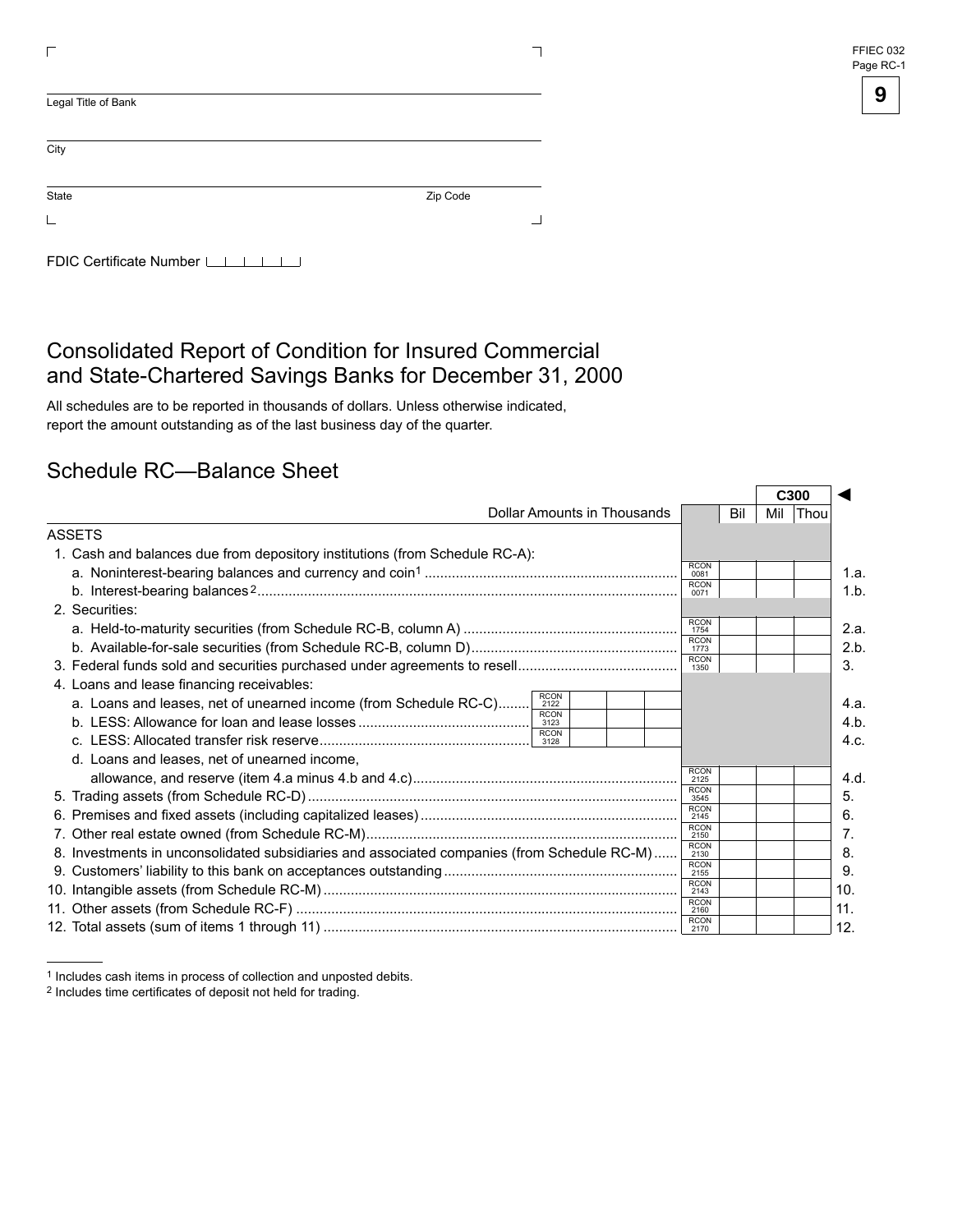#### Schedule RC—Continued

| Dollar Amounts in Thousands                                                                                                                                                                                                                                       |                     | Bil | Mil         | Thou     |
|-------------------------------------------------------------------------------------------------------------------------------------------------------------------------------------------------------------------------------------------------------------------|---------------------|-----|-------------|----------|
| <b>LIABILITIES</b>                                                                                                                                                                                                                                                |                     |     |             |          |
| 13. Deposits:                                                                                                                                                                                                                                                     |                     |     |             |          |
| a. In domestic offices (sum of totals of columns A and C from Schedule RC-E)                                                                                                                                                                                      | RCON<br>2200        |     |             | 13.a.    |
| 6631                                                                                                                                                                                                                                                              |                     |     |             | 13.a.(1) |
| RCON<br>6636                                                                                                                                                                                                                                                      |                     |     |             | 13.a.(2) |
|                                                                                                                                                                                                                                                                   |                     |     |             |          |
|                                                                                                                                                                                                                                                                   |                     |     |             |          |
|                                                                                                                                                                                                                                                                   |                     |     |             |          |
| 14. Federal funds purchased and securities sold under agreements to repurchase                                                                                                                                                                                    | <b>RCON</b><br>2800 |     |             | 14.      |
|                                                                                                                                                                                                                                                                   | RCON<br>2840        |     |             | 15.a.    |
|                                                                                                                                                                                                                                                                   | RCON<br>3548        |     |             | 15.b.    |
| 16. Other borrowed money (includes mortgage indebtedness and obligations under<br>capitalized leases):                                                                                                                                                            |                     |     |             |          |
|                                                                                                                                                                                                                                                                   | <b>RCON</b>         |     |             | 16.a.    |
|                                                                                                                                                                                                                                                                   | <b>RCON</b><br>A547 |     |             | 16.b.    |
|                                                                                                                                                                                                                                                                   | <b>RCON</b><br>A548 |     |             | 16.c.    |
| 17. Not applicable                                                                                                                                                                                                                                                |                     |     |             |          |
|                                                                                                                                                                                                                                                                   | RCON<br>2920        |     |             | 18.      |
|                                                                                                                                                                                                                                                                   | RCON<br>3200        |     |             | 19.      |
|                                                                                                                                                                                                                                                                   | <b>RCON</b><br>2930 |     |             | 20.      |
|                                                                                                                                                                                                                                                                   | RCON<br>2948        |     |             | 21.      |
| 22. Not applicable                                                                                                                                                                                                                                                |                     |     |             |          |
| <b>EQUITY CAPITAL</b>                                                                                                                                                                                                                                             |                     |     |             |          |
|                                                                                                                                                                                                                                                                   | RCON<br>3838        |     |             | 23.      |
|                                                                                                                                                                                                                                                                   | RCON<br>3230        |     |             | 24.      |
|                                                                                                                                                                                                                                                                   | <b>RCON</b><br>3839 |     |             | 25.      |
|                                                                                                                                                                                                                                                                   | <b>RCON</b><br>3632 |     |             | 26.a.    |
|                                                                                                                                                                                                                                                                   | RCON<br>8434        |     |             | 26.b.    |
|                                                                                                                                                                                                                                                                   | RCON<br>4336        |     |             | 26.c.    |
|                                                                                                                                                                                                                                                                   |                     |     |             |          |
|                                                                                                                                                                                                                                                                   | RCON<br>3210        |     |             | 28.      |
|                                                                                                                                                                                                                                                                   | RCON<br>3300        |     |             | 29.      |
|                                                                                                                                                                                                                                                                   |                     |     |             |          |
| Memorandum                                                                                                                                                                                                                                                        |                     |     |             |          |
| To be reported with the March Report of Condition.                                                                                                                                                                                                                |                     |     |             |          |
| 1. Indicate in the box at the right the number of the statement below that best describes the                                                                                                                                                                     |                     |     |             | Number   |
| most comprehensive level of auditing work performed for the bank by independent external                                                                                                                                                                          |                     |     | <b>RCON</b> |          |
|                                                                                                                                                                                                                                                                   |                     |     |             | $M.1$ .  |
| $1 =$ Independent audit of the bank conducted in accordance with<br>4 = Directors' examination of the bank performed by other external<br>generally accepted auditing standards by a certified public<br>auditors (may be required by state chartering authority) |                     |     |             |          |

- 
- ducted in accordance with generally accepted auditing standards auditors by a certified public accounting firm which submits a report on the 7 = Other audit procedures (excluding tax preparation work) consolidated holding company (but not on the bank separately)  $8 = No$  external audit work
- 3 = Directors' examination of the bank conducted in accordance with generally accepted auditing standards by a certified public accounting firm (may be required by state chartering authority)
- 
- accounting firm which submits a report on the bank 5 = Review of the bank's financial statements by external auditors
- 2 = Independent audit of the bank's parent holding company con- 6 = Compilation of the bank's financial statements by external
	-
	-

<sup>1</sup> Includes total demand deposits and noninterest-bearing time and savings deposits.

<sup>2</sup> Includes limited-life preferred stock and related surplus.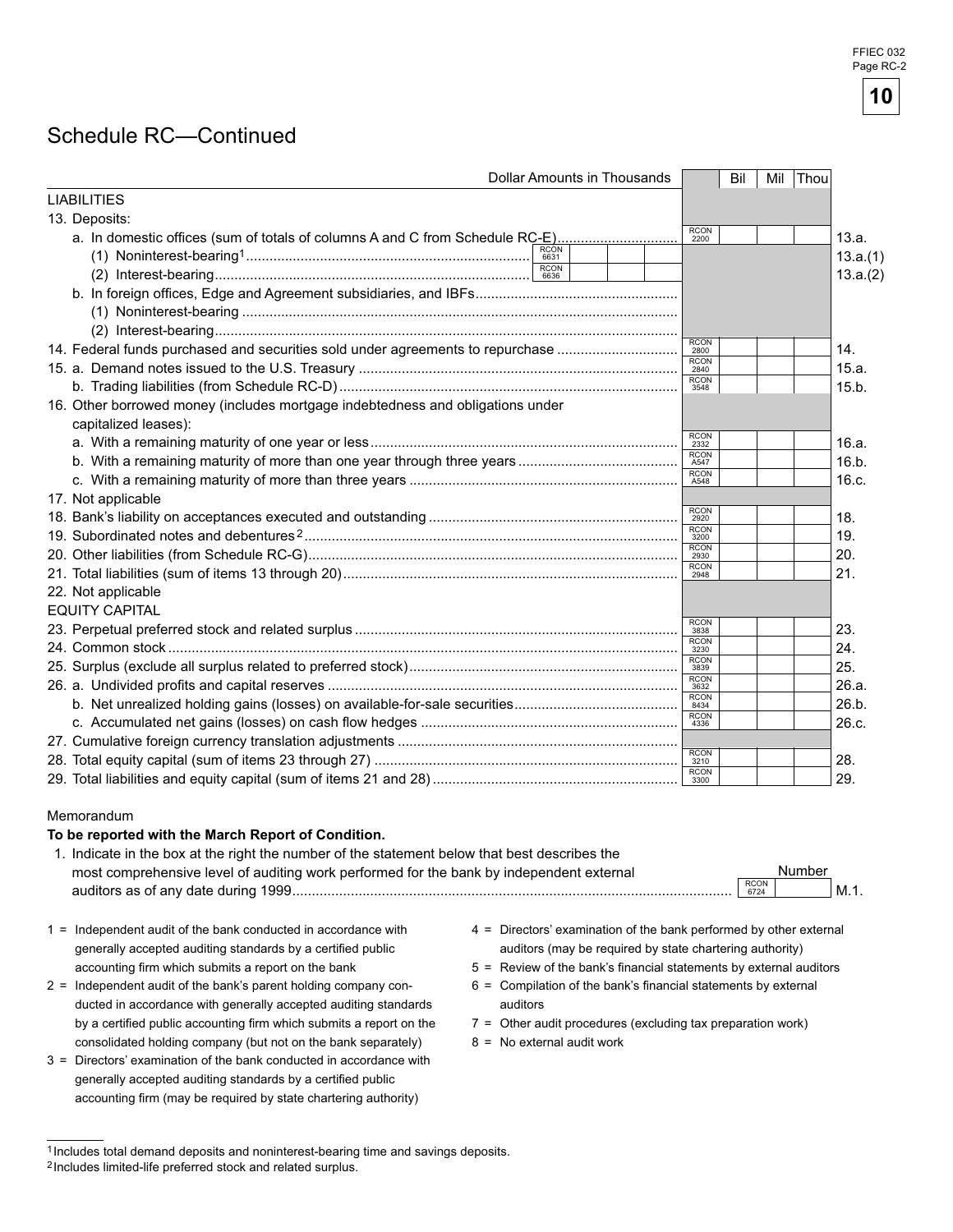$\overline{\phantom{0}}$ 

FDIC Certificate Number LAGO LAGO LAGO

### Schedule RC-A—Cash and Balances Due From Depository Institutions

Exclude assets held for trading.

| Exclude assets held for trading.<br>C <sub>305</sub>                                   |                     |     |     |      |      |  |  |  |
|----------------------------------------------------------------------------------------|---------------------|-----|-----|------|------|--|--|--|
| Dollar Amounts in Thousands                                                            |                     | Bil | Mil | Thou |      |  |  |  |
| 1. Cash items in process of collection, unposted debits, and currency and coin:        |                     |     |     |      |      |  |  |  |
|                                                                                        | <b>RCON</b><br>0020 |     |     |      | 1.a. |  |  |  |
|                                                                                        | <b>RCON</b><br>0080 |     |     |      | 1.b. |  |  |  |
| 2. Balances due from depository institutions in the U.S.:                              |                     |     |     |      |      |  |  |  |
|                                                                                        | <b>RCON</b><br>0083 |     |     |      | 2.a. |  |  |  |
| b. Other commercial banks in the U.S. and other depository institutions in the U.S.    | <b>RCON</b><br>0085 |     |     |      | 2.b. |  |  |  |
| 3. Balances due from banks in foreign countries and foreign central banks:             |                     |     |     |      |      |  |  |  |
|                                                                                        | <b>RCON</b><br>0073 |     |     |      | 3.a. |  |  |  |
|                                                                                        | <b>RCON</b><br>0074 |     |     |      | 3.b. |  |  |  |
|                                                                                        | <b>RCON</b><br>0090 |     |     |      | 4.   |  |  |  |
| 5. Total (sum of items 1 through 4) (must equal Schedule RC, sum of items 1.a and 1.b) | <b>RCON</b><br>0010 |     |     |      | 5.   |  |  |  |

| Memorandum                                                                                       |                     |     |     |       |        |
|--------------------------------------------------------------------------------------------------|---------------------|-----|-----|-------|--------|
| Dollar Amounts in Thousands                                                                      |                     | Bil | Mil | Thou. |        |
| 1. Noninterest-bearing balances due from commercial banks in the U.S. (included in items 2.a and |                     |     |     |       |        |
| 2.b above)                                                                                       | <b>RCON</b><br>0050 |     |     |       | ' M.1. |

## Schedule RC-B—Securities

Exclude assets held for trading.

|                                                                                      |                     |                       |     |                  |                     |     |                   |                                                  |                     |     |            |      |                     |            |     | C <sub>310</sub> |      |  |  |
|--------------------------------------------------------------------------------------|---------------------|-----------------------|-----|------------------|---------------------|-----|-------------------|--------------------------------------------------|---------------------|-----|------------|------|---------------------|------------|-----|------------------|------|--|--|
|                                                                                      |                     |                       |     | Held-to-maturity |                     |     |                   |                                                  | Available-for-sale  |     |            |      |                     |            |     |                  |      |  |  |
|                                                                                      |                     | (Column A)            |     |                  |                     |     | (Column B)        |                                                  |                     |     | (Column C) |      |                     | (Column D) |     |                  |      |  |  |
|                                                                                      |                     | <b>Amortized Cost</b> |     |                  |                     |     | <b>Fair Value</b> | Fair Value <sup>1</sup><br><b>Amortized Cost</b> |                     |     |            |      |                     |            |     |                  |      |  |  |
| Dollar Amounts in Thousands                                                          |                     | Bil                   | Mil | Thoul            |                     | Bil | Mil               | Thoul                                            |                     | Bil | Mil        | Thou |                     | Bil        | Mil | Thou             |      |  |  |
| 1. U.S. Treasury securities                                                          | <b>RCON</b><br>0211 |                       |     |                  | <b>RCON</b><br>0213 |     |                   |                                                  | <b>RCON</b><br>1286 |     |            |      | <b>RCON</b><br>1287 |            |     |                  | ι.   |  |  |
| 2. U.S. Government agency<br>obligations (exclude<br>mortgage-backed<br>securities): |                     |                       |     |                  |                     |     |                   |                                                  |                     |     |            |      |                     |            |     |                  |      |  |  |
| a. Issued by U.S. Govern-                                                            |                     |                       |     |                  |                     |     |                   |                                                  |                     |     |            |      |                     |            |     |                  |      |  |  |
| ment agencies <sup>2</sup>                                                           | <b>RCON</b><br>1289 |                       |     |                  | <b>RCON</b><br>1290 |     |                   |                                                  | <b>RCON</b><br>1291 |     |            |      | <b>RCON</b><br>1293 |            |     |                  | 2.a. |  |  |
| b. Issued by U.S.                                                                    |                     |                       |     |                  |                     |     |                   |                                                  |                     |     |            |      |                     |            |     |                  |      |  |  |
| Government-sponsored                                                                 |                     |                       |     |                  |                     |     |                   |                                                  |                     |     |            |      |                     |            |     |                  |      |  |  |
| agencies 3                                                                           | <b>RCON</b><br>1294 |                       |     |                  | <b>RCON</b><br>1295 |     |                   |                                                  | <b>RCON</b><br>1297 |     |            |      | <b>RCON</b><br>1298 |            |     |                  | 2.b. |  |  |

 $1$  Includes equity securities without readily determinable fair values at historical cost in item 6.b, column D.

Includes Small Business Administration "Guaranteed Loan Pool Certificates," U.S. Maritime Administration obligations, and Export–Import Bank participation certificates.

<sup>3</sup> Includes obligations (other than mortgage-backed securities) issued by the Farm Credit System, the Federal Home Loan Bank System, the Federal Home Loan Mortgage Corporation, the Federal National Mortgage Association, the Financing Corporation, Resolution Funding Corporation, the Student Loan Marketing Association, and the Tennessee Valley Authority.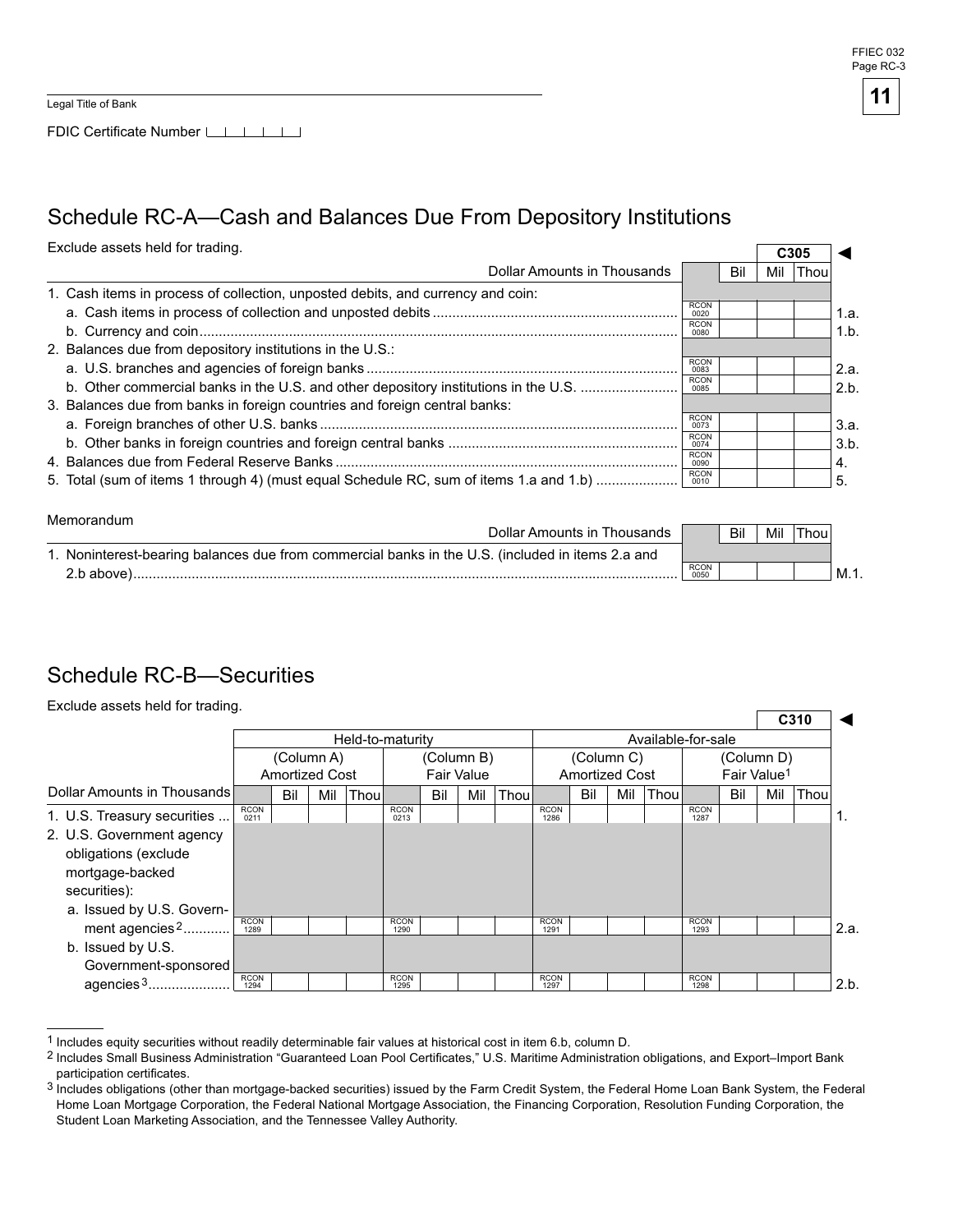FFIEC 03 Page RC-4

**12**

# Schedule RC-B—Continued

|                                    |                     | Held-to-maturity      |     |      |                     |            |     |      |                     |                       | Available-for-sale |      |                     |                         |            |      |         |
|------------------------------------|---------------------|-----------------------|-----|------|---------------------|------------|-----|------|---------------------|-----------------------|--------------------|------|---------------------|-------------------------|------------|------|---------|
|                                    |                     | (Column A)            |     |      |                     | (Column B) |     |      |                     | (Column C)            |                    |      |                     |                         | (Column D) |      |         |
|                                    |                     | <b>Amortized Cost</b> |     |      |                     | Fair Value |     |      |                     | <b>Amortized Cost</b> |                    |      |                     | Fair Value <sup>1</sup> |            |      |         |
| <b>Dollar Amounts in Thousands</b> |                     | Bil                   | Mil | Thou |                     | Bil        | Mil | Thou |                     | Bil                   | Mil                | Thou |                     | Bil                     | Mil        | Thou |         |
| 3. Securities issued by            |                     |                       |     |      |                     |            |     |      |                     |                       |                    |      |                     |                         |            |      |         |
| states and political sub-          |                     |                       |     |      |                     |            |     |      |                     |                       |                    |      |                     |                         |            |      |         |
| divisions in the U.S.:             |                     |                       |     |      |                     |            |     |      |                     |                       |                    |      |                     |                         |            |      |         |
| a. General obligations             | <b>RCON</b><br>1676 |                       |     |      | <b>RCON</b><br>1677 |            |     |      | <b>RCON</b><br>1678 |                       |                    |      | <b>RCON</b><br>1679 |                         |            |      | 3.a.    |
| b. Revenue obligations             | <b>RCON</b><br>1681 |                       |     |      | <b>RCON</b><br>1686 |            |     |      | <b>RCON</b><br>1690 |                       |                    |      | <b>RCON</b><br>1691 |                         |            |      | 3.b.    |
| c. Industrial development          |                     |                       |     |      |                     |            |     |      |                     |                       |                    |      |                     |                         |            |      |         |
| and similar obligations            | <b>RCON</b><br>1694 |                       |     |      | <b>RCON</b><br>1695 |            |     |      | <b>RCON</b><br>1696 |                       |                    |      | <b>RCON</b><br>1697 |                         |            |      | 3.c.    |
| 4. Mortgage-backed                 |                     |                       |     |      |                     |            |     |      |                     |                       |                    |      |                     |                         |            |      |         |
| securities (MBS):                  |                     |                       |     |      |                     |            |     |      |                     |                       |                    |      |                     |                         |            |      |         |
| a. Pass-through                    |                     |                       |     |      |                     |            |     |      |                     |                       |                    |      |                     |                         |            |      |         |
| securities:                        |                     |                       |     |      |                     |            |     |      |                     |                       |                    |      |                     |                         |            |      |         |
| (1) Guaranteed by                  |                     |                       |     |      |                     |            |     |      |                     |                       |                    |      |                     |                         |            |      |         |
| GNMA                               | <b>RCON</b><br>1698 |                       |     |      | <b>RCON</b><br>1699 |            |     |      | <b>RCON</b><br>1701 |                       |                    |      | <b>RCON</b><br>1702 |                         |            |      | 4.a.(1) |
| (2) Issued by FNMA                 |                     |                       |     |      |                     |            |     |      |                     |                       |                    |      |                     |                         |            |      |         |
| and FHLMC                          | RCON<br>1703        |                       |     |      | <b>RCON</b><br>1705 |            |     |      | <b>RCON</b><br>1706 |                       |                    |      | <b>RCON</b><br>1707 |                         |            |      | 4.a.(2) |
| (3) Other pass-through             |                     |                       |     |      |                     |            |     |      |                     |                       |                    |      |                     |                         |            |      |         |
| securities                         | <b>RCON</b><br>1709 |                       |     |      | <b>RCON</b><br>1710 |            |     |      | <b>RCON</b><br>1711 |                       |                    |      | <b>RCON</b><br>1713 |                         |            |      | 4.a.(3) |
| b. Other mortgage-backed           |                     |                       |     |      |                     |            |     |      |                     |                       |                    |      |                     |                         |            |      |         |
| securities (include                |                     |                       |     |      |                     |            |     |      |                     |                       |                    |      |                     |                         |            |      |         |
| CMOs, REMICs, and                  |                     |                       |     |      |                     |            |     |      |                     |                       |                    |      |                     |                         |            |      |         |
| stripped MBS):                     |                     |                       |     |      |                     |            |     |      |                     |                       |                    |      |                     |                         |            |      |         |
| (1) Issued or guar-                |                     |                       |     |      |                     |            |     |      |                     |                       |                    |      |                     |                         |            |      |         |
| anteed by FNMA,                    |                     |                       |     |      |                     |            |     |      |                     |                       |                    |      |                     |                         |            |      |         |
| FHLMC, or                          |                     |                       |     |      |                     |            |     |      |                     |                       |                    |      |                     |                         |            |      |         |
| GNMA                               | <b>RCON</b><br>1714 |                       |     |      | <b>RCON</b><br>1715 |            |     |      | <b>RCON</b><br>1716 |                       |                    |      | <b>RCON</b><br>1717 |                         |            |      | 4.b.(1) |
| (2) Collateralized by              |                     |                       |     |      |                     |            |     |      |                     |                       |                    |      |                     |                         |            |      |         |
| MBS issued or                      |                     |                       |     |      |                     |            |     |      |                     |                       |                    |      |                     |                         |            |      |         |
| guaranteed by                      |                     |                       |     |      |                     |            |     |      |                     |                       |                    |      |                     |                         |            |      |         |
| FNMA, FHLMC, or                    |                     |                       |     |      |                     |            |     |      |                     |                       |                    |      |                     |                         |            |      |         |
| GNMA                               | <b>RCON</b><br>1718 |                       |     |      | <b>RCON</b><br>1719 |            |     |      | <b>RCON</b><br>1731 |                       |                    |      | <b>RCON</b><br>1732 |                         |            |      | 4.b.(2) |
| (3) All other mortgage-            |                     |                       |     |      |                     |            |     |      |                     |                       |                    |      |                     |                         |            |      |         |
| backed securities                  | <b>RCON</b><br>1733 |                       |     |      | <b>RCON</b><br>1734 |            |     |      | <b>RCON</b><br>1735 |                       |                    |      | <b>RCON</b><br>1736 |                         |            |      | 4.b.(3) |
| 5. Other debt securities:          |                     |                       |     |      |                     |            |     |      |                     |                       |                    |      |                     |                         |            |      |         |
| a. Other domestic debt             |                     |                       |     |      |                     |            |     |      |                     |                       |                    |      |                     |                         |            |      |         |
| securities                         | RCON<br>1737        |                       |     |      | <b>RCON</b><br>1738 |            |     |      | RCON<br>1739        |                       |                    |      | <b>RCON</b><br>1741 |                         |            |      | 5.a.    |
| b. Foreign debt securities         | <b>RCON</b><br>1742 |                       |     |      | <b>RCON</b><br>1743 |            |     |      | <b>RCON</b><br>1744 |                       |                    |      | <b>RCON</b><br>1746 |                         |            |      | 5.b.    |
| 6. Equity securities:              |                     |                       |     |      |                     |            |     |      |                     |                       |                    |      |                     |                         |            |      |         |
| a. Investments in mutual           |                     |                       |     |      |                     |            |     |      |                     |                       |                    |      |                     |                         |            |      |         |
| funds and other equity             |                     |                       |     |      |                     |            |     |      |                     |                       |                    |      |                     |                         |            |      |         |
| securities with readily            |                     |                       |     |      |                     |            |     |      |                     |                       |                    |      |                     |                         |            |      |         |
| determinable fair                  |                     |                       |     |      |                     |            |     |      |                     |                       |                    |      |                     |                         |            |      |         |
| values                             |                     |                       |     |      |                     |            |     |      | <b>RCON</b><br>A510 |                       |                    |      | <b>RCON</b><br>A511 |                         |            |      | 6.a.    |
| b. All other equity                |                     |                       |     |      |                     |            |     |      |                     |                       |                    |      |                     |                         |            |      |         |
| securities <sup>1</sup>            |                     |                       |     |      |                     |            |     |      | RCON<br>1752        |                       |                    |      | <b>RCON</b><br>1753 |                         |            |      | 6.b.    |
| 7. Total (sum of items 1           |                     |                       |     |      |                     |            |     |      |                     |                       |                    |      |                     |                         |            |      |         |
| through 6) (total of               |                     |                       |     |      |                     |            |     |      |                     |                       |                    |      |                     |                         |            |      |         |
| column A must equal                |                     |                       |     |      |                     |            |     |      |                     |                       |                    |      |                     |                         |            |      |         |
| Schedule RC, item 2.a)             |                     |                       |     |      |                     |            |     |      |                     |                       |                    |      |                     |                         |            |      |         |
| (total of column D must            |                     |                       |     |      |                     |            |     |      |                     |                       |                    |      |                     |                         |            |      |         |
| equal Schedule RC,                 |                     |                       |     |      |                     |            |     |      |                     |                       |                    |      |                     |                         |            |      |         |
| item 2.b)                          | RCON<br>1754        |                       |     |      | <b>RCON</b>         |            |     |      | RCON<br>1772        |                       |                    |      | <b>RCON</b>         |                         |            |      | 7.      |
|                                    |                     |                       |     |      | 1771                |            |     |      |                     |                       |                    |      | 1773                |                         |            |      |         |

1 Includes equity securities without readily determinable fair values at historical cost in item 6.b, column D.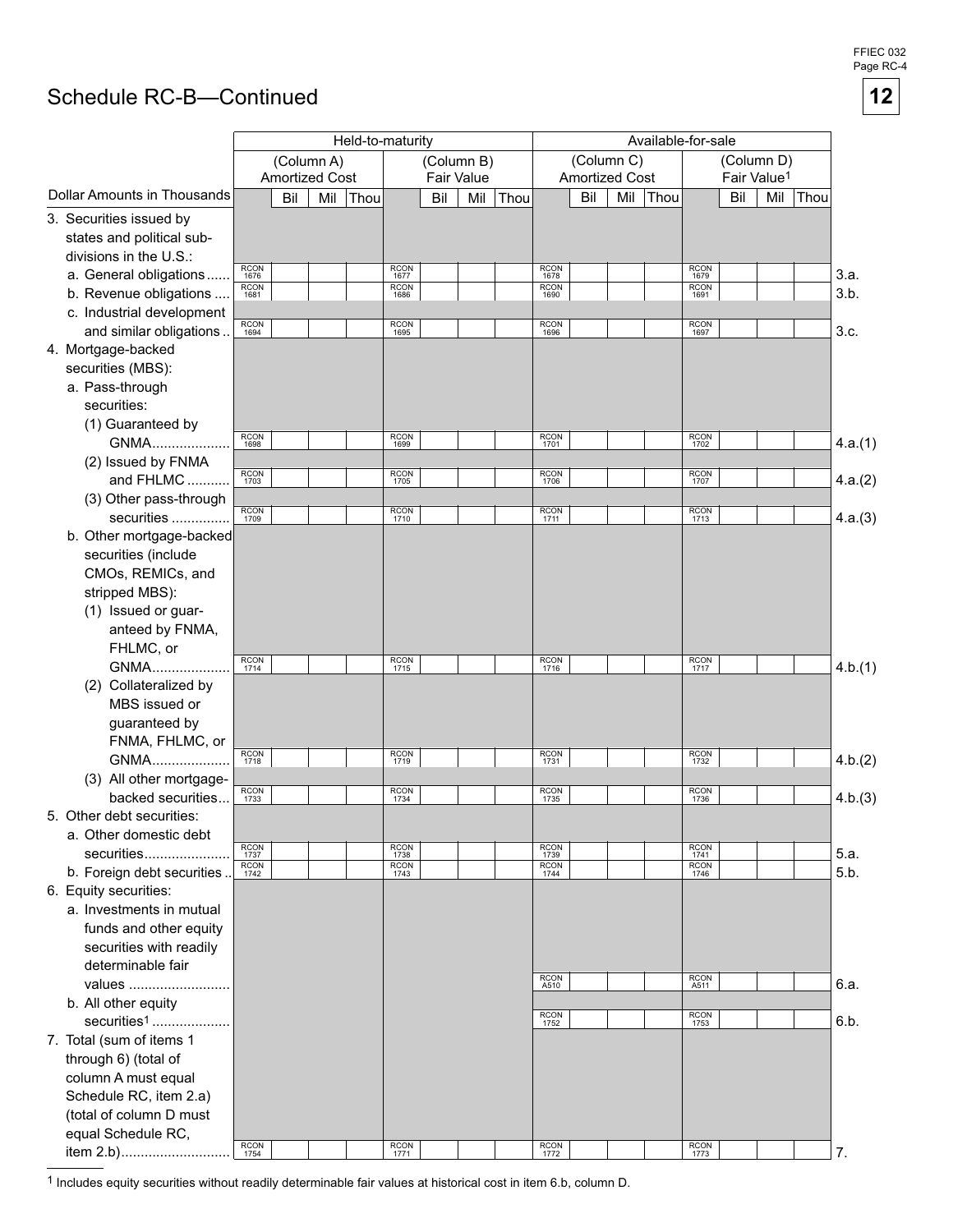FDIC Certificate Number LILLI

# Schedule RC-B—Continued

| Memoranda                                                                                                  |                     |     | C312 |             |           |
|------------------------------------------------------------------------------------------------------------|---------------------|-----|------|-------------|-----------|
| <b>Dollar Amounts in Thousands</b>                                                                         |                     | Bil | Mil  | <b>Thou</b> |           |
|                                                                                                            | <b>RCON</b><br>0416 |     |      |             | M.1.      |
| 2. Maturity and repricing data for debt securities <sup>1, 2</sup> (excluding those in nonaccrual status): |                     |     |      |             |           |
| a. Securities issued by the U.S. Treasury, U.S. Government agencies, and states and political              |                     |     |      |             |           |
| subdivisions in the U.S.; other non-mortgage debt securities; and mortgage pass-through                    |                     |     |      |             |           |
| securities other than those backed by closed-end first lien 1-4 family residential mortgages               |                     |     |      |             |           |
| with a remaining maturity or repricing frequency of: 3, 4                                                  |                     |     |      |             |           |
|                                                                                                            | <b>RCON</b><br>A549 |     |      |             | M.2.a.(1) |
|                                                                                                            | <b>RCON</b><br>A550 |     |      |             | M.2.a.(2) |
|                                                                                                            | <b>RCON</b><br>A551 |     |      |             | M.2.a.(3) |
|                                                                                                            | <b>RCON</b><br>A552 |     |      |             | M.2.a.(4) |
|                                                                                                            | <b>RCON</b><br>A553 |     |      |             | M.2.a.(5) |
|                                                                                                            | <b>RCON</b><br>A554 |     |      |             | M.2.a.(6) |
| b. Mortgage pass-through securities backed by closed-end first lien 1-4 family residential                 |                     |     |      |             |           |
| mortgages with a remaining maturity or repricing frequency of: 3, 5                                        |                     |     |      |             |           |
|                                                                                                            | RCON<br>A555        |     |      |             | M.2.b.(1) |
|                                                                                                            | <b>RCON</b><br>A556 |     |      |             | M.2.b.(2) |
|                                                                                                            | <b>RCON</b><br>A557 |     |      |             | M.2.b.(3) |
|                                                                                                            | <b>RCON</b><br>A558 |     |      |             | M.2.b.(4) |
|                                                                                                            | <b>RCON</b><br>A559 |     |      |             | M.2.b.(5) |
|                                                                                                            | <b>RCON</b><br>A560 |     |      |             | M.2.b.(6) |
| c. Other mortgage-backed securities (include CMOs, REMICs, and stripped MBS; exclude                       |                     |     |      |             |           |
| mortgage pass-through securities) with an expected average life of: 6                                      |                     |     |      |             |           |
|                                                                                                            | RCON<br>A561        |     |      |             | M.2.c.(1) |
|                                                                                                            | <b>RCON</b><br>A562 |     |      |             | M.2.c.(2) |
| d. Debt securities with a REMAINING MATURITY of one year or less (included in                              |                     |     |      |             |           |
|                                                                                                            | <b>RCON</b><br>A248 |     |      |             | M.2.d.    |
| 3.-6. Not applicable                                                                                       |                     |     |      |             |           |
| 7. Amortized cost of held-to-maturity securities sold or transferred to available-for-sale or trading      |                     |     |      |             |           |
| securities during the calendar year-to-date (report the amortized cost at date of sale or transfer)        | <b>RCON</b><br>1778 |     |      |             | M.7.      |
| 8. Not applicable                                                                                          |                     |     |      |             |           |
| 9. Structured notes (included in the held-to-maturity and available-for-sale accounts in                   |                     |     |      |             |           |
| Schedule RC-B, items 2, 3, and 5):                                                                         |                     |     |      |             |           |
|                                                                                                            | <b>RCON</b><br>8782 |     |      |             | M.9.a.    |
|                                                                                                            | <b>RCON</b><br>8783 |     |      |             | M.9.b.    |

<sup>1</sup> Includes held-to-maturity securities at amortized cost and available-for-sale securities at fair value.

Exclude equity securities, e.g., investments in mutual funds, Federal Reserve stock, common stock, and preferred stock.

<sup>&</sup>lt;sup>3</sup> Report fixed rate debt securities by remaining maturity and floating rate debt securities by repricing frequency.

<sup>4</sup> Sum of Memorandum items 2.a.(1) through 2.a.(6) plus any nonaccrual debt securities in the categories of debt securities reported in Memorandum item 2.a that are included in Schedule RC-N, item 9, column C, must equal Schedule RC-B, sum of items 1, 2, 3, and 5, columns A and D, plus mortgage pass-through securities other than those backed by closed-end first lien 1–4 family residential mortgages included in Schedule RC-B, item 4.a, columns A and D.

 $5$  Sum of Memorandum items  $2.b.(1)$  through  $2.b.(6)$  plus any nonaccrual mortgage pass-through securities backed by closed-end first lien 1– 4 family residential mortgages included in Schedule RC-N, item 9, column C, must equal Schedule RC-B, item 4.a, sum of columns A and D, less the amount of mortgage pass-through securities other than those backed by closed-end first lien 1–4 family residential mortgages included in Schedule RC-B, item 4.a, columns A and D.

<sup>6</sup> Sum of Memorandum items 2.c.(1) and 2.c.(2) plus any nonaccrual "Other mortgage-backed securities" included in Schedule RC-N, item 9, column C, must equal Schedule RC-B, item 4.b, sum of columns A and D.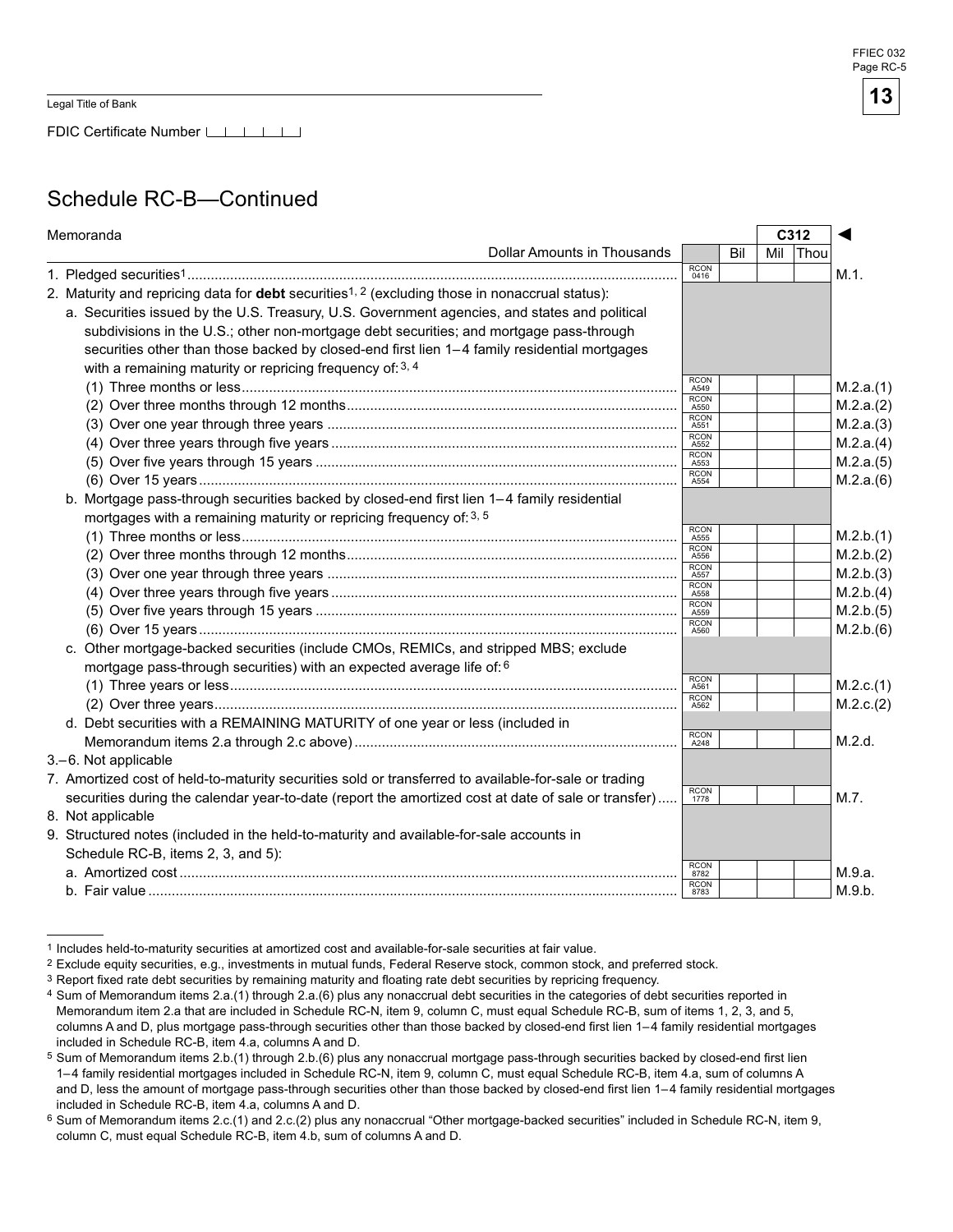# Schedule RC-C—Loans and Lease Financing Receivables

#### Part I. Loans and Leases

Do not deduct the allowance for loan and lease losses from amounts reported in this schedule. Report total loans and leases, net of unearned income. Exclude assets held for trading and commercial paper.

|                                                                                                   |                             |     | C315 |          |            |
|---------------------------------------------------------------------------------------------------|-----------------------------|-----|------|----------|------------|
| Dollar Amounts in Thousands                                                                       |                             | Bil |      | Mil Thou |            |
| 1. Loans secured by real estate:                                                                  |                             |     |      |          |            |
|                                                                                                   | <b>RCON</b><br>1415         |     |      |          | 1.a.       |
| b. Secured by farmland (including farm residential and other improvements)                        | RCON<br>1420                |     |      |          | 1.b.       |
| c. Secured by 1-4 family residential properties:                                                  |                             |     |      |          |            |
| (1) Revolving, open-end loans secured by 1-4 family residential properties and extended           |                             |     |      |          |            |
|                                                                                                   | <b>RCON</b><br>1797         |     |      |          | 1.c.(1)    |
| (2) All other loans secured by 1–4 family residential properties:                                 |                             |     |      |          |            |
|                                                                                                   | <b>RCON</b><br>5367         |     |      |          | 1.c.(2)(a) |
|                                                                                                   | RCON<br>5368                |     |      |          | 1.c.(2)(b) |
|                                                                                                   | <b>RCON</b><br>1460         |     |      |          | 1.d.       |
|                                                                                                   | RCON<br>1480                |     |      |          | 1.e.       |
| 2. Loans to depository institutions:                                                              |                             |     |      |          |            |
| a. To commercial banks in the U.S.:                                                               |                             |     |      |          |            |
|                                                                                                   | <b>RCON</b><br>1506         |     |      |          | 2.a.(1)    |
|                                                                                                   | <b>RCON</b>                 |     |      |          | 2.a.(2)    |
|                                                                                                   | <b>RCON</b>                 |     |      |          | 2.b.       |
| c. To banks in foreign countries:                                                                 |                             |     |      |          |            |
|                                                                                                   | <b>RCON</b>                 |     |      |          | 2.c.(1)    |
|                                                                                                   | 1513<br><b>RCON</b>         |     |      |          | 2.c.(2)    |
|                                                                                                   | 1516<br>RCON<br>1590        |     |      |          | 3.         |
| 4. Commercial and industrial loans:                                                               |                             |     |      |          |            |
|                                                                                                   | RCON<br>1763                |     |      |          |            |
|                                                                                                   | <b>RCON</b>                 |     |      |          | 4.a.       |
|                                                                                                   | 1764                        |     |      |          | 4.b.       |
| 5. Acceptances of other banks:                                                                    | <b>RCON</b>                 |     |      |          |            |
|                                                                                                   | 1756<br>RCON<br>1757        |     |      |          | 5.a.       |
|                                                                                                   |                             |     |      |          | 5.b.       |
| 6. Loans to individuals for household, family, and other personal expenditures                    |                             |     |      |          |            |
| (i.e., consumer loans) (includes purchased paper):                                                |                             |     |      |          |            |
| a. Credit cards and related plans (includes check credit and other revolving credit plans)        | RCON<br>2008<br><b>RCON</b> |     |      |          | 6.a.       |
|                                                                                                   | 2011<br><b>RCON</b>         |     |      |          | 6.b.       |
| 7. Loans to foreign governments and official institutions (including foreign central banks)       | <b>RCON</b>                 |     |      |          | 7.         |
| 8. Obligations (other than securities and leases) of states and political subdivisions in the U.S | 2107                        |     |      |          | 8.         |
| 9. Other loans:                                                                                   |                             |     |      |          |            |
|                                                                                                   | <b>RCON</b><br>1545         |     |      |          | 9.a.       |
|                                                                                                   | RCON<br>1564                |     |      |          | 9.b.       |
| 10. Lease financing receivables (net of unearned income):                                         |                             |     |      |          |            |
|                                                                                                   | RCON<br>2182                |     |      |          | 10.a.      |
|                                                                                                   | <b>RCON</b><br>2183         |     |      |          | 10.b.      |
|                                                                                                   | RCON<br>2123                |     |      |          | 11.        |
| 12. Total loans and leases, net of unearned income (sum of items 1 through 10 minus item 11)      |                             |     |      |          |            |
|                                                                                                   | <b>RCON</b><br>2122         |     |      |          | 12.        |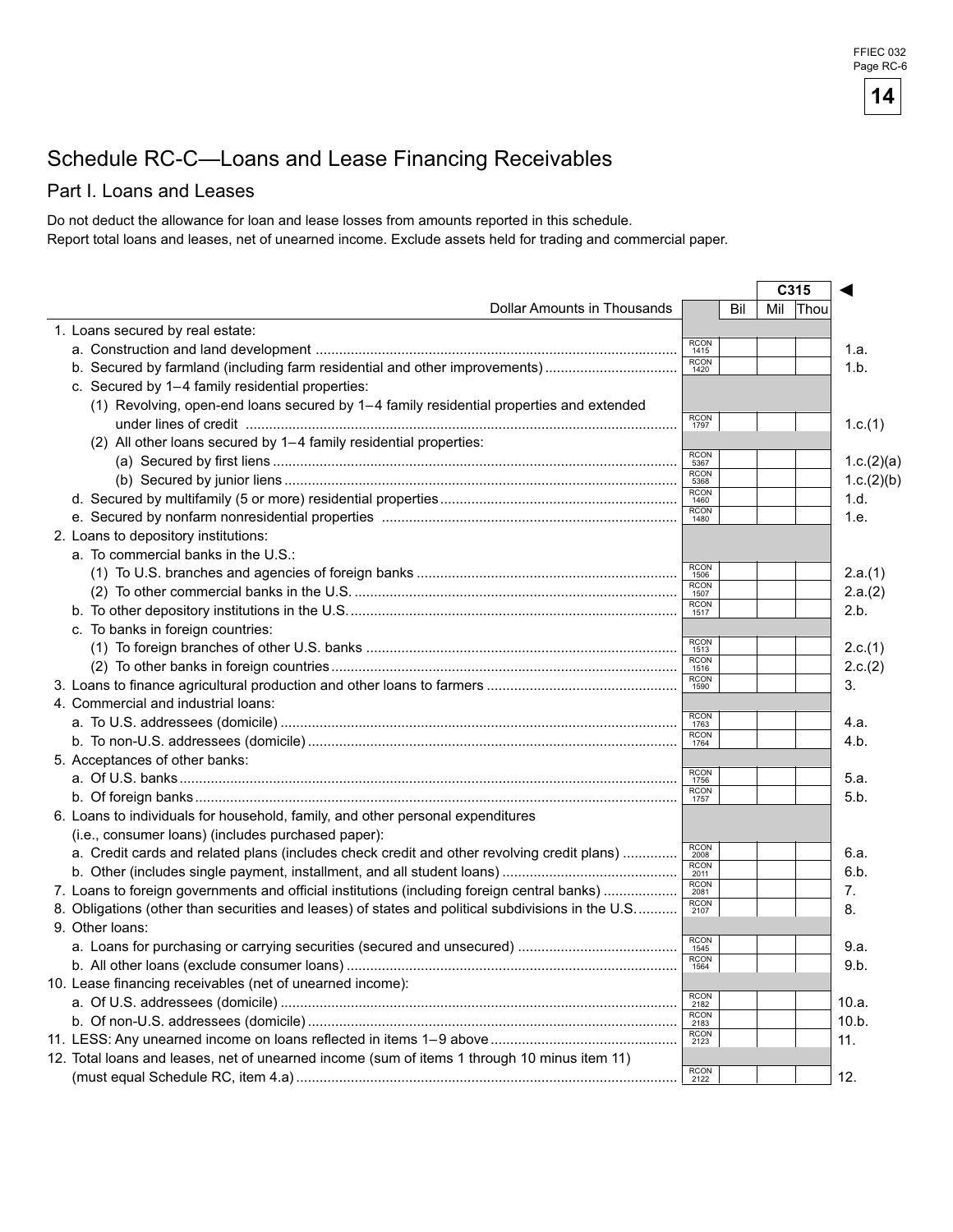# Schedule RC-C—Continued

#### Part I. Continued

| Memoranda                                                                                           |                                    |     |          |           |
|-----------------------------------------------------------------------------------------------------|------------------------------------|-----|----------|-----------|
| Dollar Amounts in Thousands                                                                         |                                    | Bil | Mil Thou |           |
| 1. Not applicable                                                                                   |                                    |     |          |           |
| 2. Loans and leases restructured and in compliance with modified terms (included in                 |                                    |     |          |           |
| Schedule RC-C, part I, above and not reported as past due or nonaccrual in Schedule RC-N,           |                                    |     |          |           |
| Memorandum item 1):                                                                                 |                                    |     |          |           |
| a. Loans secured by real estate:                                                                    |                                    |     |          |           |
|                                                                                                     | <b>RCON</b><br>1687                |     |          | M.2.a.(1) |
|                                                                                                     | <b>RCON</b><br>1689                |     |          | M.2.a.(2) |
| b. All other loans and all lease financing receivables (exclude loans to individuals for household, |                                    |     |          |           |
|                                                                                                     | <b>RCON</b><br>8691                |     |          | M.2.b.    |
| c. Commercial and industrial loans to and lease financing receivables of non-U.S. addressees        |                                    |     |          |           |
|                                                                                                     | <b>RCON</b><br>8692                |     |          | M.2.c.    |
| 3. Maturity and repricing data for loans and leases (excluding those in nonaccrual status):         |                                    |     |          |           |
| a. Closed-end loans secured by first liens on 1-4 family residential properties (reported           |                                    |     |          |           |
| in Schedule RC-C, part I, item $1.c.(2)(a)$ ) with a remaining maturity or repricing                |                                    |     |          |           |
| frequency of: 1, 2                                                                                  |                                    |     |          |           |
|                                                                                                     | <b>RCON</b><br>A564                |     |          | M.3.a.(1) |
|                                                                                                     | <b>RCON</b><br>A565<br><b>RCON</b> |     |          | M.3.a.(2) |
|                                                                                                     | A566                               |     |          | M.3.a.(3) |
|                                                                                                     | <b>RCON</b><br>A567                |     |          | M.3.a.(4) |
|                                                                                                     | RCON<br>A568<br><b>RCON</b>        |     |          | M.3.a.(5) |
|                                                                                                     | A569                               |     |          | M.3.a.(6) |
| b. All loans and leases (reported in Schedule RC-C, part I, items 1 through 10)                     |                                    |     |          |           |
| EXCLUDING closed-end loans secured by first liens on 1-4 family residential properties              |                                    |     |          |           |
| (reported in Schedule RC-C, part I, item 1.c.(2)(a)) with a remaining maturity or repricing         |                                    |     |          |           |
| frequency of: 1, 3                                                                                  |                                    |     |          |           |
|                                                                                                     | RCON<br>A570<br><b>RCON</b>        |     |          | M.3.b.(1) |
|                                                                                                     | A571<br><b>RCON</b>                |     |          | M.3.b.(2) |
|                                                                                                     | A572<br><b>RCON</b>                |     |          | M.3.b.(3) |
|                                                                                                     | A573<br><b>RCON</b>                |     |          | M.3.b.(4) |
|                                                                                                     | A574<br><b>RCON</b>                |     |          | M.3.b.(5) |
|                                                                                                     | A575                               |     |          | M.3.b.(6) |
| c. Loans and leases (reported in Schedule RC-C, part I, items 1 through 10) with a                  | <b>RCON</b>                        |     |          |           |
|                                                                                                     | A247                               |     |          | M.3.c.    |
| d. Loans secured by nonfarm nonresidential properties (reported in Schedule RC-C,                   | <b>RCON</b>                        |     |          |           |
|                                                                                                     | A577                               |     |          | M.3.d.    |
| e. Commercial and industrial loans (reported in Schedule RC-C, part I, item 4) with a               | <b>RCON</b>                        |     |          |           |
|                                                                                                     | A578                               |     |          | M.3.e.    |

 1 Report fixed rate loans and leases by remaining maturity and floating rate loans by repricing frequency.

<sup>2</sup> Sum of Memorandum items 3.a.(1) through 3.a.(6) plus total nonaccrual closed-end loans secured by first liens on 1– family residential properties included in Schedule RC-N, Memorandum item 3.c.(2), column C, must equal total closed-end loans secured by first liens on 1– family residential properties from Schedule RC-C, part I, item 1.c.(2)(a).

<sup>3</sup> Sum of Memorandum items 3.b.(1) through 3.b.(6), plus total nonaccrual loans and leases from Schedule RC-N, sum of items 1 through 8, column C, minus nonaccrual closed-end loans secured by first liens on 1– family residential properties included in Schedule RC-N, Memorandum item 3.c.(2), column C, must equal total loans and leases from Schedule RC-C, part I, sum of items 1 through 10, minus total closed-end loans secured by first liens on 1–4 family residential properties from Schedule RC-C, part I, item 1.c.(2)(a).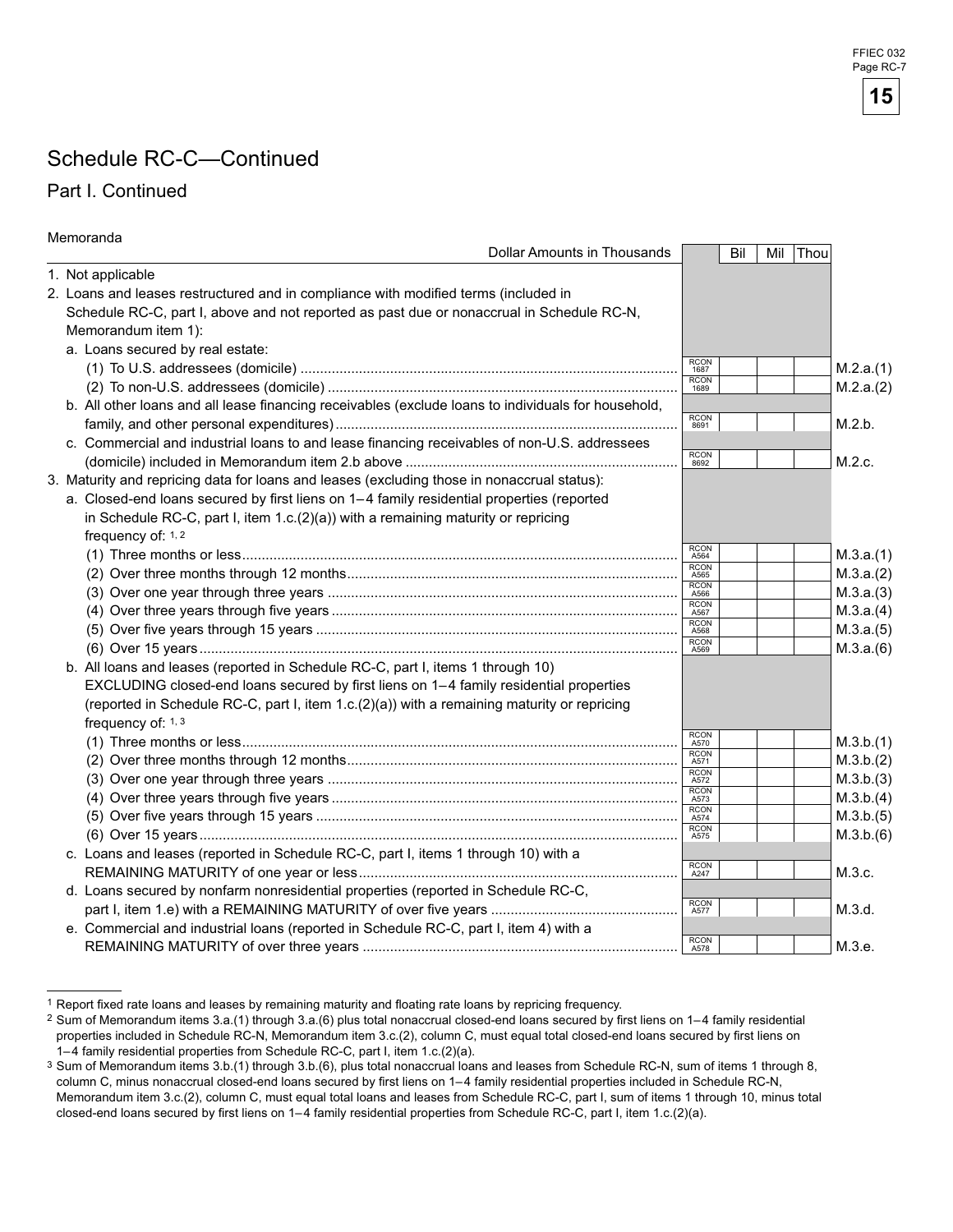

## Schedule RC-C—Continued

#### Part I. Continued

| Memoranda (continued)                                                                           | Dollar Amounts in Thousands |                     | Bil | Mil | Thou |      |
|-------------------------------------------------------------------------------------------------|-----------------------------|---------------------|-----|-----|------|------|
| 4. Loans to finance commercial real estate, construction, and land development activities       |                             |                     |     |     |      |      |
| (not secured by real estate) included in Schedule RC-C, part I, items 4 and 9.b, page RC-61     |                             | <b>RCON</b><br>2746 |     |     |      | M.4. |
| 5. Loans and leases held for sale (included in Schedule RC-C, part I, page RC-6)                |                             | <b>RCON</b><br>5369 |     |     |      | M.5. |
| 6. Adjustable rate closed-end loans secured by first liens on 1–4 family residential properties |                             |                     |     |     |      |      |
|                                                                                                 |                             | <b>RCON</b><br>5370 |     |     |      | M.6  |

1 Exclude loans secured by real estate that are included in Schedule RC-C, part I, items 1.a through 1.e.

#### Schedule RC-D—Trading Assets and Liabilities

Schedule RC-D is to be completed only by banks with \$1 billion or more in total assets or with \$2 billion or more in par/notional amount of off-balance sheet derivative contracts (as reported in Schedule RC-L, items 14.a through 14.e, columns A through D).

|                                                                                               |                     |     |     | C <sub>320</sub> |      |
|-----------------------------------------------------------------------------------------------|---------------------|-----|-----|------------------|------|
| Dollar Amounts in Thousands                                                                   |                     | Bil | Mil | Thou             |      |
| <b>ASSETS</b>                                                                                 |                     |     |     |                  |      |
|                                                                                               | <b>RCON</b><br>3531 |     |     |                  | 1.   |
| 2. U.S. Government agency obligations (exclude mortgage-backed securities)                    | <b>RCON</b><br>3532 |     |     |                  | 2.   |
|                                                                                               | <b>RCON</b><br>3533 |     |     |                  | 3.   |
| 4. Mortgage-backed securities:                                                                |                     |     |     |                  |      |
| a. Pass-through securities issued or guaranteed by FNMA, FHLMC, or GNMA                       | <b>RCON</b><br>3534 |     |     |                  | 4.a. |
| b. Other mortgage-backed securities issued or guaranteed by FNMA, FHLMC, or GNMA              |                     |     |     |                  |      |
|                                                                                               | <b>RCON</b><br>3535 |     |     |                  | 4.b  |
|                                                                                               | <b>RCON</b><br>3536 |     |     |                  | 4.c. |
|                                                                                               | <b>RCON</b><br>3537 |     |     |                  | 5.   |
| 6.-8. Not applicable                                                                          |                     |     |     |                  |      |
|                                                                                               | <b>RCON</b><br>3541 |     |     |                  | 9.   |
| 10. Not applicable                                                                            |                     |     |     |                  |      |
| 11. Revaluation gains on interest rate, foreign exchange rate, and other commodity and equity |                     |     |     |                  |      |
|                                                                                               | <b>RCON</b><br>3543 |     |     |                  | 11.  |
| 12. Total trading assets (sum of items 1 through 11) (must equal Schedule RC, item 5)         | <b>RCFD</b><br>3545 |     |     |                  | 12.  |
|                                                                                               |                     |     |     |                  |      |
| <b>LIABILITIES</b>                                                                            | <b>RCON</b>         | Bil | Mil | Thou             |      |
|                                                                                               | 3546                |     |     |                  | 13.  |
| 14. Revaluation losses on interest rate, foreign exchange rate, and other commodity and       | <b>RCON</b>         |     |     |                  |      |
|                                                                                               | 3547<br><b>RCON</b> |     |     |                  | 14.  |
| 15. Total trading liabilities (sum of items 13 and 14) (must equal Schedule RC, item 15.b)    | 3548                |     |     |                  | 15.  |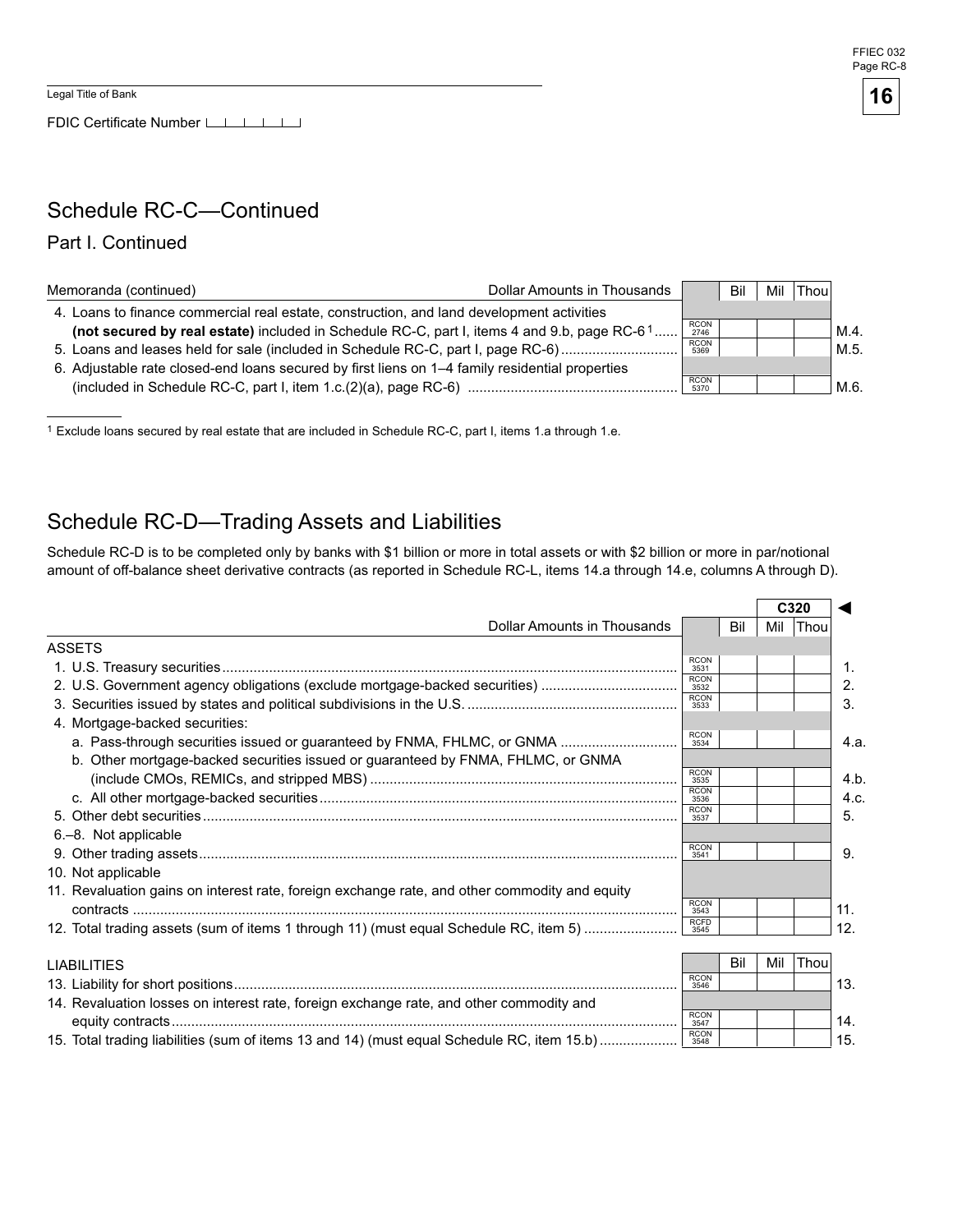# Schedule RC-E—Deposit Liabilities

|                                                  |                     |                                                                                                                                                                  |     |      |                            |                                     |                                 |      |                     |     |     | C325 |
|--------------------------------------------------|---------------------|------------------------------------------------------------------------------------------------------------------------------------------------------------------|-----|------|----------------------------|-------------------------------------|---------------------------------|------|---------------------|-----|-----|------|
|                                                  |                     | <b>Transaction Accounts</b>                                                                                                                                      |     |      | Nontransaction<br>Accounts |                                     |                                 |      |                     |     |     |      |
|                                                  |                     | (Column B)<br>(Column A)<br>Total transaction<br>Memo: Total<br>accounts (including<br>demand deposits<br>total demand<br>(included in<br>column A)<br>deposits) |     |      |                            | nontransaction<br>(including MMDAs) | (Column C)<br>Total<br>accounts |      |                     |     |     |      |
| <b>Dollar Amounts in Thousands</b>               |                     | Bil                                                                                                                                                              | Mil | Thou |                            | Bil                                 | Mil                             | Thou |                     | Bil | Mil | Thou |
| Deposits of:                                     |                     |                                                                                                                                                                  |     |      |                            |                                     |                                 |      |                     |     |     |      |
| 1. Individuals, partnerships, and corporations   | <b>RC0N</b><br>2201 |                                                                                                                                                                  |     |      | <b>RCON</b><br>2240        |                                     |                                 |      | <b>RCON</b><br>2346 |     |     |      |
|                                                  | <b>RCON</b><br>2202 |                                                                                                                                                                  |     |      | <b>RCON</b><br>2280        |                                     |                                 |      | <b>RCON</b><br>2520 |     |     |      |
| 3. States and political subdivisions in the U.S. | <b>RCON</b><br>2203 |                                                                                                                                                                  |     |      | <b>RCON</b><br>2290        |                                     |                                 |      | <b>RCON</b><br>2530 |     |     |      |
|                                                  | <b>RCON</b><br>2206 |                                                                                                                                                                  |     |      | <b>RCON</b><br>2310        |                                     |                                 |      | <b>RCON</b><br>2550 |     |     |      |
| 5. Other depository institutions in the U.S.     | <b>RCON</b><br>2207 |                                                                                                                                                                  |     |      | <b>RCON</b><br>2312        |                                     |                                 |      | <b>RCON</b><br>2349 |     |     |      |
|                                                  | <b>RCON</b><br>2213 |                                                                                                                                                                  |     |      | <b>RCON</b><br>2320        |                                     |                                 |      | <b>RCON</b><br>2236 |     |     |      |
| 7. Foreign governments and official institutions |                     |                                                                                                                                                                  |     |      |                            |                                     |                                 |      |                     |     |     |      |
|                                                  | <b>RCON</b><br>2216 |                                                                                                                                                                  |     |      | <b>RCON</b><br>2300        |                                     |                                 |      | <b>RCON</b><br>2377 |     |     |      |
|                                                  | <b>RCON</b><br>2330 |                                                                                                                                                                  |     |      | <b>RCON</b><br>2330        |                                     |                                 |      |                     |     |     |      |
| 9. Total (sum of items 1 through 8) (sum of      |                     |                                                                                                                                                                  |     |      |                            |                                     |                                 |      |                     |     |     |      |
| columns A and C must equal Schedule RC,          |                     |                                                                                                                                                                  |     |      |                            |                                     |                                 |      |                     |     |     |      |
|                                                  | <b>RCON</b><br>2215 |                                                                                                                                                                  |     |      | <b>RCON</b><br>2210        |                                     |                                 |      | <b>RCON</b><br>2385 |     |     |      |

#### Memoranda

| mulliulainua                                                                                 | Dollar Amounts in Thousands |                     | Bil | Mil | Thou |           |
|----------------------------------------------------------------------------------------------|-----------------------------|---------------------|-----|-----|------|-----------|
| 1. Selected components of total deposits (i.e., sum of item 9, columns A and C):             |                             |                     |     |     |      |           |
|                                                                                              |                             | <b>RCON</b><br>6835 |     |     |      | M.1.a.    |
|                                                                                              |                             | <b>RCON</b><br>2365 |     |     |      | M.1.b.    |
| c. Fully insured brokered deposits (included in Memorandum item 1.b above):                  |                             |                     |     |     |      |           |
|                                                                                              |                             | <b>RCON</b><br>2343 |     |     |      | M.1.c.(1) |
| (2) Issued either in denominations of \$100,000 or in denominations greater than             |                             |                     |     |     |      |           |
|                                                                                              |                             | <b>RCON</b><br>2344 |     |     |      | M.1.c.(2) |
| d. Maturity data for brokered deposits:                                                      |                             |                     |     |     |      |           |
| (1) Brokered deposits issued in denominations of less than \$100,000 with a remaining        |                             |                     |     |     |      |           |
| maturity of one year or less (included in Memorandum item 1.c.(1) above)                     |                             | RCON<br>A243        |     |     |      | M.1.d.(1) |
| (2) Brokered deposits issued in denominations of \$100,000 or more with a remaining          |                             |                     |     |     |      |           |
|                                                                                              |                             | <b>RCON</b><br>A244 |     |     |      | M.1.d.(2) |
| e. Preferred deposits (uninsured deposits of states and political subdivisions in the U.S.   |                             |                     |     |     |      |           |
| reported in item 3 above which are secured or collateralized as required under               |                             |                     |     |     |      |           |
|                                                                                              |                             | <b>RCON</b><br>5590 |     |     |      | M.1.e.    |
| 2. Components of total nontransaction accounts (sum of Memorandum items 2.a through 2.c must |                             |                     |     |     |      |           |
| equal item 9, column C above):                                                               |                             |                     |     |     |      |           |
| a. Savings deposits:                                                                         |                             |                     |     |     |      |           |
|                                                                                              |                             | <b>RCON</b><br>6810 |     |     |      | M.2.a.(1) |
|                                                                                              |                             | <b>RCON</b><br>0352 |     |     |      | M.2.a.(2) |
|                                                                                              |                             | <b>RCON</b><br>6648 |     |     |      | M.2.b.    |
|                                                                                              |                             | <b>RCON</b><br>2604 |     |     |      | M.2.c.    |
|                                                                                              |                             | <b>RCON</b><br>2398 |     |     |      | M.3.      |
| 4. Not applicable                                                                            |                             |                     |     |     |      |           |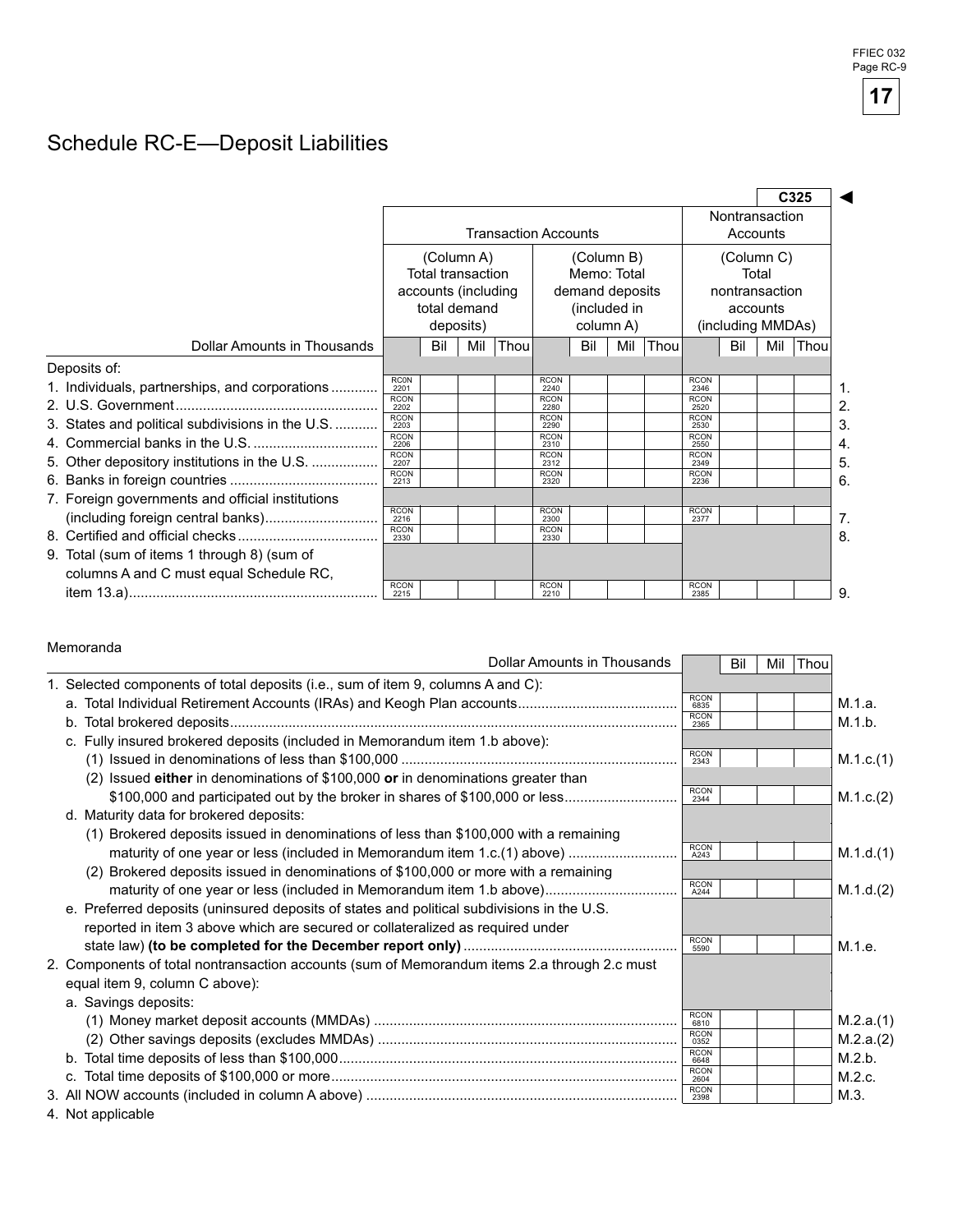FDIC Certificate Number

## Schedule RC-E—Continued

#### Memoranda (continued)

| Dollar Amounts in Thousands                                                                       |                     | Bil | Mil | lThou |           |
|---------------------------------------------------------------------------------------------------|---------------------|-----|-----|-------|-----------|
| 5. Maturity and repricing data for time deposits of less than \$100,000:                          |                     |     |     |       |           |
| a. Time deposits of less than \$100,000 with a remaining maturity or repricing frequency of: 1, 2 |                     |     |     |       |           |
|                                                                                                   | <b>RCON</b><br>A579 |     |     |       | M.5.a.(1) |
|                                                                                                   | <b>RCON</b><br>A580 |     |     |       | M.5.a.(2) |
|                                                                                                   | <b>RCON</b><br>A581 |     |     |       | M.5.a.(3) |
|                                                                                                   | <b>RCON</b><br>A582 |     |     |       | M.5.a.(4) |
| b. Time deposits of less that \$100,000 with a REMAINING MATURITY of one year                     |                     |     |     |       |           |
|                                                                                                   | <b>RCON</b><br>A241 |     |     |       | M.5.b.    |
| 6. Maturity and repricing data for time deposits of \$100,000 or more:                            |                     |     |     |       |           |
| a. Time deposits of \$100,000 or more with a remaining maturity or repricing frequency of: 1, 3   |                     |     |     |       |           |
|                                                                                                   | <b>RCON</b><br>A584 |     |     |       | M.6.a.(1) |
|                                                                                                   | <b>RCON</b><br>A585 |     |     |       | M.6.a.(2) |
|                                                                                                   | <b>RCON</b><br>A586 |     |     |       | M.6.a.(3) |
|                                                                                                   | <b>RCON</b><br>A587 |     |     |       | M.6.a.(4) |
| b. Time deposits of \$100,000 or more with a REMAINING MATURITY of one year                       |                     |     |     |       |           |
|                                                                                                   | <b>RCON</b><br>A242 |     |     |       | M.6.b.    |

 1 Report fixed rate time deposits by remaining maturity and floating rate time deposits by repricing frequency.



<sup>2</sup> Sum of Memorandum items 5.a.(1) through 5.a.(4) must equal Schedule RC-E, Memorandum item 2.b above.

<sup>3</sup> Sum of Memorandum items 6.a.(1) through 6.a.(4) must equal Schedule RC-E, Memorandum item 2.c above.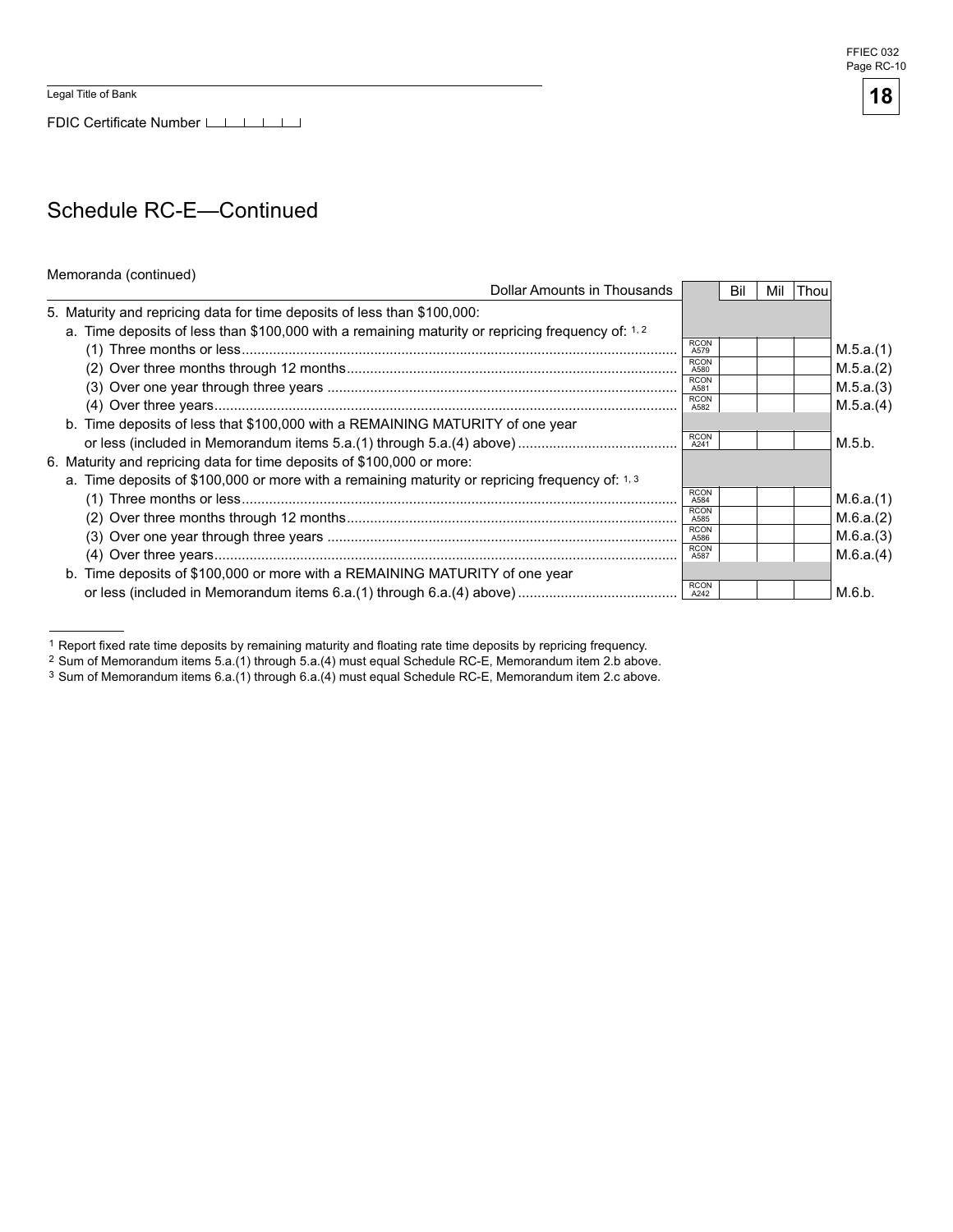$\sim$ 

### Schedule RC-F—Other Assets

|                                                                                     |                     |     | C330 |      |      |
|-------------------------------------------------------------------------------------|---------------------|-----|------|------|------|
| Dollar Amounts in Thousands                                                         |                     | Bil | Mil  | Thou |      |
|                                                                                     | <b>RCON</b><br>2164 |     |      |      |      |
|                                                                                     | <b>RCON</b><br>2148 |     |      |      |      |
| 3. Interest-only strips receivable (not in the form of a security) <sup>2</sup> on: |                     |     |      |      |      |
|                                                                                     | <b>RCON</b><br>A519 |     |      |      | 3.a. |
|                                                                                     | <b>RCON</b><br>A520 |     |      |      | 3.b. |
|                                                                                     | <b>RCON</b><br>2168 |     |      |      | 4.   |
| <b>RCON</b><br>TEXT<br>3549<br>a.<br>3549                                           |                     |     |      |      | 4.a. |
| <b>TEXT</b><br><b>RCON</b><br>b.<br>3550<br>3550                                    |                     |     |      |      | 4.b. |
| <b>TEXT</b><br><b>RCON</b><br>c.<br>3551<br>3551                                    |                     |     |      |      | 4.c. |
|                                                                                     | <b>RCON</b><br>2160 |     |      |      | 5    |

#### Memorandum

| )olla<br>∩⊔nts                                                       |                     | Bil | Mil | hou |      |
|----------------------------------------------------------------------|---------------------|-----|-----|-----|------|
| Deferred tax assets disallowed for regulatory capital purposes<br>-1 | <b>RCON</b><br>5610 |     |     |     | ' M. |

## Schedule RC-G—Other Liabilities

|    | <u> JUICUUL INC-O-UITEI LIADIIIUSS</u>                                       |                     |     |     | C <sub>335</sub> |      |
|----|------------------------------------------------------------------------------|---------------------|-----|-----|------------------|------|
|    | Dollar Amounts in Thousands                                                  |                     | Bil | Mil | Thou             |      |
|    |                                                                              | <b>RCON</b><br>3645 |     |     |                  | 1.a. |
|    | b. Other expenses accrued and unpaid (includes accrued income taxes payable) | <b>RCON</b><br>3646 |     |     |                  | 1.b. |
|    |                                                                              | <b>RCON</b><br>3049 |     |     |                  |      |
|    |                                                                              | <b>RCON</b><br>3000 |     |     |                  | 3    |
|    |                                                                              | <b>RCON</b><br>2938 |     |     |                  | ΄4.  |
| a. | <b>RCON</b><br><b>TEXT</b><br>3552<br>3552                                   |                     |     |     |                  | 4.a. |
| b. | <b>RCON</b><br><b>TEXT</b><br>3553<br>3553                                   |                     |     |     |                  | 4.b. |
| c. | <b>RCON</b><br><b>TEXT</b><br>3554<br>3554                                   |                     |     |     |                  | 4.c. |
|    |                                                                              | <b>RCON</b><br>2930 |     |     |                  | 5.   |

<sup>1</sup> See discussion of deferred income taxes in Glossary entry on "income taxes."

<sup>2</sup> Report interest-only strips receivable in the form of a security as available-for-sale securities in Schedule RC, item 2.b, or as trading assets in Schedule RC, item 5, as appropriate.

<sup>3</sup> For savings banks, include "dividends" accrued and unpaid on deposits.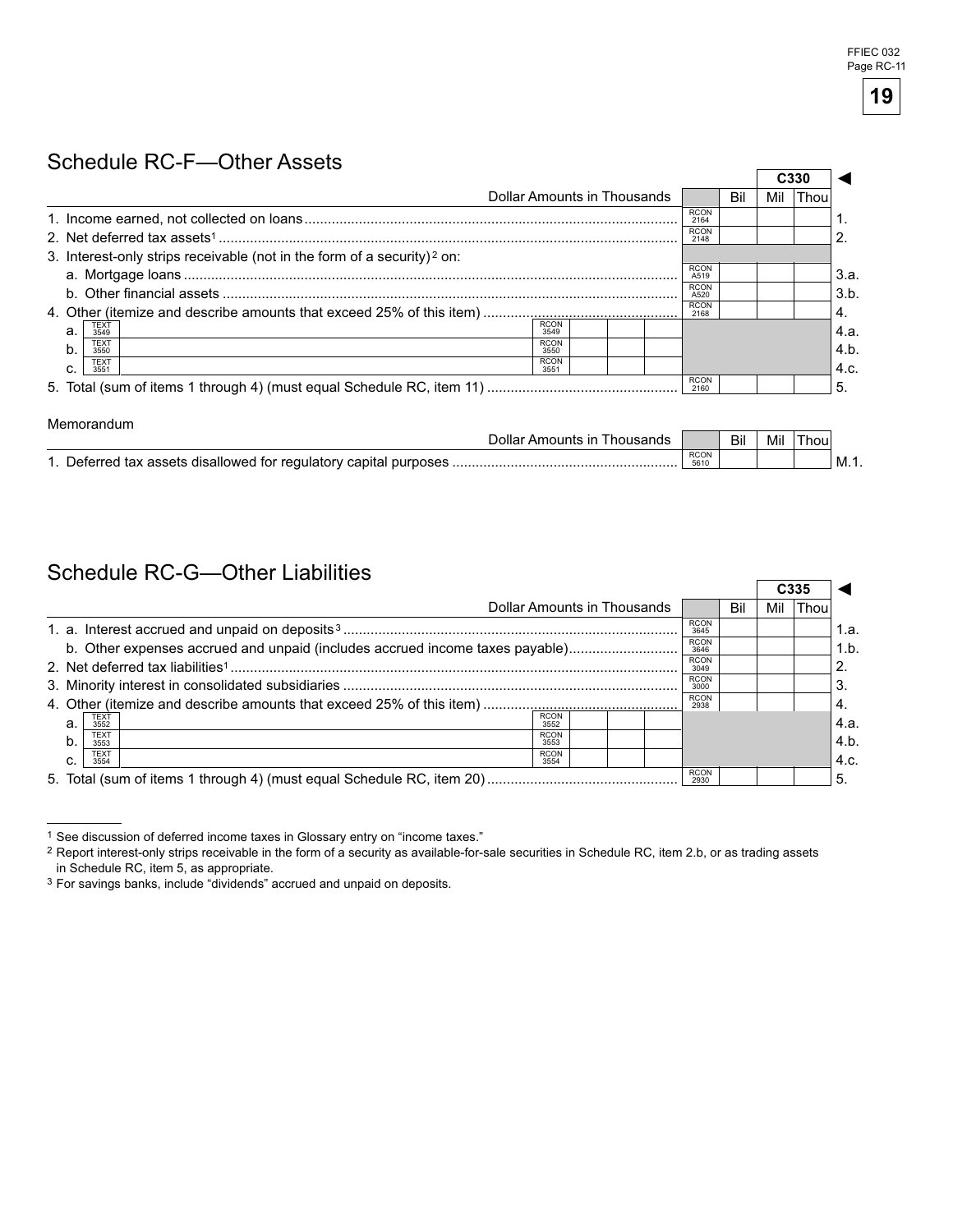Legal Title of Bank

FDIC Certificate Number

# Schedule RC-K-Quarterly Averages<sup>1</sup>

|                                                                                                         |                     |     |     | C <sub>355</sub> |
|---------------------------------------------------------------------------------------------------------|---------------------|-----|-----|------------------|
| Dollar Amounts in Thousands                                                                             |                     | Bil | Mil | <b>Thou</b>      |
| <b>ASSETS</b>                                                                                           |                     |     |     |                  |
|                                                                                                         | <b>RCON</b><br>3381 |     |     |                  |
| 2. U.S. Treasury securities and U.S. Government agency obligations <sup>2</sup> (including mortgage-    |                     |     |     |                  |
|                                                                                                         | <b>RCON</b><br>3382 |     |     |                  |
|                                                                                                         | <b>RCON</b><br>3383 |     |     |                  |
| 4. a. Other debt securities <sup>2</sup> (including mortgage-backed securities not issued or guaranteed |                     |     |     |                  |
|                                                                                                         | <b>RCON</b><br>3647 |     |     |                  |
| b. Equity securities <sup>3</sup> (includes investments in mutual funds and Federal Reserve stock)      | <b>RCON</b><br>3648 |     |     |                  |
|                                                                                                         | <b>RCON</b><br>3365 |     |     |                  |
| 6. Loans:                                                                                               |                     |     |     |                  |
|                                                                                                         | <b>RCON</b><br>3360 |     |     |                  |
|                                                                                                         | <b>RCON</b><br>3385 |     |     |                  |
|                                                                                                         | <b>RCON</b><br>3386 |     |     |                  |
|                                                                                                         | <b>RCON</b><br>3387 |     |     |                  |
| e. Loans to individuals for household, family, and other personal expenditures                          | <b>RCON</b><br>3388 |     |     |                  |
|                                                                                                         | <b>RCON</b><br>3401 |     |     |                  |
|                                                                                                         | <b>RCON</b><br>3484 |     |     |                  |
|                                                                                                         | <b>RCON</b><br>3368 |     |     |                  |
| <b>LIABILITIES</b>                                                                                      |                     |     |     |                  |
| 10. Interest-bearing transaction accounts (NOW accounts, ATS accounts, and telephone                    |                     |     |     |                  |
|                                                                                                         | <b>RCON</b><br>3485 |     |     |                  |
| 11. Nontransaction accounts:                                                                            |                     |     |     |                  |
|                                                                                                         | <b>RCON</b><br>3486 |     |     |                  |
|                                                                                                         | <b>RCON</b><br>3487 |     |     |                  |
|                                                                                                         | <b>RCON</b><br>A514 |     |     |                  |
|                                                                                                         | <b>RCON</b><br>A529 |     |     |                  |
| 12. Federal funds purchased and securities sold under agreements to repurchase                          | <b>RCON</b><br>3353 |     |     |                  |
| 13. Other borrowed money (includes mortgage indebtedness and obligations under                          |                     |     |     |                  |
|                                                                                                         | <b>RCON</b><br>3355 |     |     |                  |
|                                                                                                         |                     |     |     |                  |

<sup>1</sup> For all items, banks have the option of reporting either (1) an average of daily figures for the quarter, or (2) an average of weekly figures (i.e., the Wednesday of each week of the quarter).

<sup>&</sup>lt;sup>2</sup> Quarterly averages for all debt securities should be based on amortized cost.

<sup>3</sup> Quarterly averages for all equity securities should be based on historical cost.

<sup>4</sup> The quarterly average for total assets should reflect all debt securities (not held for trading) at amortized cost, equity securities with readily determinable fair values at the lower of cost or fair value, and equity securities without readily determinable fair values at historical cost.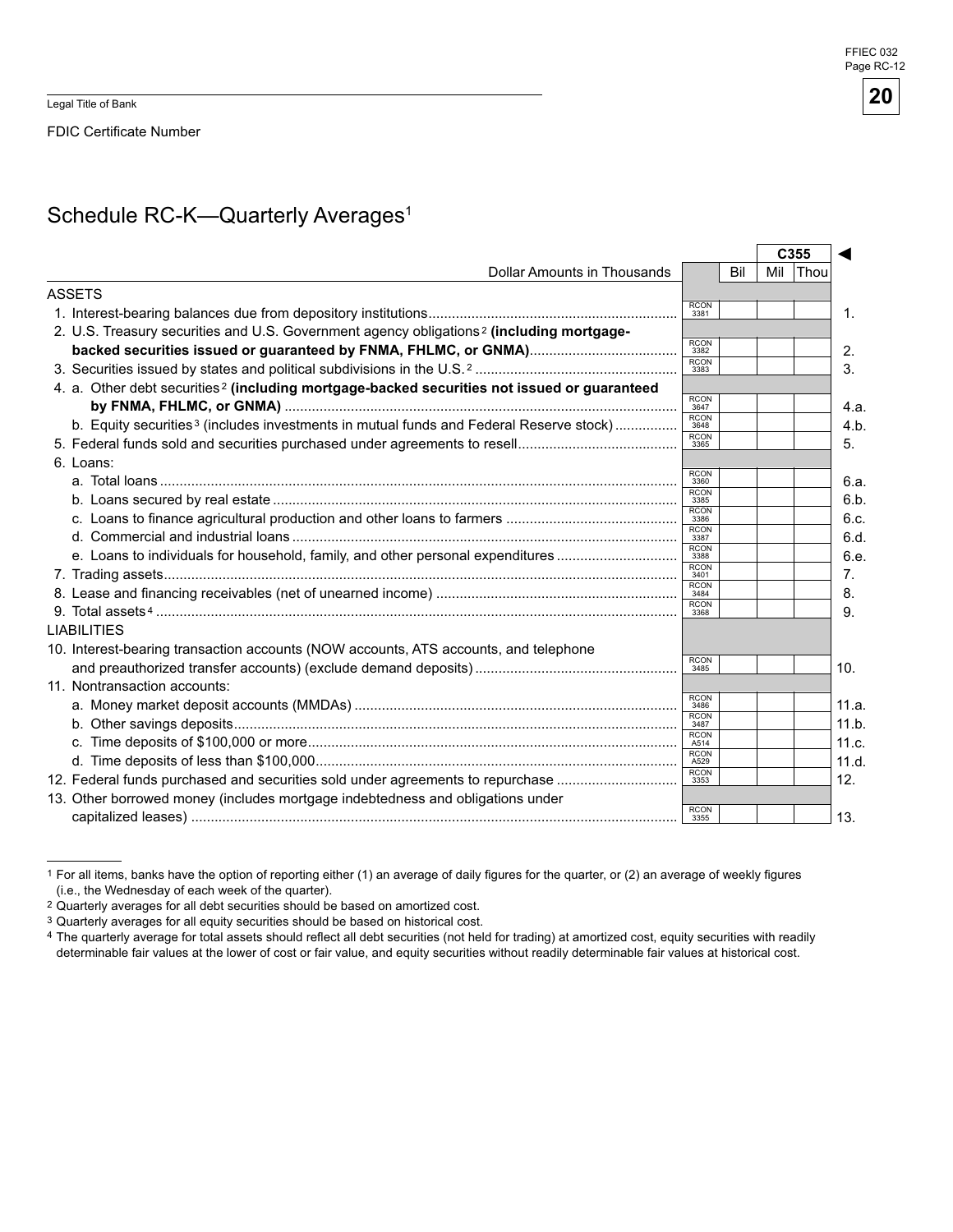### Schedule RC-L—Off-Balance Sheet Items

Please read carefully the instructions for the preparation of Schedule RC-L. Some of the amounts reported in Schedule RC-L are regarded as volume indicators and not necessarily as measures of risk.

|                                                                                                           |                     | C360         |         |
|-----------------------------------------------------------------------------------------------------------|---------------------|--------------|---------|
| Dollar Amounts in Thousands                                                                               | Bil                 | Mil<br> Thou |         |
| 1. Unused commitments:                                                                                    |                     |              |         |
| a. Revolving, open-end lines secured by 1–4 family residential properties, e.g., home equity              |                     |              |         |
|                                                                                                           | <b>RCON</b><br>3814 |              | 1.a.    |
|                                                                                                           | <b>RCON</b><br>3815 |              | 1.b.    |
| c. Commercial real estate, construction, and land development:                                            |                     |              |         |
|                                                                                                           | <b>RCON</b><br>3816 |              | 1.c.(1) |
|                                                                                                           | RCON<br>6550        |              | 1.c.(2) |
|                                                                                                           | <b>RCON</b><br>3817 |              | 1.d.    |
|                                                                                                           | <b>RCON</b><br>3818 |              | 1.e.    |
|                                                                                                           | <b>RCON</b><br>3819 |              | 2.      |
| <b>RCON</b><br>a. Amount of financial standby letters of credit conveyed to others                        |                     |              | 2.a.    |
|                                                                                                           | RCON<br>3821        |              | 3.      |
| a. Amount of performance standby letters of credit conveyed to others sazz                                |                     |              | 3.a.    |
|                                                                                                           | <b>RCON</b><br>3411 |              | 4.      |
| 5. Participations in acceptances (as described in the instructions) conveyed to others by the             |                     |              |         |
|                                                                                                           | <b>RCON</b><br>3428 |              | 5.      |
| 6. Participations in acceptances (as described in the instructions) acquired by the reporting             |                     |              |         |
|                                                                                                           | <b>RCON</b><br>3429 |              | 6.      |
|                                                                                                           | <b>RCON</b><br>3432 |              | 7.      |
| 8. Securities lent (including customers' securities lent where the customer is indemnified against        |                     |              |         |
|                                                                                                           | $\frac{RCON}{3433}$ |              | 8.      |
|                                                                                                           |                     |              |         |
| 9. Financial assets transferred with recourse that have been treated as sold for Call Report              |                     |              |         |
| purposes:                                                                                                 |                     |              |         |
| a. First lien 1-4 family residential mortgage loans:                                                      | <b>RCON</b>         |              |         |
| (1) Outstanding principal balance of mortgages transferred as of the report date                          | A521<br><b>RCON</b> |              | 9.a.(1) |
| (2) Amount of recourse exposure on these mortgages as of the report date                                  | A522                |              | 9.a.(2) |
| b. Other financial assets (excluding small business obligations reported in item 9.c.):                   | <b>RCON</b>         |              |         |
| (1) Outstanding principal balance of assets transferred as of the report date                             | A523<br><b>RCON</b> |              | 9.b.(1) |
|                                                                                                           | A524                |              | 9.b.(2) |
| c. Small business obligations transferred with recourse under Section 208 of the Riegle                   |                     |              |         |
| Community Development and Regulatory Improvement Act of 1994:                                             |                     |              |         |
| (1) Outstanding principal balance of small business obligations transferred as of                         | <b>RCON</b>         |              |         |
|                                                                                                           | A249<br><b>RCON</b> |              | 9.c.(1) |
| (2) Amount of retained recourse on these obligations as of the report date                                | A250                |              | 9.c.(2) |
| 10. Notional amount of credit derivatives:                                                                |                     |              |         |
|                                                                                                           | <b>RCON</b><br>A534 |              | 10.a.   |
|                                                                                                           | <b>RCON</b><br>A535 |              | 10.b.   |
|                                                                                                           | <b>RCON</b><br>8765 |              | 11.     |
| 12. All other off-balance sheet liabilities (exclude off-balance sheet derivatives) (itemize and describe |                     |              |         |
| each component of this item over 25% of Schedule RC, item 28, "Total equity capital")                     | $\frac{RCON}{3430}$ |              | 12.     |
|                                                                                                           |                     |              |         |
| <b>RCON</b><br>TEXT<br>a.<br>3555<br>3555                                                                 |                     |              | 12.a.   |
| <b>RCON</b><br><b>TEXT</b><br>b.<br>3556<br>3556                                                          |                     |              | 12.b.   |
| <b>RCON</b><br><b>TEXT</b>                                                                                |                     |              | 12.c.   |
| c.<br>3557<br>3557                                                                                        |                     |              |         |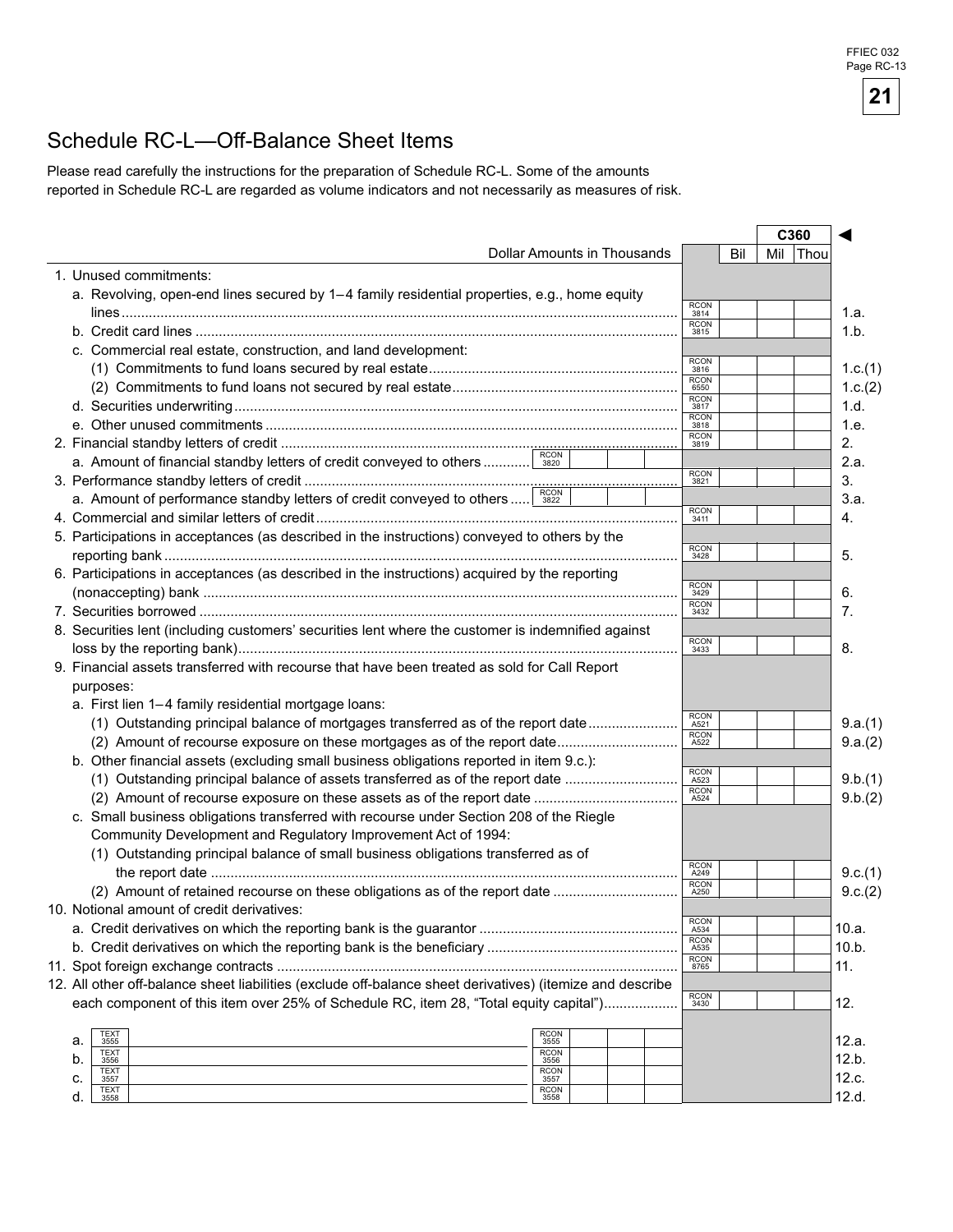Legal Title of Bank

FDIC Certificate Number

## Schedule RC-L—Continued

|    |                                    | Dollar Amounts in Thousands                                                                                                                                                                   |                                    |  |                     | Bil | Mil | <b>Thou</b> |                |
|----|------------------------------------|-----------------------------------------------------------------------------------------------------------------------------------------------------------------------------------------------|------------------------------------|--|---------------------|-----|-----|-------------|----------------|
|    |                                    | 13. All other off-balance sheet assets (exclude off-balance sheet derivatives) (itemize and describe<br>each component of this item over 25% of Schedule RC, item 28, "Total equity capital") |                                    |  | <b>RCON</b><br>5591 |     |     |             | 13.            |
| a. | <b>TEXT</b><br>5592                |                                                                                                                                                                                               | <b>RCON</b><br>5592                |  |                     |     |     |             | 13.a.          |
| b. | <b>TEXT</b><br>5593<br><b>TEXT</b> |                                                                                                                                                                                               | <b>RCON</b><br>5593<br><b>RCON</b> |  |                     |     |     |             | 13.b.          |
| c. | 5594<br><b>TEXT</b>                |                                                                                                                                                                                               | 5594<br><b>RCON</b>                |  |                     |     |     |             | 13.c.<br>13.d. |
|    | 5595                               |                                                                                                                                                                                               | 5595                               |  |                     |     |     |             |                |

| (Column C)<br>(Column D)<br>(Column A)<br>(Column B)<br><b>Dollar Amounts in Thousands</b><br><b>Equity Derivative</b><br>Commodity and<br>Interest Rate<br>Foreign Exchange<br><b>Other Contracts</b><br>Contracts<br>Contracts<br>Contracts<br><b>Off-balance Sheet Derivatives</b><br><b>Position Indicators</b><br>Mil<br>Tril<br>Bil<br>Thou Tril<br>Bil<br>Mil<br>$ $ Thou $ $ Tril $ $<br>Bil<br>Mil<br>Thou Tril<br>Bil<br>Mil<br>Thou |          |  |  |  |  |  |  |                                   |
|------------------------------------------------------------------------------------------------------------------------------------------------------------------------------------------------------------------------------------------------------------------------------------------------------------------------------------------------------------------------------------------------------------------------------------------------|----------|--|--|--|--|--|--|-----------------------------------|
|                                                                                                                                                                                                                                                                                                                                                                                                                                                |          |  |  |  |  |  |  |                                   |
|                                                                                                                                                                                                                                                                                                                                                                                                                                                |          |  |  |  |  |  |  |                                   |
|                                                                                                                                                                                                                                                                                                                                                                                                                                                |          |  |  |  |  |  |  | 14. Gross amounts (e.g., notional |
| amounts) (for each column, sum of                                                                                                                                                                                                                                                                                                                                                                                                              |          |  |  |  |  |  |  |                                   |
| items 14.a through 14.e must equal                                                                                                                                                                                                                                                                                                                                                                                                             |          |  |  |  |  |  |  |                                   |
| sum of items 15, 16.a, and 16.b):                                                                                                                                                                                                                                                                                                                                                                                                              |          |  |  |  |  |  |  |                                   |
|                                                                                                                                                                                                                                                                                                                                                                                                                                                | 14.a.    |  |  |  |  |  |  |                                   |
| <b>RCON 8693</b><br><b>RCON 8694</b><br><b>RCON 8695</b><br><b>RCON 8696</b>                                                                                                                                                                                                                                                                                                                                                                   |          |  |  |  |  |  |  |                                   |
| b. Forward contracts                                                                                                                                                                                                                                                                                                                                                                                                                           | 14.b.    |  |  |  |  |  |  |                                   |
| <b>RCON 8697</b><br><b>RCON 8698</b><br><b>RCON 8699</b><br><b>RCON 8700</b>                                                                                                                                                                                                                                                                                                                                                                   |          |  |  |  |  |  |  |                                   |
| c. Exchange-traded option contracts:                                                                                                                                                                                                                                                                                                                                                                                                           |          |  |  |  |  |  |  |                                   |
| <b>RCON 8701</b><br><b>RCON 8702</b><br><b>RCON 8703</b><br><b>RCON 8704</b>                                                                                                                                                                                                                                                                                                                                                                   | 14.c.(1) |  |  |  |  |  |  |                                   |
|                                                                                                                                                                                                                                                                                                                                                                                                                                                | 14.c.(2) |  |  |  |  |  |  |                                   |
| (2) Purchased options<br><b>RCON 8705</b><br><b>RCON 8706</b><br><b>RCON 8707</b><br><b>RCON 8708</b>                                                                                                                                                                                                                                                                                                                                          |          |  |  |  |  |  |  |                                   |
| d. Over-the-counter option contracts:                                                                                                                                                                                                                                                                                                                                                                                                          |          |  |  |  |  |  |  |                                   |
|                                                                                                                                                                                                                                                                                                                                                                                                                                                | 14.d.(1) |  |  |  |  |  |  |                                   |
| <b>RCON 8709</b><br><b>RCON 8710</b><br><b>RCON 8711</b><br><b>RCON 8712</b>                                                                                                                                                                                                                                                                                                                                                                   |          |  |  |  |  |  |  |                                   |
| (2) Purchased options                                                                                                                                                                                                                                                                                                                                                                                                                          | 14.d.(2) |  |  |  |  |  |  |                                   |
| <b>RCON 8713</b><br><b>RCON 8716</b><br><b>RCON 8714</b><br><b>RCON 8715</b>                                                                                                                                                                                                                                                                                                                                                                   |          |  |  |  |  |  |  |                                   |
|                                                                                                                                                                                                                                                                                                                                                                                                                                                | 14.e.    |  |  |  |  |  |  |                                   |
| <b>RCON 3450</b><br><b>RCON 8719</b><br><b>RCON 8720</b><br><b>RCON 3826</b>                                                                                                                                                                                                                                                                                                                                                                   |          |  |  |  |  |  |  |                                   |
| 15. Total gross notional amount of                                                                                                                                                                                                                                                                                                                                                                                                             |          |  |  |  |  |  |  |                                   |
| derivative contracts held for trading<br>15.                                                                                                                                                                                                                                                                                                                                                                                                   |          |  |  |  |  |  |  |                                   |
| <b>RCON 8724</b><br>RCON A126<br>RCON A127<br><b>RCON 8723</b>                                                                                                                                                                                                                                                                                                                                                                                 |          |  |  |  |  |  |  |                                   |
| 16. Gross notional amount of                                                                                                                                                                                                                                                                                                                                                                                                                   |          |  |  |  |  |  |  |                                   |
| derivative contracts held for                                                                                                                                                                                                                                                                                                                                                                                                                  |          |  |  |  |  |  |  |                                   |
| purposes other than trading:                                                                                                                                                                                                                                                                                                                                                                                                                   |          |  |  |  |  |  |  |                                   |
| a. Contracts marked to market                                                                                                                                                                                                                                                                                                                                                                                                                  | 16.a.    |  |  |  |  |  |  |                                   |
| <b>RCON 8725</b><br><b>RCON 8726</b><br><b>RCON 8727</b><br><b>RCON 8728</b>                                                                                                                                                                                                                                                                                                                                                                   |          |  |  |  |  |  |  |                                   |
| b. Contracts not marked to market                                                                                                                                                                                                                                                                                                                                                                                                              | 16.b.    |  |  |  |  |  |  |                                   |
| <b>RCON 8729</b><br><b>RCON 8730</b><br><b>RCON 8731</b><br><b>RCON 8732</b>                                                                                                                                                                                                                                                                                                                                                                   |          |  |  |  |  |  |  |                                   |
| c. Interest rate swaps where the                                                                                                                                                                                                                                                                                                                                                                                                               |          |  |  |  |  |  |  |                                   |
| bank has agreed to pay a<br>16.c.                                                                                                                                                                                                                                                                                                                                                                                                              |          |  |  |  |  |  |  |                                   |
| RCON A589                                                                                                                                                                                                                                                                                                                                                                                                                                      |          |  |  |  |  |  |  |                                   |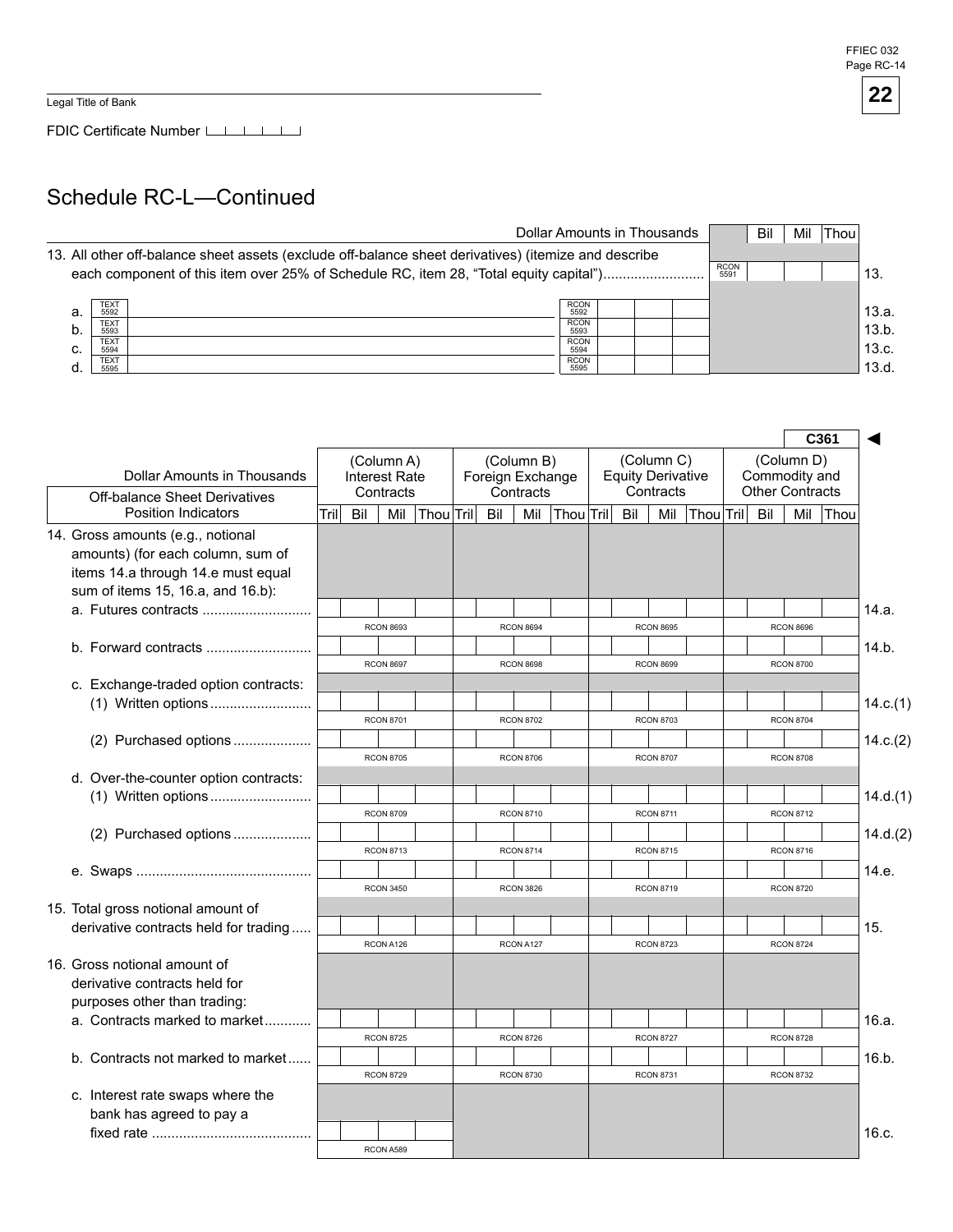FFIEC 032 Page RC-15

**23** 

Legal Title of Bank

FDIC Certificate Number

# Schedule RC-L—Continued

|                                                                     |             |                      |                         |      |             |                                             |     |      |             |                                                     |     |             |             |                                                       |     | C362 |          |
|---------------------------------------------------------------------|-------------|----------------------|-------------------------|------|-------------|---------------------------------------------|-----|------|-------------|-----------------------------------------------------|-----|-------------|-------------|-------------------------------------------------------|-----|------|----------|
| Dollar Amounts in Thousands<br><b>Off-balance Sheet Derivatives</b> |             | <b>Interest Rate</b> | (Column A)<br>Contracts |      |             | (Column B)<br>Foreign Exchange<br>Contracts |     |      |             | (Column C)<br><b>Equity Derivative</b><br>Contracts |     |             |             | (Column D)<br>Commodity and<br><b>Other Contracts</b> |     |      |          |
| <b>Position Indicators</b>                                          |             | Bil                  | Mil                     | Thou |             | Bil                                         | Mil | Thou |             | Bil                                                 | Mil | <b>Thou</b> |             | Bil                                                   | Mil | Thou |          |
| 17. Gross fair values:                                              |             |                      |                         |      |             |                                             |     |      |             |                                                     |     |             |             |                                                       |     |      |          |
| a. Contracts held for                                               |             |                      |                         |      |             |                                             |     |      |             |                                                     |     |             |             |                                                       |     |      |          |
| trading:                                                            |             |                      |                         |      |             |                                             |     |      |             |                                                     |     |             |             |                                                       |     |      |          |
| (1) Gross positive                                                  | <b>RCON</b> |                      |                         |      | <b>RCON</b> |                                             |     |      | <b>RCON</b> |                                                     |     |             | <b>RCON</b> |                                                       |     |      |          |
| fair value                                                          | 8733        |                      |                         |      | 8734        |                                             |     |      | 8735        |                                                     |     |             | 8736        |                                                       |     |      | 17.a.(1) |
| (2) Gross negative                                                  | <b>RCON</b> |                      |                         |      | <b>RCON</b> |                                             |     |      | <b>RCON</b> |                                                     |     |             | <b>RCON</b> |                                                       |     |      |          |
| fair value                                                          | 8737        |                      |                         |      | 8738        |                                             |     |      | 8739        |                                                     |     |             | 8740        |                                                       |     |      | 17.a.(2) |
| b. Contracts held for                                               |             |                      |                         |      |             |                                             |     |      |             |                                                     |     |             |             |                                                       |     |      |          |
| purposes other than                                                 |             |                      |                         |      |             |                                             |     |      |             |                                                     |     |             |             |                                                       |     |      |          |
| trading that are marked                                             |             |                      |                         |      |             |                                             |     |      |             |                                                     |     |             |             |                                                       |     |      |          |
| to market:                                                          |             |                      |                         |      |             |                                             |     |      |             |                                                     |     |             |             |                                                       |     |      |          |
| (1) Gross positive                                                  | <b>RCON</b> |                      |                         |      | <b>RCON</b> |                                             |     |      | <b>RCON</b> |                                                     |     |             | <b>RCON</b> |                                                       |     |      |          |
| fair value                                                          | 8741        |                      |                         |      | 8742        |                                             |     |      | 8743        |                                                     |     |             | 8744        |                                                       |     |      | 17.b.(1) |
| (2) Gross negative                                                  | <b>RCON</b> |                      |                         |      | <b>RCON</b> |                                             |     |      | <b>RCON</b> |                                                     |     |             | <b>RCON</b> |                                                       |     |      |          |
| fair value                                                          | 8745        |                      |                         |      | 8746        |                                             |     |      | 8747        |                                                     |     |             | 8748        |                                                       |     |      | 17.b.(2) |
| c. Contracts held for                                               |             |                      |                         |      |             |                                             |     |      |             |                                                     |     |             |             |                                                       |     |      |          |
| purposes other than                                                 |             |                      |                         |      |             |                                             |     |      |             |                                                     |     |             |             |                                                       |     |      |          |
| trading that are not                                                |             |                      |                         |      |             |                                             |     |      |             |                                                     |     |             |             |                                                       |     |      |          |
| marked to market:                                                   |             |                      |                         |      |             |                                             |     |      |             |                                                     |     |             |             |                                                       |     |      |          |
| (1) Gross positive                                                  | <b>RCON</b> |                      |                         |      | <b>RCON</b> |                                             |     |      | <b>RCON</b> |                                                     |     |             | <b>RCON</b> |                                                       |     |      |          |
| fair value                                                          | 8749        |                      |                         |      | 8750        |                                             |     |      | 8751        |                                                     |     |             | 8752        |                                                       |     |      | 17.c.(1) |
| Gross negative<br>(2)                                               | <b>RCON</b> |                      |                         |      | <b>RCON</b> |                                             |     |      | <b>RCON</b> |                                                     |     |             | <b>RCON</b> |                                                       |     |      |          |
| fair value                                                          | 8753        |                      |                         |      | 8754        |                                             |     |      | 8755        |                                                     |     |             | 8756        |                                                       |     |      | 17.c.(2) |

| Memoranda                                                                                     |                     |     |     |      |        |
|-----------------------------------------------------------------------------------------------|---------------------|-----|-----|------|--------|
| Dollar Amounts in Thousands                                                                   |                     | Bil | Mil | Thou |        |
| 1.-2. Not applicable                                                                          |                     |     |     |      |        |
| 3. Unused commitments with an original maturity exceeding one year that are reported in       |                     |     |     |      |        |
| Schedule RC-L, items 1.a through 1.e, above (report only the unused portions of commitments   |                     |     |     |      |        |
|                                                                                               | <b>RCON</b><br>3833 |     |     |      | M.3.   |
| a. Participations in commitments with an original maturity                                    |                     |     |     |      |        |
| <b>RCON</b><br>3834                                                                           |                     |     |     |      | M.3.a. |
| 4. To be completed only by banks with \$1 billion or more in total assets:                    |                     |     |     |      |        |
| Standby letters of credit (both financial and performance) issued to non-U.S. addressees      |                     |     |     |      |        |
|                                                                                               | <b>RCON</b><br>3377 |     |     |      | M.4.   |
| 5. Loans to individuals for household, family, and other personal expenditures that have been |                     |     |     |      |        |
| securitized and sold (with servicing retained), amounts outstanding by type of loan:          |                     |     |     |      |        |
| a. Loans to purchase private passenger automobiles (to be completed for the                   |                     |     |     |      |        |
|                                                                                               | <b>RCON</b><br>2741 |     |     |      | M.5.a. |
|                                                                                               | <b>RCON</b><br>2742 |     |     |      | M.5.b. |
| c. All other consumer credit (including mobile home loans) (to be completed for the           |                     |     |     |      |        |
|                                                                                               | <b>RCON</b><br>2743 |     |     |      | M.5.c. |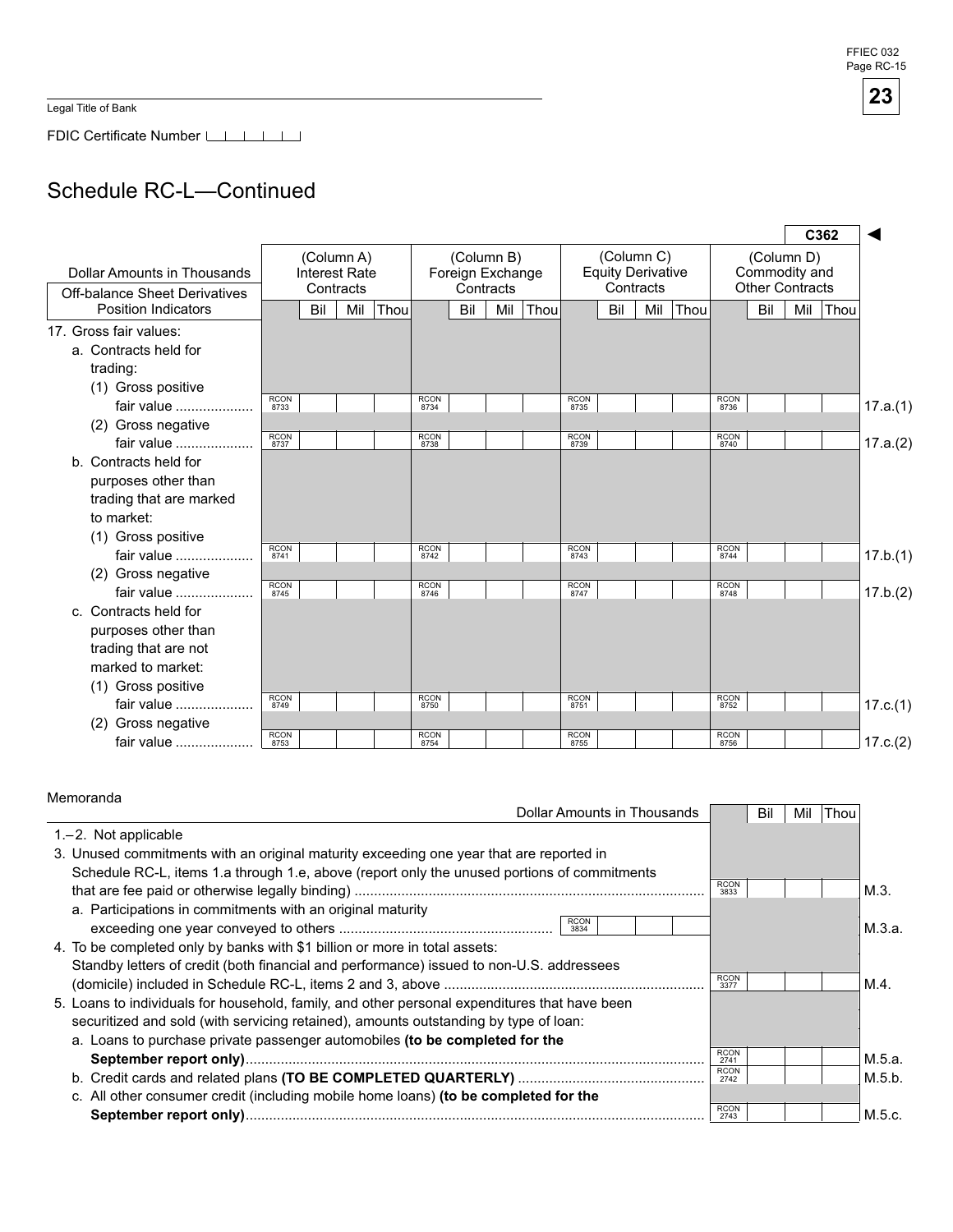# Schedule RC-M—Memoranda

|                                                                                                 |                     | C365        |         |
|-------------------------------------------------------------------------------------------------|---------------------|-------------|---------|
| Dollar Amounts in Thousands                                                                     | Bil                 | Mil<br>Thou |         |
| 1. Extensions of credit by the reporting bank to its executive officers, directors, principal   |                     |             |         |
| shareholders, and their related interests as of the report date:                                |                     |             |         |
| a. Aggregate amount of all extensions of credit to all executive officers, directors, principal |                     |             |         |
|                                                                                                 | <b>RCON</b><br>6164 |             | 1.a.    |
| b. Number of executive officers, directors, and principal shareholders to whom the amount       |                     |             |         |
| of all extensions of credit by the reporting bank (including extensions of credit to            |                     |             |         |
| Number<br>related interests) equals or exceeds the lesser of \$500,000 or 5 percent             |                     |             |         |
| <b>RCON</b><br>of total capital as defined for this purpose in agency regulations<br>6165       |                     |             | 1.h.    |
| 2. Federal funds sold and securities purchased under agreements to resell with U.S. branches    |                     |             |         |
|                                                                                                 | <b>RCON</b><br>3405 |             | 2.      |
| 3. Not applicable                                                                               |                     |             |         |
| 4. Outstanding principal balance of 1-4 family residential mortgage loans serviced for others   |                     |             |         |
| (include both retained servicing and purchased servicing):                                      |                     |             |         |
|                                                                                                 | <b>RCON</b><br>5500 |             | 4.a.    |
| b. Mortgages serviced under a FHLMC contract:                                                   |                     |             |         |
|                                                                                                 | <b>RCON</b><br>5501 |             | 4.b.(1) |
|                                                                                                 | <b>RCON</b><br>5502 |             | 4.b.(2) |
| c. Mortgages serviced under a FNMA contract:                                                    |                     |             |         |
|                                                                                                 | <b>RCON</b><br>5503 |             | 4.c.(1) |
|                                                                                                 | <b>RCON</b><br>5504 |             | 4.c.(2) |
|                                                                                                 | <b>RCON</b><br>5505 |             | 4.d.    |
| 5. To be completed only by banks with \$1 billion or more in total assets:                      |                     |             |         |
| Customers' liability to this bank on acceptances outstanding (sum of items 5.a and 5.b must     |                     |             |         |
| equal Schedule RC, item 9):                                                                     |                     |             |         |
|                                                                                                 | <b>RCON</b><br>2103 |             | 5.a.    |
|                                                                                                 | <b>RCON</b><br>2104 |             | 5.b.    |
| 6. Intangible assets:                                                                           |                     |             |         |
|                                                                                                 | RCON<br>3164        |             | 6.a.    |
| $rac{1}{\sqrt{2}}$<br>A590                                                                      |                     |             | 6.a.(1) |
| b. Other identifiable intangible assets:                                                        |                     |             |         |
| (1) Purchased credit card relationships and nonmortgage servicing assets                        | <b>RCON</b><br>B026 |             | 6.b.(1) |
|                                                                                                 | <b>RCON</b><br>5507 |             | 6.b.(2) |
|                                                                                                 | <b>RCON</b><br>3163 |             | 6.c.    |
| d. Total (sum of items 6.a, 6.b.(1), 6.b.(2), and 6.c) (must equal Schedule RC, item 10)        | RCON<br>2143        |             | 6.d.    |
| e. Amount of intangible assets (included in item 6.b.(2) above) that have been grandfathered    |                     |             |         |
|                                                                                                 | RCON<br>6442        |             | 6.e.    |
| 7. Mandatory convertible debt, net of common or perpetual preferred stock dedicated to          |                     |             |         |
|                                                                                                 | <b>RCON</b><br>3295 |             | 7.      |
|                                                                                                 |                     |             |         |

Do *not* report federal funds sold and securities purchased under agreements to resell with other commercial banks in the U.S. in this item.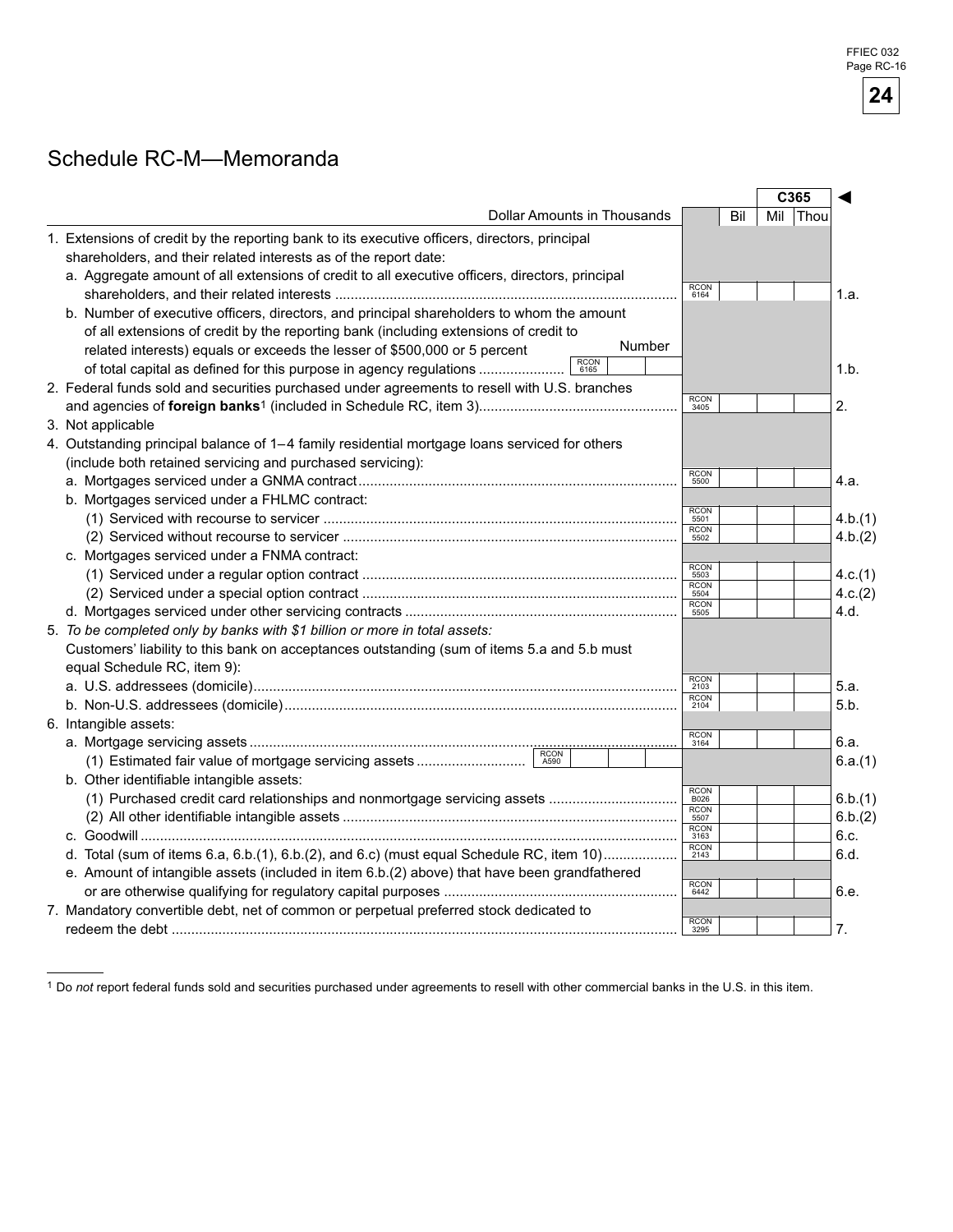Legal Title of Bank

FDIC Certificate Number

## Schedule RC-M—Continued

| <b>Dollar Amounts in Thousands</b>                                                               |                     | Bil | Mil | Thou |            |
|--------------------------------------------------------------------------------------------------|---------------------|-----|-----|------|------------|
| 8. a. Other real estate owned:                                                                   |                     |     |     |      |            |
|                                                                                                  | <b>RCON</b><br>5372 |     |     |      | 8.a.(1)    |
| (2) All other real estate owned:                                                                 |                     |     |     |      |            |
|                                                                                                  | <b>RCON</b><br>5508 |     |     |      | 8.a.(2)(a) |
|                                                                                                  | <b>RCON</b><br>5509 |     |     |      | 8.a.(2)(b) |
|                                                                                                  | <b>RCON</b><br>5510 |     |     |      | 8.a.(2)(c) |
|                                                                                                  | <b>RCON</b><br>5511 |     |     |      | 8.a.(2)(d) |
|                                                                                                  | <b>RCON</b><br>5512 |     |     |      | 8.a.(2)(e) |
| (3) Total (sum of items 8.a.(1) and 8.a.(2)) (must equal Schedule RC, item 7)                    | <b>RCON</b><br>2150 |     |     |      | 8.a.(3)    |
| b. Investments in unconsolidated subsidiaries and associated companies:                          |                     |     |     |      |            |
|                                                                                                  | <b>RCON</b><br>5374 |     |     |      | 8.b.(1)    |
| (2) All other investments in unconsolidated subsidiaries and associated companies                | <b>RCON</b><br>5375 |     |     |      | 8.b.(2)    |
| (3) Total (sum of items 8.b.(1) and 8.b.(2)) (must equal Schedule RC, item 8)                    | <b>RCON</b><br>2130 |     |     |      | 8.b.(3)    |
| 9. Noncumulative perpetual preferred stock and related surplus included in Schedule RC,          |                     |     |     |      |            |
|                                                                                                  | <b>RCON</b><br>3778 |     |     |      | 9.         |
| 10. Mutual fund and annuity sales during the quarter (include proprietary, private label,        |                     |     |     |      |            |
| and third party products):                                                                       |                     |     |     |      |            |
|                                                                                                  | <b>RCON</b><br>6441 |     |     |      | 10.a.      |
|                                                                                                  | <b>RCON</b><br>8427 |     |     |      | 10.b.      |
| C.                                                                                               | <b>RCON</b><br>8428 |     |     |      | 10.c.      |
|                                                                                                  | <b>RCON</b><br>8429 |     |     |      | 10.d.      |
|                                                                                                  | <b>RCON</b><br>8430 |     |     |      | 10.e.      |
| f. Sales of proprietary mutual funds and annuities (included in items 10.a through               |                     |     |     |      |            |
|                                                                                                  | <b>RCON</b><br>8784 |     |     |      | 10.f.      |
| 11. Net unamortized realized deferred gains (losses) on off-balance sheet derivative contracts   |                     |     |     |      |            |
|                                                                                                  | <b>RCON</b><br>A525 |     |     |      | 11.        |
| 12. Amount of assets netted against nondeposit liabilities on the balance sheet (Schedule RC) in |                     |     |     |      |            |
|                                                                                                  | <b>RCON</b><br>A526 |     |     |      | 12.        |
| 13. Outstanding principal balance of loans other than 1-4 family residential mortgage loans      |                     |     |     |      |            |
| that are serviced for others (to be completed if this balance is more than \$10 million and      |                     |     |     |      |            |
|                                                                                                  | <b>RCON</b><br>A591 |     |     |      | 13.        |

| l Memorandum                                                                          | Dollar Amounts in Thousands |             | Bil | Mil | 'Thou⊤ |     |
|---------------------------------------------------------------------------------------|-----------------------------|-------------|-----|-----|--------|-----|
| 1. Reciprocal holdings of banking organizations' capital instruments (to be completed |                             | <b>RCON</b> |     |     |        | M.1 |
|                                                                                       |                             | 3836        |     |     |        |     |

Exclude netted on-balance sheet amounts associated with off-balance sheet derivative contracts, deferred tax assets netted against deferred tax liabilities, and assets netted in accounting for pensions.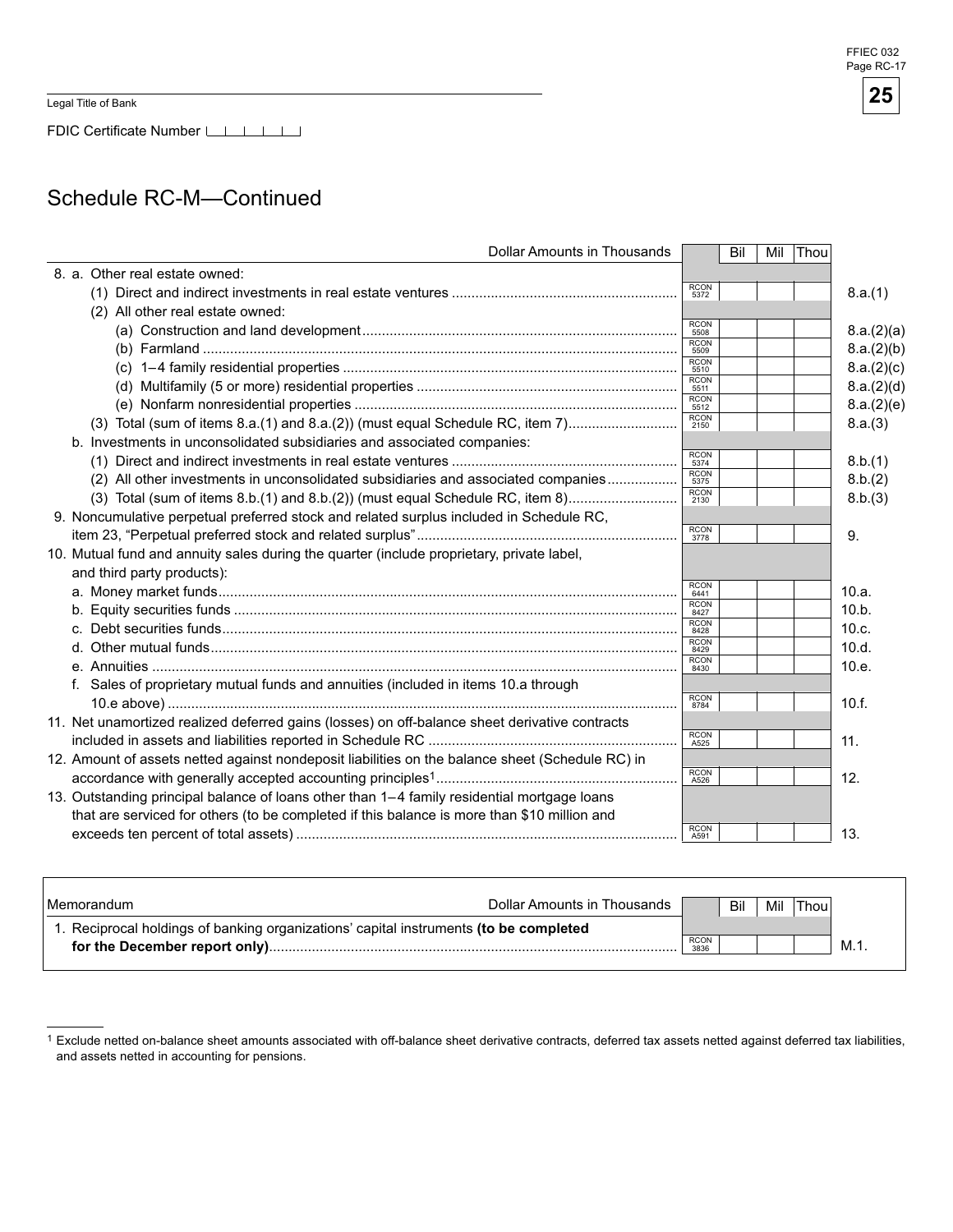

### Schedule RC-N—Past Due and Nonaccrual Loans, Leases, and Other Assets

| column A, and in Memorandum items 2 through 4,<br>column A, as confidential. |                     | (Column A)<br>Past due<br>30 through 89<br>days and still<br>accruing |     |      |                     | (Column B)<br>Past due 90<br>days or more<br>and still<br>accruing |     |      |                     |     | (Column C)<br>Nonaccrual | C370 |
|------------------------------------------------------------------------------|---------------------|-----------------------------------------------------------------------|-----|------|---------------------|--------------------------------------------------------------------|-----|------|---------------------|-----|--------------------------|------|
| Dollar Amounts in Thousands                                                  |                     | Bil                                                                   | Mil | Thou |                     | Bil                                                                | Mil | Thou |                     | Bil | Mil                      | Thou |
| 1. Loans secured by real estate:                                             | <b>RCON</b>         |                                                                       |     |      | <b>RCON</b>         |                                                                    |     |      | <b>RCON</b>         |     |                          |      |
|                                                                              | 1245<br><b>RCON</b> |                                                                       |     |      | 1246<br><b>RCON</b> |                                                                    |     |      | 1247<br><b>RCON</b> |     |                          |      |
| b. To non-U.S. addressees (domicile)                                         | 1248                |                                                                       |     |      | 1249                |                                                                    |     |      | 1250                |     |                          |      |
| 2. Loans to depository institutions and acceptances                          |                     |                                                                       |     |      |                     |                                                                    |     |      |                     |     |                          |      |
| of other banks:                                                              |                     |                                                                       |     |      |                     |                                                                    |     |      |                     |     |                          |      |
| a. To U.S. banks and other U.S. depository                                   | <b>RCON</b>         |                                                                       |     |      | <b>RCON</b>         |                                                                    |     |      | <b>RCON</b>         |     |                          |      |
|                                                                              | 5377<br><b>RCON</b> |                                                                       |     |      | 5378<br><b>RCON</b> |                                                                    |     |      | 5379<br><b>RCON</b> |     |                          |      |
|                                                                              | 5380                |                                                                       |     |      | 5381                |                                                                    |     |      | 5382                |     |                          |      |
| 3. Loans to finance agricultural production and                              | <b>RCON</b>         |                                                                       |     |      | <b>RCON</b>         |                                                                    |     |      | <b>RCON</b>         |     |                          |      |
|                                                                              | 1594                |                                                                       |     |      | 1597                |                                                                    |     |      | 1583                |     |                          |      |
| 4. Commercial and industrial loans:                                          | <b>RCON</b>         |                                                                       |     |      | <b>RCON</b>         |                                                                    |     |      | <b>RCON</b>         |     |                          |      |
| a. To U.S. addressees (domicile)                                             | 1251<br><b>RCON</b> |                                                                       |     |      | 1252<br><b>RCON</b> |                                                                    |     |      | 1253<br><b>RCON</b> |     |                          |      |
| b. To non-U.S. addressees (domicile)                                         | 1254                |                                                                       |     |      | 1255                |                                                                    |     |      | 1256                |     |                          |      |
| 5. Loans to individuals for household, family, and                           |                     |                                                                       |     |      |                     |                                                                    |     |      |                     |     |                          |      |
| other personal expenditures:<br>a. Credit cards and related plans            | RCON<br>5383        |                                                                       |     |      | <b>RCON</b>         |                                                                    |     |      | RCON<br>5385        |     |                          |      |
| b. Other (includes single payment, installment,                              |                     |                                                                       |     |      | 5384                |                                                                    |     |      |                     |     |                          |      |
|                                                                              | <b>RCON</b>         |                                                                       |     |      | <b>RCON</b>         |                                                                    |     |      | <b>RCON</b>         |     |                          |      |
| 6. Loans to foreign governments and official                                 | 5386                |                                                                       |     |      | 5387                |                                                                    |     |      | 5388                |     |                          |      |
|                                                                              | <b>RCON</b><br>5389 |                                                                       |     |      | <b>RCON</b><br>5390 |                                                                    |     |      | <b>RCON</b><br>5391 |     |                          |      |
|                                                                              | <b>RCON</b><br>5459 |                                                                       |     |      | <b>RCON</b><br>5460 |                                                                    |     |      | <b>RCON</b><br>5461 |     |                          |      |
| 8. Lease financing receivables:                                              |                     |                                                                       |     |      |                     |                                                                    |     |      |                     |     |                          |      |
| a. Of U.S. addressees (domicile)                                             | <b>RCON</b><br>1257 |                                                                       |     |      | <b>RCON</b><br>1258 |                                                                    |     |      | <b>RCON</b><br>1259 |     |                          |      |
| b. Of non-U.S. addressees (domicile)                                         | <b>RCON</b><br>1271 |                                                                       |     |      | <b>RCON</b><br>1272 |                                                                    |     |      | <b>RCON</b><br>1791 |     |                          |      |
| 9. Debt securities and other assets (exclude                                 |                     |                                                                       |     |      |                     |                                                                    |     |      |                     |     |                          |      |
| other real estate owned and other repossessed                                |                     |                                                                       |     |      |                     |                                                                    |     |      |                     |     |                          |      |
|                                                                              | <b>RCON</b><br>3505 |                                                                       |     |      | <b>RCON</b><br>3506 |                                                                    |     |      | <b>RCON</b><br>3507 |     |                          |      |

Amounts reported in items 1 through 8 above include guaranteed and unguaranteed portions of past due and nonaccrual loans and leases. Report in item 10 below certain guaranteed loans and leases that have already been included in the amounts reported in items 1 through 8.

- 10. Loans and leases reported in items 1 through 8 above which are wholly or partially guaranteed by the U.S. Government .......................................
	- a. Guaranteed portion of loans and leases included in item 0 above ................................

|                     | Bil | Mil | Thou |                     | Bil | Mil | Thou |                     | Bil | Mil | Thou |       |
|---------------------|-----|-----|------|---------------------|-----|-----|------|---------------------|-----|-----|------|-------|
|                     |     |     |      |                     |     |     |      |                     |     |     |      |       |
| <b>RCON</b><br>5612 |     |     |      | <b>RCON</b><br>5613 |     |     |      | <b>RCON</b><br>5614 |     |     |      | 10.   |
|                     |     |     |      |                     |     |     |      |                     |     |     |      |       |
| <b>RCON</b><br>5615 |     |     |      | <b>RCON</b><br>5616 |     |     |      | <b>RCON</b><br>5617 |     |     |      | 10.a. |
|                     |     |     |      |                     |     |     |      |                     |     |     |      |       |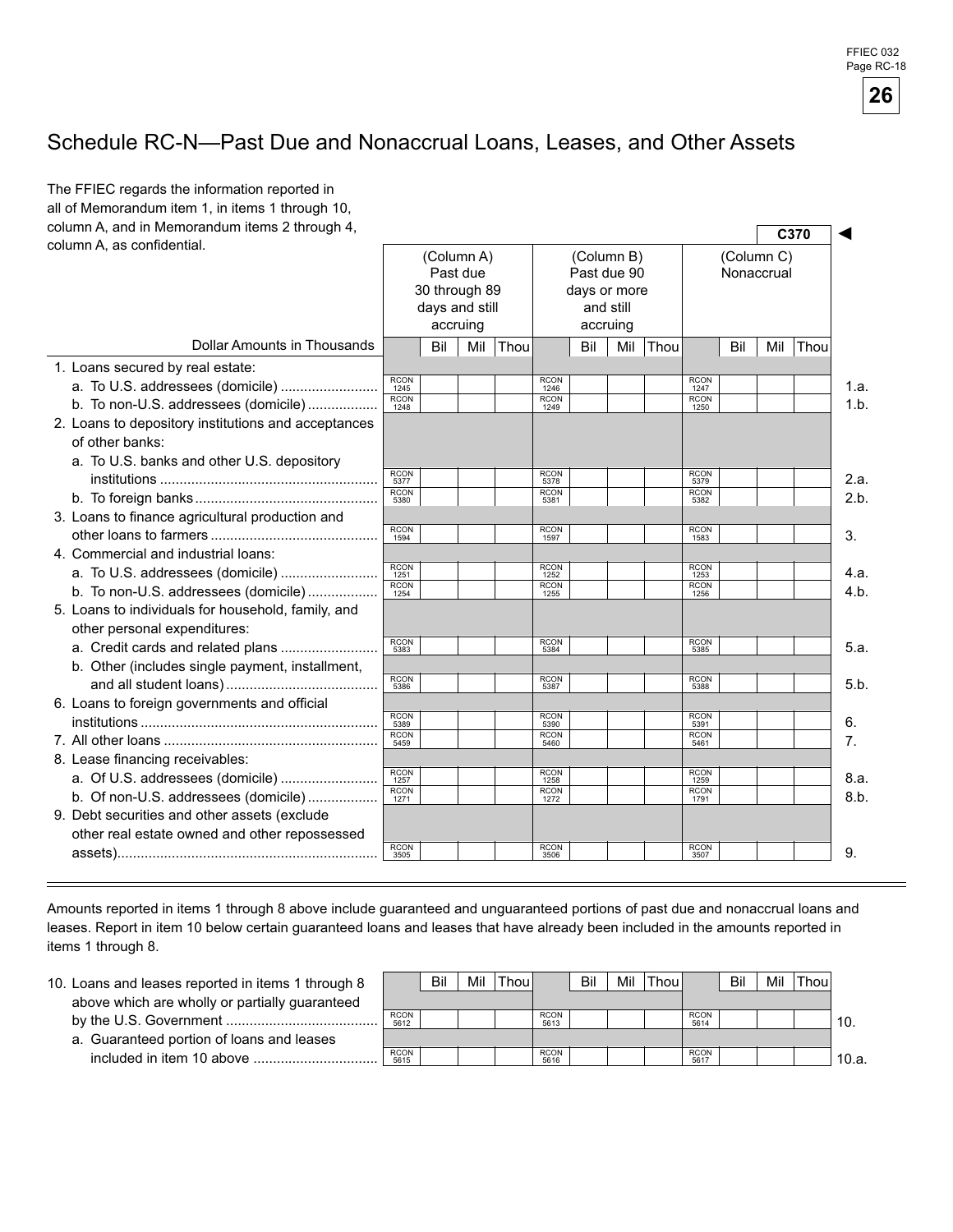Legal Title of Bank

FDIC Certificate Number

### Schedule RC-N—Continued

|                                                   |                     |                |            |      |                     |              |            |      |                     |            |            | C <sub>373</sub> |           |
|---------------------------------------------------|---------------------|----------------|------------|------|---------------------|--------------|------------|------|---------------------|------------|------------|------------------|-----------|
|                                                   |                     |                | (Column A) |      |                     |              | (Column B) |      |                     |            | (Column C) |                  |           |
|                                                   |                     |                | Past due   |      |                     | Past due 90  |            |      |                     | Nonaccrual |            |                  |           |
|                                                   |                     | 30 through 89  |            |      |                     | days or more |            |      |                     |            |            |                  |           |
|                                                   |                     | days and still |            |      |                     |              | and still  |      |                     |            |            |                  |           |
| Memoranda                                         |                     |                | accruing   |      |                     |              | accruing   |      |                     |            |            |                  |           |
| <b>Dollar Amounts in Thousands</b>                |                     | Bil            | Mil        | Thou |                     | Bil          | Mil        | Thou |                     | Bil        | Mil        | Thou             |           |
| 1. Restructured loans and leases included in      |                     |                |            |      |                     |              |            |      |                     |            |            |                  |           |
| Schedule RC-N, items 1 through 8, above           |                     |                |            |      |                     |              |            |      |                     |            |            |                  |           |
| (and not reported in Schedule RC-C, Part I,       |                     |                |            |      |                     |              |            |      |                     |            |            |                  |           |
|                                                   | <b>RCON</b><br>1658 |                |            |      | <b>RCON</b><br>1659 |              |            |      | <b>RCON</b><br>1661 |            |            |                  | $M.1$ .   |
| 2. Loans to finance commercial real estate.       |                     |                |            |      |                     |              |            |      |                     |            |            |                  |           |
| construction, and land development activities     |                     |                |            |      |                     |              |            |      |                     |            |            |                  |           |
| (not secured by real estate) included in          |                     |                |            |      |                     |              |            |      |                     |            |            |                  |           |
| Schedule RC-N, items 4 and 7, above               | <b>RCON</b><br>6558 |                |            |      | <b>RCON</b><br>6559 |              |            |      | <b>RCON</b><br>6560 |            |            |                  | $M.2$ .   |
| 3. Loans secured by real estate (sum of           |                     |                |            |      |                     |              |            |      |                     |            |            |                  |           |
| Memorandum items 3.a through 3.e must             |                     |                |            |      |                     |              |            |      |                     |            |            |                  |           |
| equal sum of Schedule RC-N, items 1.a and         |                     |                |            |      |                     |              |            |      |                     |            |            |                  |           |
| $1.b$ , above):                                   |                     |                |            |      |                     |              |            |      |                     |            |            |                  |           |
| a. Construction and land development              | <b>RCON</b><br>2759 |                |            |      | <b>RCON</b><br>2769 |              |            |      | <b>RCON</b><br>3492 |            |            |                  | M.3.a.    |
|                                                   | <b>RCON</b><br>3493 |                |            |      | <b>RCON</b><br>3494 |              |            |      | <b>RCON</b><br>3495 |            |            |                  | M.3.b.    |
| c. Secured by 1-4 family residential properties:  |                     |                |            |      |                     |              |            |      |                     |            |            |                  |           |
| (1) Revolving, open-end loans secured by          |                     |                |            |      |                     |              |            |      |                     |            |            |                  |           |
| 1-4 family residential properties and             |                     |                |            |      |                     |              |            |      |                     |            |            |                  |           |
| extended under lines of credit                    | <b>RCON</b><br>5398 |                |            |      | <b>RCON</b><br>5399 |              |            |      | <b>RCON</b><br>5400 |            |            |                  | M.3.c.(1) |
| (2) All other loans secured by 1-4 family         |                     |                |            |      |                     |              |            |      |                     |            |            |                  |           |
|                                                   | <b>RCON</b><br>5401 |                |            |      | <b>RCON</b><br>5402 |              |            |      | <b>RCON</b><br>5403 |            |            |                  | M.3.c.(2) |
| d. Secured by multifamily (5 or more) residential |                     |                |            |      |                     |              |            |      |                     |            |            |                  |           |
|                                                   | <b>RCON</b><br>3499 |                |            |      | <b>RCON</b><br>3500 |              |            |      | <b>RCON</b><br>3501 |            |            |                  | M.3.d.    |
| e. Secured by nonfarm nonresidential properties   | <b>RCON</b><br>3502 |                |            |      | <b>RCON</b><br>3503 |              |            |      | <b>RCON</b><br>3504 |            |            |                  | M.3.e.    |

|                                                    |                     | (Column A)      |     |       |                     | (Column B)   |     |       |        |
|----------------------------------------------------|---------------------|-----------------|-----|-------|---------------------|--------------|-----|-------|--------|
|                                                    |                     | Past due 30     |     |       |                     | Past due 90  |     |       |        |
| Dollar Amounts in Thousands                        |                     | through 89 days |     |       |                     | days or more |     |       |        |
| 4. Interest rate, foreign exchange rate, and other |                     | Bil             | Mil | Thoul |                     | Bil          | Mil | Thoul |        |
| commodity and equity contracts:                    |                     |                 |     |       |                     |              |     |       |        |
| a. Book value of amounts carried as assets         | <b>RCON</b><br>3522 |                 |     |       | <b>RCON</b><br>3528 |              |     |       | M.4.a. |
| b. Replacement cost of contracts with a            |                     |                 |     |       |                     |              |     |       |        |
| positive replacement cost                          | <b>RCON</b><br>3529 |                 |     |       | <b>RCON</b><br>3530 |              |     |       | M.4.b. |

| Person to whom questions about the Reports of Condition and Income should be directed: |                                         | C <sub>37</sub> |  |
|----------------------------------------------------------------------------------------|-----------------------------------------|-----------------|--|
|                                                                                        |                                         |                 |  |
|                                                                                        |                                         |                 |  |
|                                                                                        |                                         |                 |  |
|                                                                                        |                                         |                 |  |
| Name and Title (TEXT 8901)                                                             |                                         |                 |  |
|                                                                                        |                                         |                 |  |
|                                                                                        |                                         |                 |  |
| Telephone: Area code/phone number/extension (TEXT 8902)                                | FAX: Area code/phone number (TEXT 9116) |                 |  |
|                                                                                        |                                         |                 |  |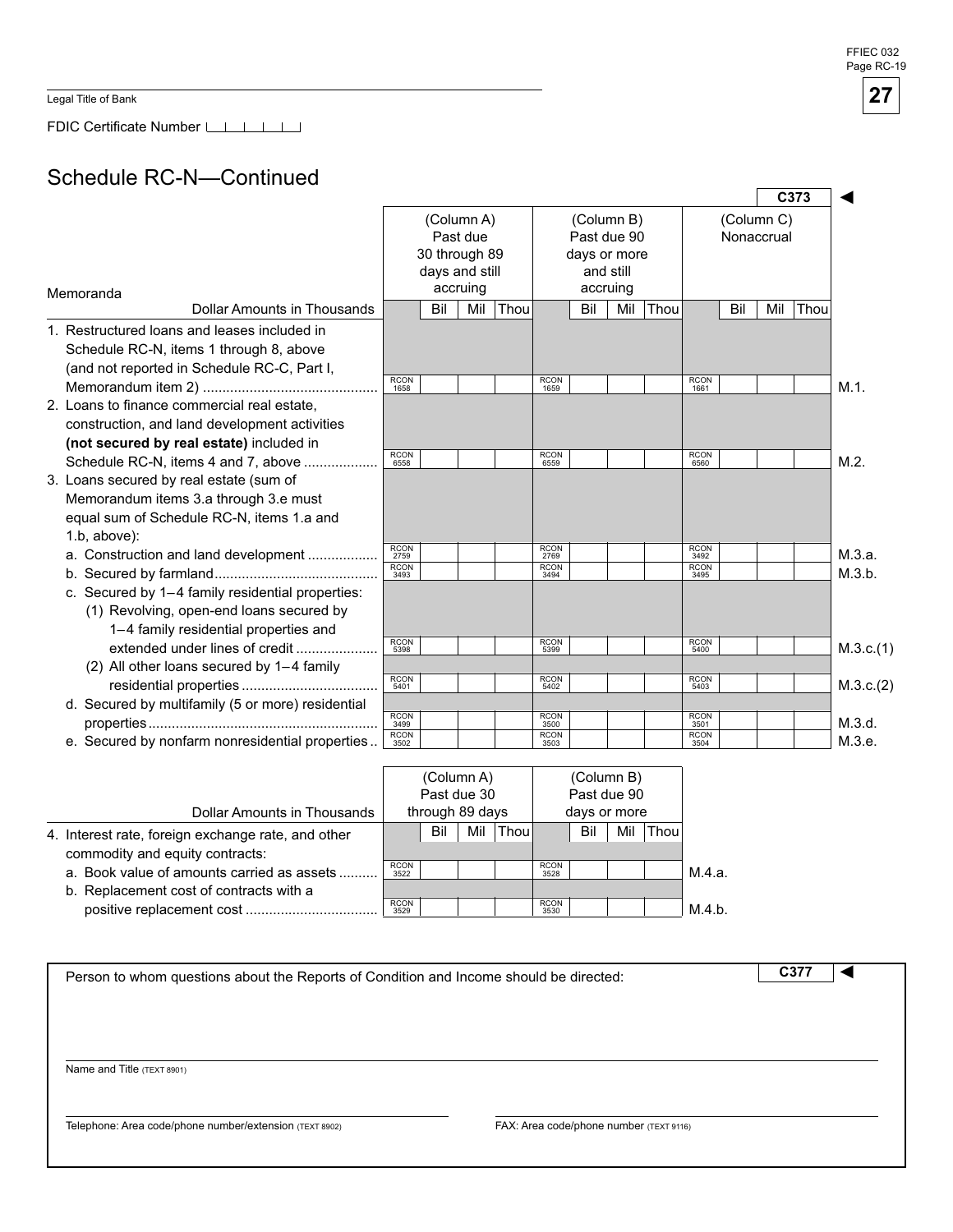# Schedule RC-O—Other Data for Deposit Insurance and FICO Assessments

|                                                                                                    |                     |     |     | C375 |         |
|----------------------------------------------------------------------------------------------------|---------------------|-----|-----|------|---------|
| <b>Dollar Amounts in Thousands</b>                                                                 |                     | Bil | Mil | Thou |         |
| 1. Unposted debits (see instructions):                                                             |                     |     |     |      |         |
|                                                                                                    | <b>RCON</b><br>0030 |     |     |      | 1.a.    |
| 0 <sub>R</sub>                                                                                     |                     |     |     |      |         |
| b. Separate amount of all unposted debits:                                                         |                     |     |     |      |         |
|                                                                                                    | <b>RCON</b><br>0031 |     |     |      | 1.b.(1) |
|                                                                                                    | <b>RCON</b><br>0032 |     |     |      | 1.b.(2) |
| 2. Unposted credits (see instructions):                                                            |                     |     |     |      |         |
|                                                                                                    | <b>RCON</b><br>3510 |     |     |      | 2.a.    |
| <b>OR</b>                                                                                          |                     |     |     |      |         |
| b. Separate amount of all unposted credits:                                                        |                     |     |     |      |         |
|                                                                                                    | <b>RCON</b><br>3512 |     |     |      | 2.b.(1) |
|                                                                                                    | <b>RCON</b><br>3514 |     |     |      | 2.b.(2) |
| 3. Uninvested trust funds (cash) held in bank's own trust department (not included in              |                     |     |     |      |         |
|                                                                                                    | RCON<br>3520        |     |     |      | 3.      |
| 4. Deposits of consolidated subsidiaries (not included in total deposits):                         |                     |     |     |      |         |
|                                                                                                    | <b>RCON</b><br>2211 |     |     |      | 4.a.    |
|                                                                                                    | <b>RCON</b><br>2351 |     |     |      | 4.b.    |
|                                                                                                    | <b>RCON</b><br>5514 |     |     |      | 4.c.    |
| 5. Not applicable                                                                                  |                     |     |     |      |         |
| 6. Reserve balances actually passed through to the Federal Reserve by the reporting bank on        |                     |     |     |      |         |
| behalf of its respondent depository institutions that are also reflected as deposit liabilities of |                     |     |     |      |         |
| the reporting bank:                                                                                |                     |     |     |      |         |
| a. Amount reflected in demand deposits (included in Schedule RC-E, item 4 or 5,                    |                     |     |     |      |         |
|                                                                                                    | RCON<br>2314        |     |     |      | 6.a.    |
| b. Amount reflected in time and savings deposits <sup>1</sup> (included in Schedule RC-E,          |                     |     |     |      |         |
|                                                                                                    | <b>RCON</b><br>2315 |     |     |      | 6.b.    |
| 7. Unamortized premiums and discounts on time and savings deposits: 1, 2                           |                     |     |     |      |         |
|                                                                                                    | <b>RCON</b><br>5516 |     |     |      | 7.a.    |
|                                                                                                    | <b>RCON</b><br>5517 |     |     |      | 7.b.    |
| 8. To be completed by banks with "Oakar deposits."                                                 |                     |     |     |      |         |
| a. Deposits purchased or acquired from other FDIC-insured institutions during the quarter:         |                     |     |     |      |         |
| (1) Total deposits purchased or acquired from other FDIC-insured institutions during               |                     |     |     |      |         |
|                                                                                                    | <b>RCON</b><br>A531 |     |     |      | 8.a.(1) |
| (2) Amount of purchased or acquired deposits reported in item 8.a.(1) above attributable           |                     |     |     |      |         |
| to a secondary fund (i.e., BIF members report deposits attributable to SAIF; SAIF                  |                     |     |     |      |         |
|                                                                                                    | <b>RCON</b><br>A532 |     |     |      | 8.a.(2) |
| b. Total deposits sold or transferred to other FDIC-insured institutions during the quarter        | <b>RCON</b><br>A533 |     |     |      | 8.b.    |
|                                                                                                    | <b>RCON</b><br>5596 |     |     |      | 9.      |
| 10. Benefit-responsive "Depository Institution Investment Contracts" (included in total deposits)  | <b>RCON</b><br>8432 |     |     |      | 10.     |

<sup>1</sup> For FDIC insurance and FICO assessment purposes, "time and savings deposits" consists of nontransaction accounts and all transaction accounts other than demand deposits.

<sup>2</sup> Exclude core deposit intangibles.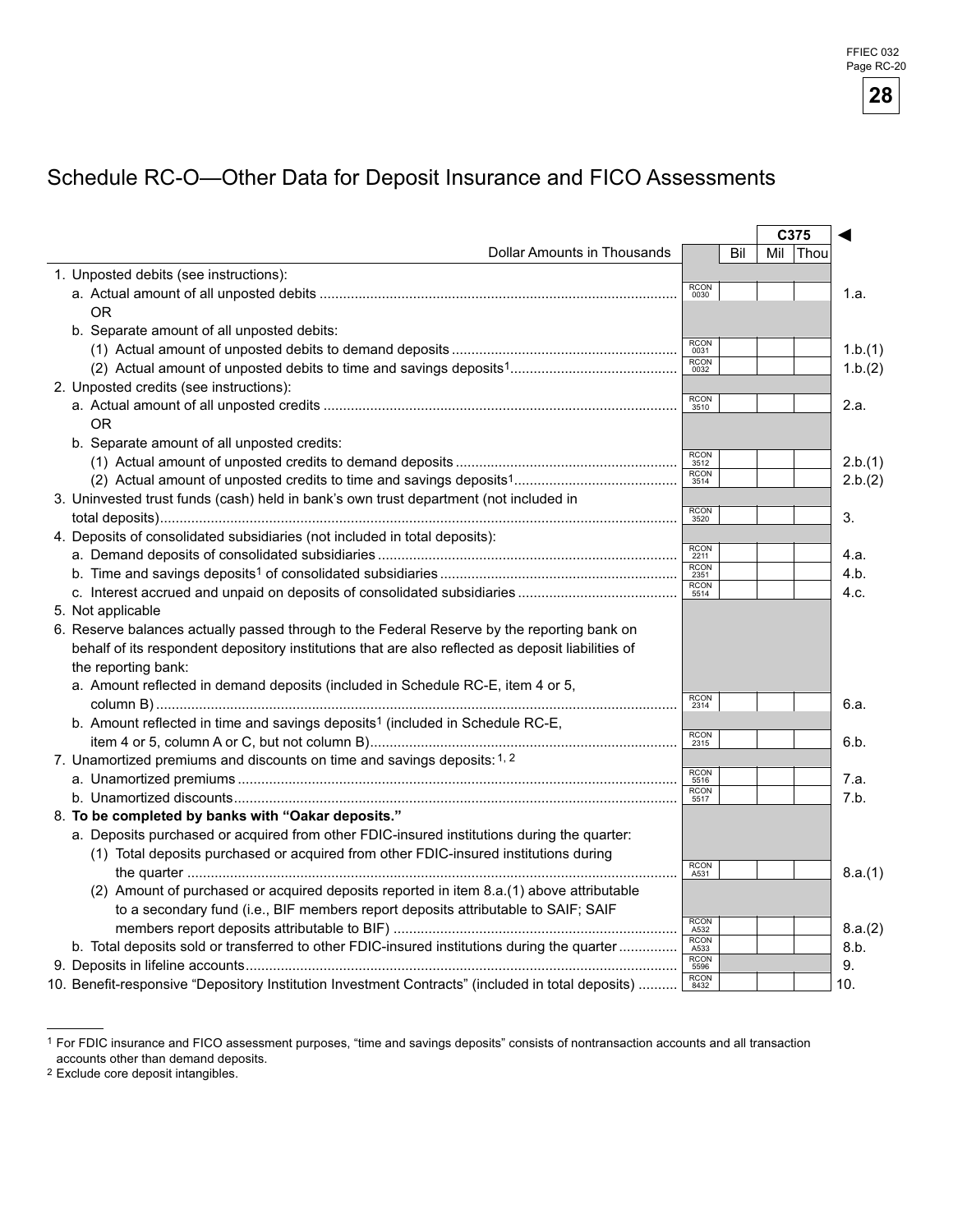## Schedule RC-O—Continued

| <b>Dollar Amounts in Thousands</b>                                                                                                                                             |                     | Bil        | Mil | Thou      |           |
|--------------------------------------------------------------------------------------------------------------------------------------------------------------------------------|---------------------|------------|-----|-----------|-----------|
| 11. Adjustments to demand deposits reported in Schedule RC-E for certain reciprocal demand                                                                                     |                     |            |     |           |           |
| balances:                                                                                                                                                                      |                     |            |     |           |           |
| a. Amount by which demand deposits would be reduced if the reporting bank's reciprocal                                                                                         |                     |            |     |           |           |
| demand balances with the domestic offices of U.S. banks and savings associations and                                                                                           |                     |            |     |           |           |
| insured branches in Puerto Rico and U.S. territories and possessions that were reported                                                                                        |                     |            |     |           |           |
| on a gross basis in Schedule RC-E had been reported on a net basis                                                                                                             | <b>RCON</b><br>8785 |            |     |           | 11.a.     |
| b. Amount by which demand deposits would be increased if the reporting bank's reciprocal                                                                                       |                     |            |     |           |           |
| demand balances with foreign banks and foreign offices of other U.S. banks (other than                                                                                         |                     |            |     |           |           |
| insured branches in Puerto Rico and U.S. territories and possessions) that were reported                                                                                       |                     |            |     |           |           |
| on a net basis in Schedule RC-E had been reported on a gross basis                                                                                                             | <b>RCON</b><br>A181 |            |     |           | 11.b.     |
| c. Amount by which demand deposits would be reduced if cash items in process of                                                                                                |                     |            |     |           |           |
| collection were included in the calculation of the reporting bank's net reciprocal demand                                                                                      |                     |            |     |           |           |
| balances with the domestic offices of U.S. banks and savings associations and insured                                                                                          |                     |            |     |           |           |
| branches in Puerto Rico and U.S. territories and possessions in Schedule RC-E.                                                                                                 | <b>RCON</b><br>A182 |            |     |           | 11.c.     |
| 12. Amount of assets netted against deposit liabilities on the balance sheet (Schedule RC) in                                                                                  |                     |            |     |           |           |
| accordance with generally accepted accounting principles (exclude amounts related to                                                                                           |                     |            |     |           |           |
| reciprocal demand balances):                                                                                                                                                   |                     |            |     |           |           |
|                                                                                                                                                                                | <b>RCON</b><br>A527 |            |     |           | 12.a.     |
|                                                                                                                                                                                | <b>RCON</b><br>A528 |            |     |           | 12.b.     |
| 1. Total deposits of the bank (sum of Memorandum items 1.a.(1) and 1.b.(1) must equal<br>Schedule RC, item 13.a):                                                              |                     |            |     |           |           |
| a. Deposit account of \$100,000 or less:                                                                                                                                       |                     |            |     |           |           |
|                                                                                                                                                                                | <b>RCON</b><br>2702 |            |     |           | M.1.a.(1) |
| Number<br>(2) Number of deposit accounts of \$100,000 or less (to be<br><b>RCON</b>                                                                                            |                     |            |     |           |           |
| 3779                                                                                                                                                                           |                     |            |     |           | M.1.a.(2) |
| b. Deposit accounts of more than \$100,000:                                                                                                                                    | <b>RCON</b>         |            |     |           |           |
| Number                                                                                                                                                                         | 2710                |            |     |           | M.1.b.(1) |
| <b>RCON</b>                                                                                                                                                                    |                     |            |     |           |           |
| (2) Number of deposit accounts of more than \$100,000<br>2722                                                                                                                  |                     |            |     |           | M.1.b.(2) |
| 2. Estimated amount of uninsured deposits of the bank:                                                                                                                         |                     |            |     |           |           |
| a. An estimate of your bank's uninsured deposits can be determined by multiplying the<br>number of deposit accounts of more than \$100,000 reported in Memorandum item 1.b.(2) |                     |            |     |           |           |
| above by \$100,000 and subtracting the result from the amount of deposit accounts of                                                                                           |                     |            |     |           |           |
| more than \$100,000 reported in Memorandum item 1.b.(1) above.                                                                                                                 |                     |            |     |           |           |
|                                                                                                                                                                                |                     |            |     |           |           |
| Indicate in the appropriate box at the right whether your bank has a method or                                                                                                 |                     |            |     |           |           |
| procedure for determining a better estimate of uninsured deposits than the estimate                                                                                            |                     | <b>YES</b> |     | <b>NO</b> |           |
|                                                                                                                                                                                | <b>RCON</b><br>6861 |            |     |           | M.2.a.    |
| b. If the box marked YES has been checked, report the estimate of uninsured deposits                                                                                           |                     | Bil        | Mil | Thou      |           |
|                                                                                                                                                                                | <b>RCON</b><br>5597 |            |     |           | M.2.b.    |
| 3. Has the reporting institution been consolidated with a parent bank or savings association                                                                                   |                     |            |     |           |           |
| in that parent bank's or parent saving association's Call Report or Thrift Financial Report?                                                                                   |                     |            |     |           |           |

If so, report the legal title and FDIC Certificate Number of the parent bank or parent savings

| . .<br>association: |                     | FП<br>ж | er. | . .<br>No. |     |
|---------------------|---------------------|---------|-----|------------|-----|
| TEXT<br>A545        | <b>RCON</b><br>A545 |         |     |            | M.3 |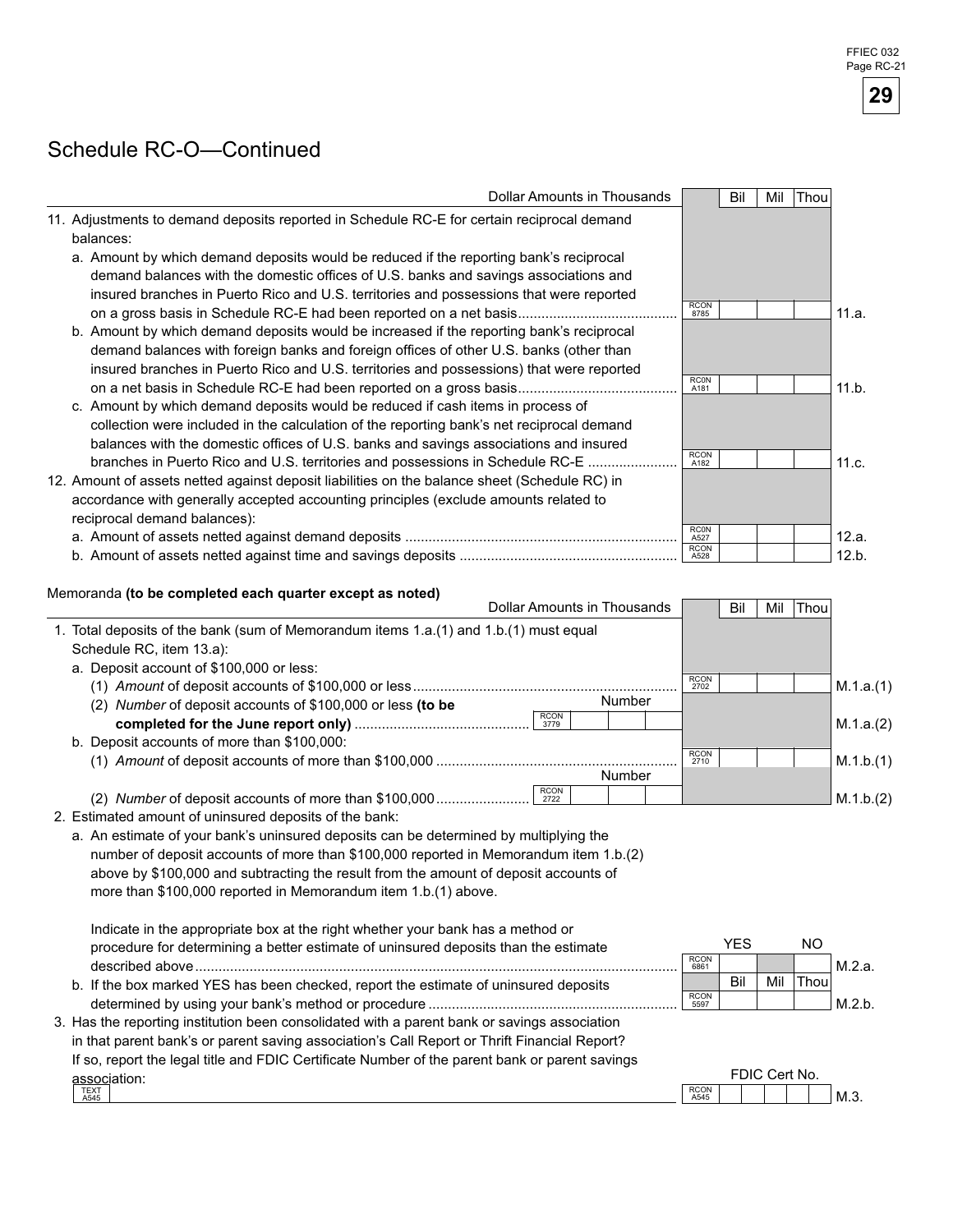FDIC Certificate Number [16]

# Schedule RC-R—Regulatory Capital

This schedule must be completed by all banks as follows: Banks that reported total assets of \$1 billion or more in Schedule RC, item 12, for June 30, 1999, must complete items 2 through 9 and Memoranda items 1 and 2. Banks with assets of less than \$1 billion must complete items 1 through 3 below or Schedule RC-R in its entirety, depending on their response to item 1 below.

1. Test for determining the extent to which Schedule RC-R must be completed. To be completed **only by banks with total assets of less than \$1 billion.** Indicate in the appropriate box at the right whether the bank has total capital greater than or equal to eight percent of adjusted total assets ......  $\left.\begin{array}{l} \text{RCON} \ \text{6056} \end{array}\right.$ **C380** 1. ◄ YES NO

For purposes of this test, adjusted total assets equals total assets less cash, U.S. Treasuries, U.S. Government agency obligations, and 80 percent of U.S. Government-sponsored agency obligations plus the allowance for loan and lease losses and selected off-balance sheet items as reported on Schedule RC-L (see instructions).

If the box marked YES has been checked, then the bank only has to complete items 2 and below. If the box marked NO has been checked, the bank must complete the remainder of this schedule.

A NO response to item 1 does not necessarily mean that the bank's actual risk-based capital ratio is less than eight percent or that the bank is not in compliance with the risk-based capital guidelines.

#### **NOTE: All banks are required to complete items 2 and 3 below. See optional worksheet for items 3.a through 3.f.**

|                                                                                                                                                                                                    | Dollar Amounts in Thousands |                                                           | Bil        | Mil | Thou |                    |
|----------------------------------------------------------------------------------------------------------------------------------------------------------------------------------------------------|-----------------------------|-----------------------------------------------------------|------------|-----|------|--------------------|
| 2. Portion of qualifying limited-life capital instruments (original weighted average maturity of at<br>least five years) that is includible in Tier 2 capital:                                     |                             |                                                           |            |     |      |                    |
|                                                                                                                                                                                                    |                             | <b>RCON</b><br>A515<br><b>RCON</b><br>A516                |            |     |      | 2.a.<br>2.b.       |
| 3. Amounts used in calculating regulatory capital ratios (report amounts determined by the bank<br>for its own internal regulatory capital analyses consistent with applicable capital standards): |                             |                                                           |            |     |      |                    |
|                                                                                                                                                                                                    |                             | <b>RCON</b><br>8274<br><b>RCON</b><br>8275<br><b>RCON</b> |            |     |      | 3.a.(1)<br>3.a.(2) |
| c. Excess allowance for loan and lease losses (amount that exceeds 1.25% of gross                                                                                                                  |                             | 1395<br><b>RCON</b><br>3792                               |            |     |      | 3.a.(3)<br>3.b.    |
| d. (1) Net risk-weighted assets (gross risk-weighted assets, including market risk equivalent                                                                                                      |                             | <b>RCON</b><br>A222<br><b>RCON</b>                        |            |     |      | 3.c.               |
| assets, less excess allowance reported in item 3.c above and all other deductions)<br>e. Maximum contractual dollar amount of recourse exposure in low level recourse transactions                 |                             | A223<br><b>RCON</b><br>1651                               |            |     |      | 3.d.(1)<br>3.d.(2) |
| (to be completed only if the bank uses the "direct reduction method" to report these                                                                                                               |                             | <b>RCON</b><br>1727                                       |            |     |      | 3.e.               |
| f. "Average total assets" (quarterly average reported in Schedule RC-K, item 9, less all                                                                                                           |                             | <b>RCON</b><br>A224                                       |            |     |      | 3.f.               |
| Items 4–9 and Memoranda items 1 and 2 are to be completed                                                                                                                                          | (Column A)                  |                                                           | (Column B) |     |      |                    |

| ltems 4–9 and Memoranda items 1 and 2 are to be completed          |                      |        | (Column A)      |                                  | (Column B)          |                          |     |             |      |
|--------------------------------------------------------------------|----------------------|--------|-----------------|----------------------------------|---------------------|--------------------------|-----|-------------|------|
| by banks that answered NO to item 1 above and                      |                      |        | Assets Recorded |                                  |                     | <b>Credit Equivalent</b> |     |             |      |
| by banks with total assets of \$1 billion or more.                 |                      | on the |                 |                                  | Amount of Off-      |                          |     |             |      |
| 4. Assets and credit equivalent amounts of off-balance sheet items | <b>Balance Sheet</b> |        |                 | Balance Sheet Items <sup>3</sup> |                     |                          |     |             |      |
| assigned to the Zero percent risk category:                        |                      | Bil    | Mil             | Thoul                            |                     | Bil                      | Mil | <b>Thou</b> |      |
|                                                                    | <b>RCON</b><br>5163  |        |                 |                                  |                     |                          |     |             | 4.а. |
| b. Credit equivalent amount of off-balance sheet items             |                      |        |                 |                                  | <b>RCON</b><br>3796 |                          |     |             | 4.b. |

<sup>1</sup> Exclude mandatory convertible debt reported in Schedule RC-M, item 7.

<sup>2</sup> Do not deduct excess allowance for loan and lease losses.

<sup>&</sup>lt;sup>3</sup> Do not report in column B the risk-weighted amount of assets reported in column A.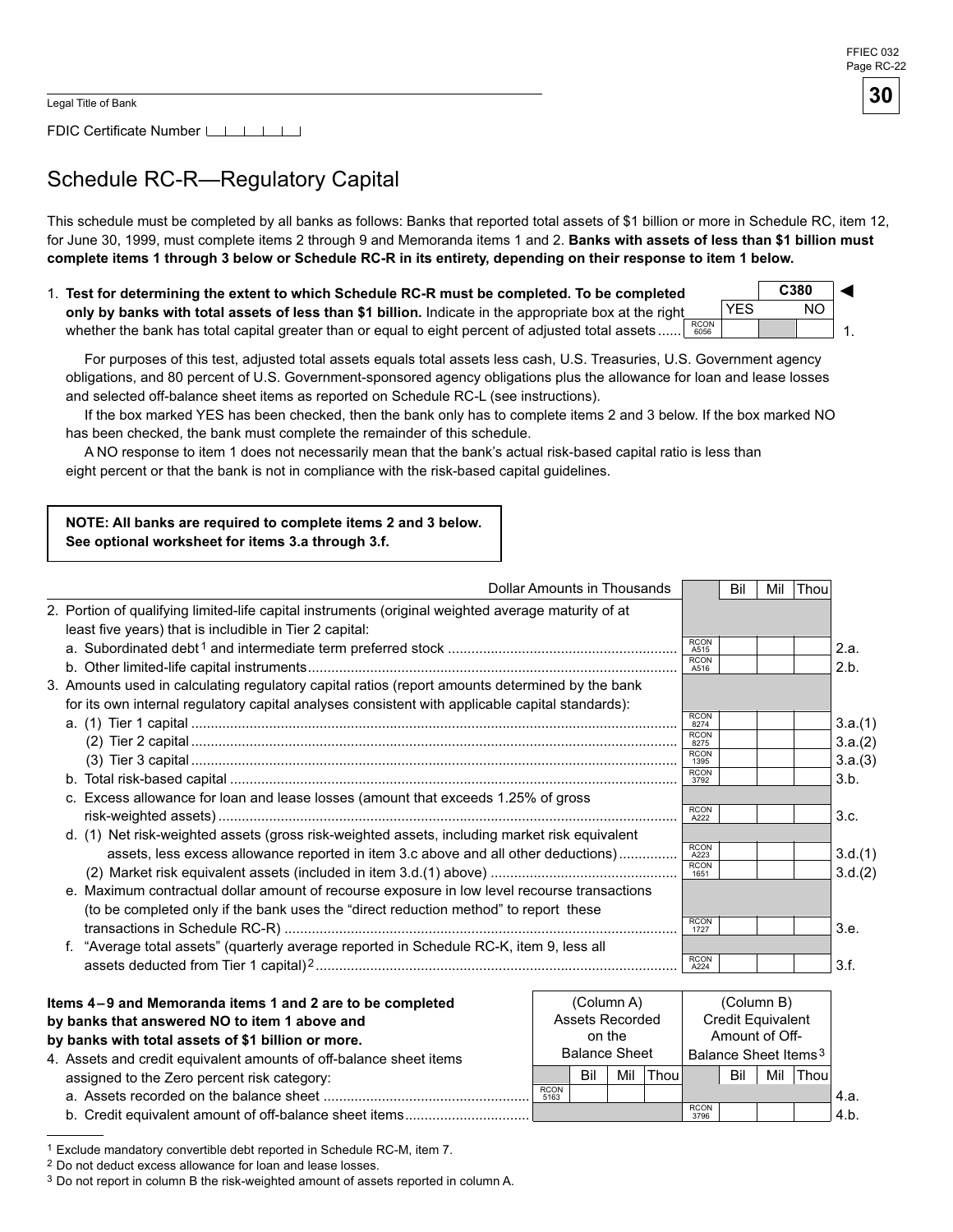### Schedule RC-R—Continued

| Dollar Amounts in Thousands                                                                                                  | (Column A)<br>Assets<br>Recorded<br>on the<br><b>Balance Sheet</b><br>Mil<br>Bil<br>Thou |  |  |  | (Column B)<br>Credit Equivalent<br>Off-Balance<br>Sheet Items <sup>1</sup><br>Thou |     |     |  |              |
|------------------------------------------------------------------------------------------------------------------------------|------------------------------------------------------------------------------------------|--|--|--|------------------------------------------------------------------------------------|-----|-----|--|--------------|
| 5. Assets and credit equivalent amounts of off-balance sheet items<br>assigned to the 20 percent risk category:              | <b>RCON</b><br>5165                                                                      |  |  |  |                                                                                    | Bil | Mil |  | 5.a.         |
| 6. Assets and credit equivalent amounts of off-balance sheet items<br>assigned to the 50 percent risk category:              |                                                                                          |  |  |  | <b>RCON</b><br>3801                                                                |     |     |  | 5.b.         |
| b. Credit equivalent amount of off-balance sheet items                                                                       | <b>RCON</b><br>3802                                                                      |  |  |  | <b>RCON</b><br>3803                                                                |     |     |  | 6.a.<br>6.b. |
| 7. Assets and credit equivalent amounts of off-balance sheet items<br>assigned to the 100 percent risk category:             | <b>RCON</b><br>3804                                                                      |  |  |  |                                                                                    |     |     |  | 7.a.         |
| 8. On-balance sheet asset values excluded from and deducted in                                                               | <b>RCON</b>                                                                              |  |  |  | <b>RCON</b><br>3805                                                                |     |     |  | 7.b.         |
| 9. Total assets recorded on the balance sheet (sum of<br>items 4.a, 5.a, 6.a, 7.a, and 8, column A) (must equal Schedule RC, | 3806                                                                                     |  |  |  |                                                                                    |     |     |  | 8.           |
|                                                                                                                              | <b>RCON</b><br>3807                                                                      |  |  |  |                                                                                    |     |     |  | 9            |

#### Memoranda

| Dollar Amounts in Thousands                                                                 |                     | Bil | Mil | Thou. |                  |
|---------------------------------------------------------------------------------------------|---------------------|-----|-----|-------|------------------|
| 1. Current credit exposure across all off-balance sheet derivative contracts covered by the |                     |     |     |       |                  |
| risk-based capital standards.                                                               | <b>RCON</b><br>8764 |     |     |       | $^{\prime}$ M.1. |

|                                                   |                     | With a remaining maturity of |            |               |       |                     |      |     |                    |       |                     |      |     |     |      |        |
|---------------------------------------------------|---------------------|------------------------------|------------|---------------|-------|---------------------|------|-----|--------------------|-------|---------------------|------|-----|-----|------|--------|
|                                                   |                     |                              | (Column A) |               |       | (Column B)          |      |     |                    |       | (Column C)          |      |     |     |      |        |
|                                                   | One year or less    |                              |            | Over one year |       |                     |      |     |                    |       | Over five years     |      |     |     |      |        |
| 2. Notional principal amounts of off-             |                     |                              |            |               |       |                     |      |     | through five years |       |                     |      |     |     |      |        |
| balance sheet derivative contracts <sup>3</sup> : |                     | Tril                         | Bil        | Mil           | Thoul |                     | Tril | Bil | Mil                | Thoul |                     | Tril | Bil | Mil | Thou |        |
| a. Interest rate contracts                        | <b>RCON</b><br>3809 |                              |            |               |       | <b>RCON</b><br>8766 |      |     |                    |       | <b>RCON</b><br>8767 |      |     |     |      | M.2.a. |
| b. Foreign exchange contracts                     | <b>RCON</b><br>3812 |                              |            |               |       | <b>RCON</b><br>8769 |      |     |                    |       | <b>RCON</b><br>8770 |      |     |     |      | M.2.b. |
|                                                   | <b>RCON</b><br>8771 |                              |            |               |       | <b>RCON</b><br>8772 |      |     |                    |       | <b>RCON</b><br>8773 |      |     |     |      | M.2.c. |
| d. Other precious metals contracts                | <b>RCON</b><br>8774 |                              |            |               |       | <b>RCON</b><br>8775 |      |     |                    |       | <b>RCON</b><br>8776 |      |     |     |      | M.2.d. |
| e. Other commodity contracts                      | <b>RCON</b><br>8777 |                              |            |               |       | <b>RCON</b><br>8778 |      |     |                    |       | <b>RCON</b><br>8779 |      |     |     |      | M.2.e. |
| Equity derivative contracts                       | <b>RCON</b><br>A000 |                              |            |               |       | <b>RCON</b><br>A001 |      |     |                    |       | <b>RCON</b><br>A002 |      |     |     |      | M.2.f. |

<sup>1</sup> Do not report in column B the risk-weighted amount of assets reported in column A.

**31** 

<sup>2</sup> Include the difference between the fair value and the amortized cost of available-for-sale debt securities in item 8 and report the amortized cost of these debt securities in items 4 through 7 above. Item 8 also includes on-balance sheet asset values (or portions thereof) of off-balance sheet interest rate, foreign exchange rate, and commodity contracts and those contracts (e.g., futures contracts) not subject to risk-based capital. Exclude from item 8 margin accounts and accrued receivables not included in the calculation of credit equivalent amounts of off-balance sheet derivatives as well as any portion of the allowance for loan and lease losses in excess of the amount that may be included in Tier 2 capital.

<sup>&</sup>lt;sup>3</sup> Exclude foreign exchange contracts with an original maturity of 14 days or less and all futures contracts.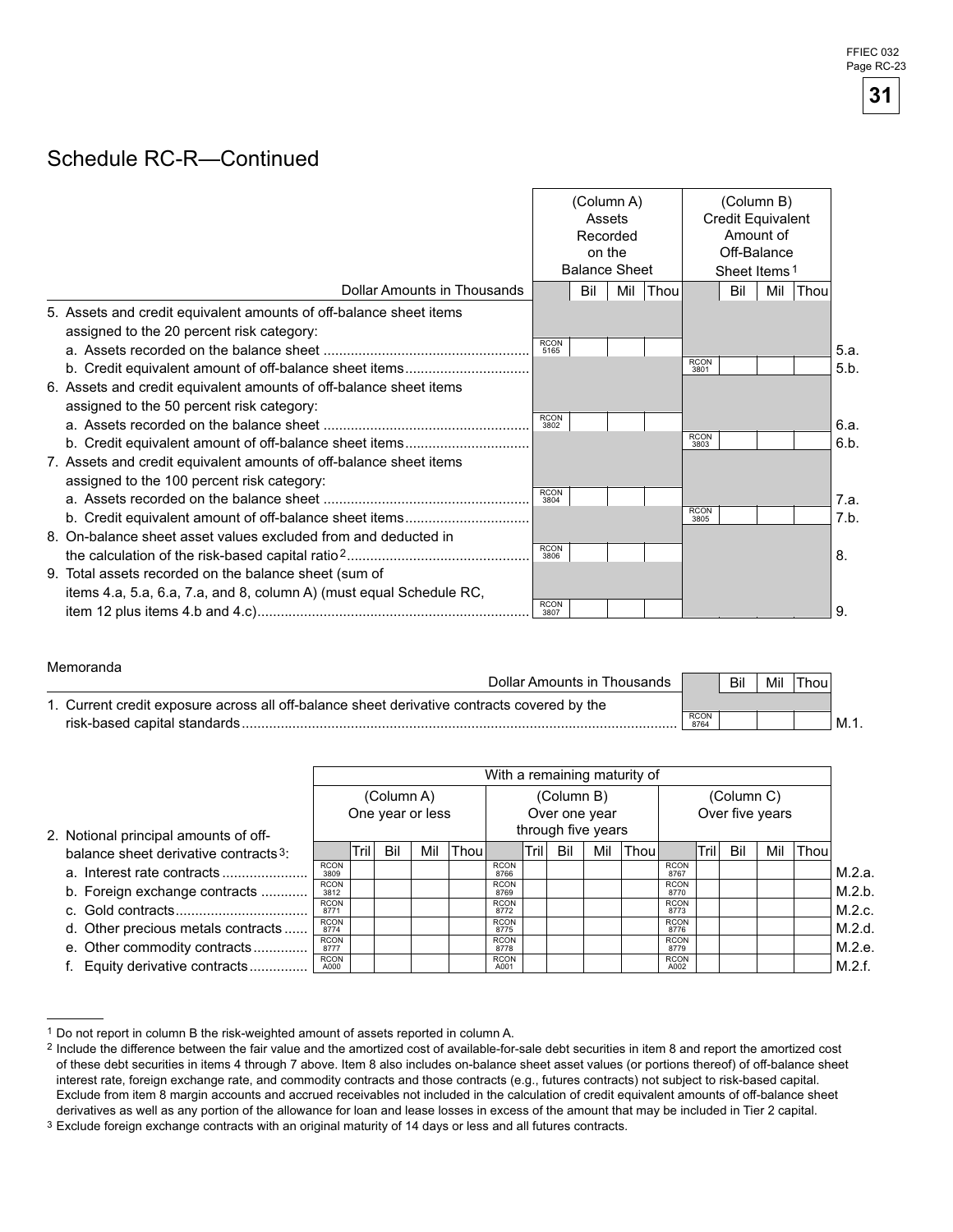

#### **Optional Narrative Statement Concerning the Amounts** Reported in the Reports of Condition and Income

at close of business on

#### Legal Title of Bank

 TO HAVE MADE PUBLIC OR THAT WOULD COMPROMISE THE The management of the reporting bank may, *if it wishes*, submit a brief narrative statement on the amounts reported in the Reports of Condition and Income. This optional statement will be made available to the public, along with the publicly available data in the Reports of Condition and Income, in response to any request for individual bank report data. However, the information reported in column A and in all of Memorandum item 1 of Schedule RC-N is regarded as confidential and will not be released to the public. BANKS CHOOSING TO SUBMIT THE NARRATIVE STATEMENT SHOULD ENSURE THAT THE STATEMENT DOES *NOT* CON-TAIN THE NAMES OR OTHER IDENTIFICATIONS OF INDIVID-UAL BANK CUSTOMERS, REFERENCES TO THE AMOUNTS REPORTED IN THE CONFIDENTIAL ITEMS IN SCHEDULE RC-N, OR ANY OTHER INFORMATION THAT THEY ARE NOT WILLING PRIVACY OF THEIR CUSTOMERS. Banks choosing *not* to make a statement may check the "No comment" box below and should make no entries of any kind in the space provided for the narrative statement; i.e., DO *NOT* enter in this space such phrases as "No statement," "Not applicable," "N/A," "No comment," and "None."

 to the submitting bank and the truncated statement will appear as The optional statement must be entered on this sheet. The statement should not exceed 100 words. Further, regardless of the number of words, the statement must not exceed 750 characters, including punctuation, indentation, and standard spacing between words and sentences. If any submission should exceed 750 characters, as defined, it will be truncated at 750 characters with no notice

No comment □ (RCON 6979) **C372 C372** 

BANK MANAGEMENT STATEMENT (please type or print clearly): (TEXT 6980)

 $\overline{\text{City}}$ ,  $\overline{\text{State}}$ 

the bank's statement both on agency computerized records and in computer-file releases to the public.

All information furnished by the bank in the narrative statement must be accurate and not misleading. Appropriate efforts shall be taken by the submitting bank to ensure the statement's accuracy. The statement must be signed, in the space provided below, by a senior officer of the bank who thereby attests to its accuracy.

If, subsequent to the original submission, *material* changes are submitted for the data reported in the Reports of Condition and Income, the existing narrative statement will be deleted from the files, and from disclosure; the bank, at its option, may replace it with a statement, under signature, appropriate to the amended data.

The optional narrative statement will appear in agency records and in release to the public exactly as submitted (or amended as described in the preceding paragraph) by the management of the bank (except for the truncation of statements exceeding the 750-character limit described above). THE STATEMENT WILL *NOT*  BE EDITED OR SCREENED IN ANY WAY BY THE SUPERVI-SORY AGENCIES FOR ACCURACY OR RELEVANCE. DISCLO-SURE OF THE STATEMENT SHALL NOT SIGNIFY THAT ANY FEDERAL SUPERVISORY AGENCY HAS VERIFIED OR CON-FIRMED THE ACCURACY OF THE INFORMATION CONTAINED THEREIN. A STATEMENT TO THIS EFFECT WILL APPEAR ON ANY PUBLIC RELEASE OF THE OPTIONAL STATEMENT SUB-MITTED BY THE MANAGEMENT OF THE REPORTING BANK.